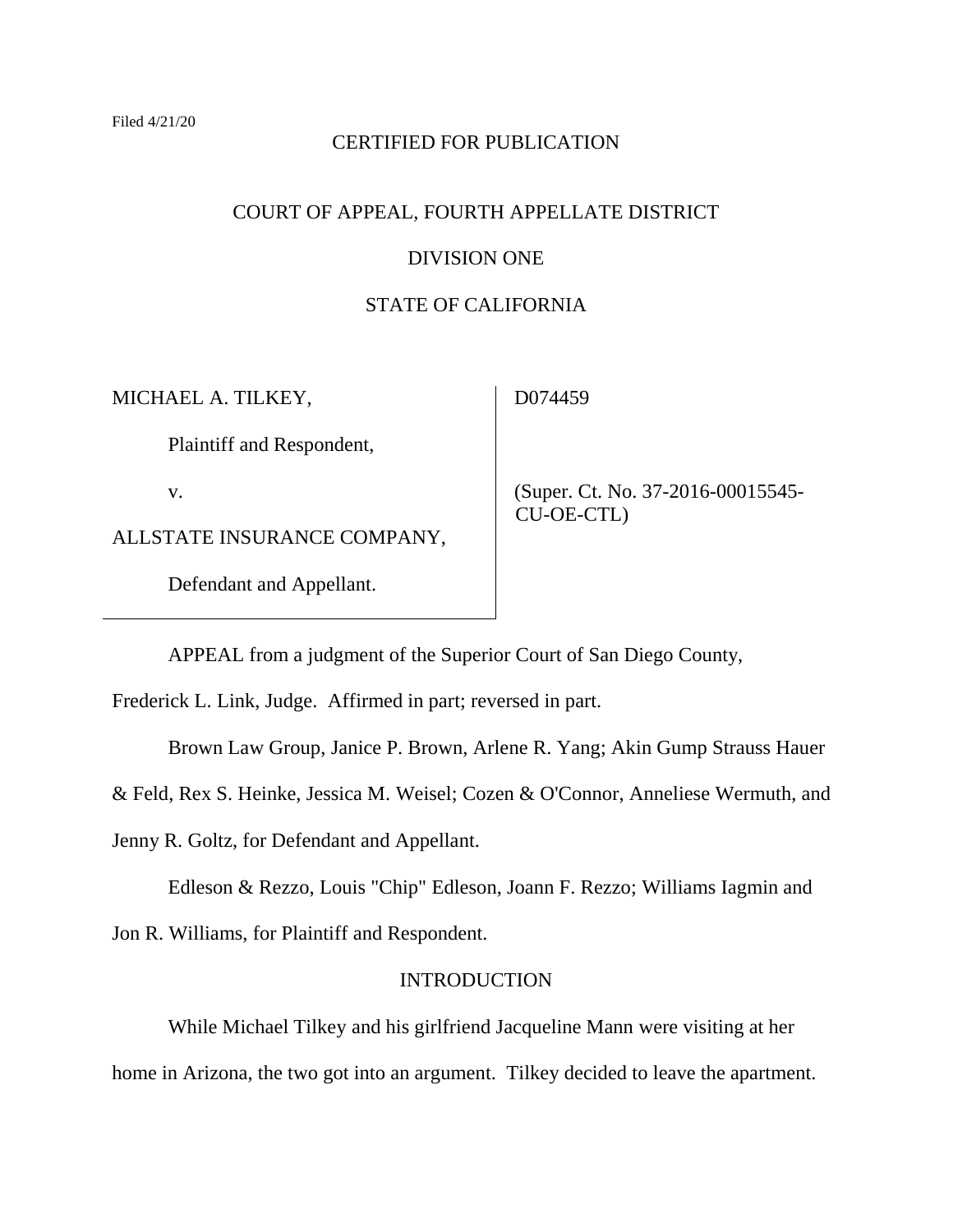When he stepped out onto the enclosed patio to collect his cooler, Mann locked the door behind him. Tilkey banged on the door to regain entry, and Mann called police. Police arrested Tilkey and charged him under Arizona law with criminal damage deface, possession or use of drug paraphernalia, and disorderly conduct, disruptive behavior. Domestic violence charges were attached to the criminal damage and disorderly conduct charges.

Tilkey pled guilty to the disorderly conduct charge only, and the other two charges were dropped. After Tilkey completed a domestic nonviolence diversion program, the disorderly conduct charge was dismissed. Before the disorderly conduct charge was dismissed, Tilkey's company of 30 years, Allstate Insurance Company (Allstate), terminated his employment based on his arrest for a domestic violence offense and his participation in the diversion program. Allstate informed Tilkey it was discharging him for threatening behavior and/or acts of physical harm or violence to another person. Following the termination, Allstate reported its reason for the termination on a Form U5, filed with Financial Industry Regulatory Authority (FINRA) and accessible to any firm that hired licensed broker-dealers like Tilkey. Tilkey sued Allstate for wrongful termination in violation of Labor Code<sup>1</sup> section 432.7 and compelled, self-published defamation.

 $\overline{a}$ 

<sup>&</sup>lt;sup>1</sup> Further statutory references are to the Labor Code unless otherwise specified.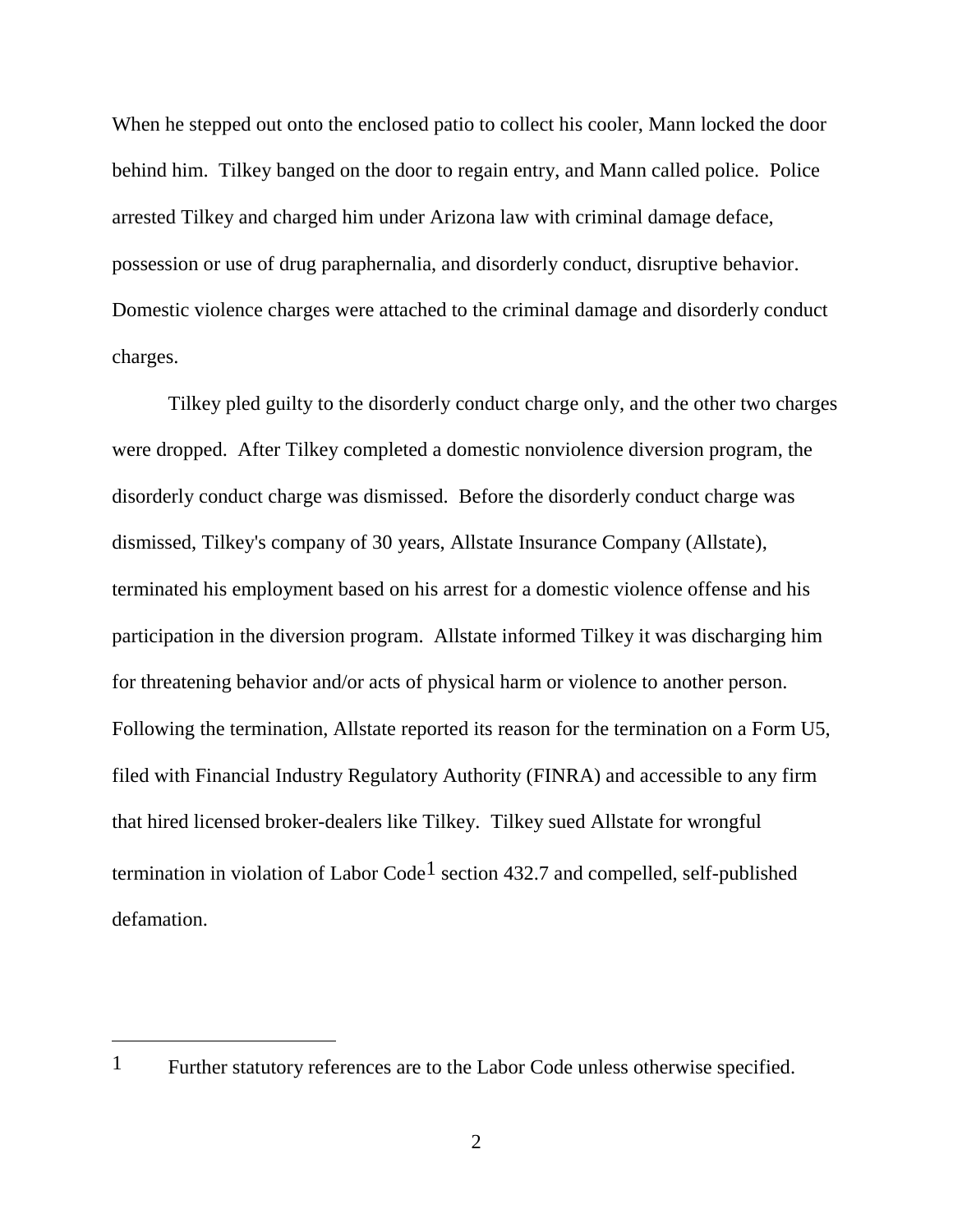At trial, Allstate presented evidence that it would have terminated his employment based on after-acquired evidence that Tilkey had circulated obscene and inappropriate emails using company resources.

The jury returned a verdict in Tilkey's favor on all causes of action and awarded him \$2,663,137 in compensatory damages and \$15,978,822 in punitive damages. It advised the court that it did not find Allstate's after-acquired evidence defense credible, and the court agreed.

Allstate appeals the verdicts, contending (1) it did not violate section 432.7 and so there was no wrongful termination; (2) compelled self-published defamation per se is not a viable tort theory; (3) it did not defame Tilkey because there is not substantial evidence its statement was not substantially true; (4) punitive damages are unavailable in compelled self-publication defamation causes of action; (5) the defamatory statement was not made with malice; and (6) the punitive damages awarded here were unconstitutionally excessive.

We agree that Allstate did not violate section 432.7 when it terminated Tilkey's employment based on his plea and his participation in an Arizona domestic nonviolence program and will reverse that judgment. However, we conclude compelled selfpublished defamation is a viable theory, and substantial evidence supports the verdict that the statement was not substantially true, so we will affirm that portion of the judgment. Additionally, while we conclude punitive damages are available in this instance, the punitive damages awarded here are not proportionate to the compensatory damages for defamation, and we will remand the matter for recalculation of the punitive damages.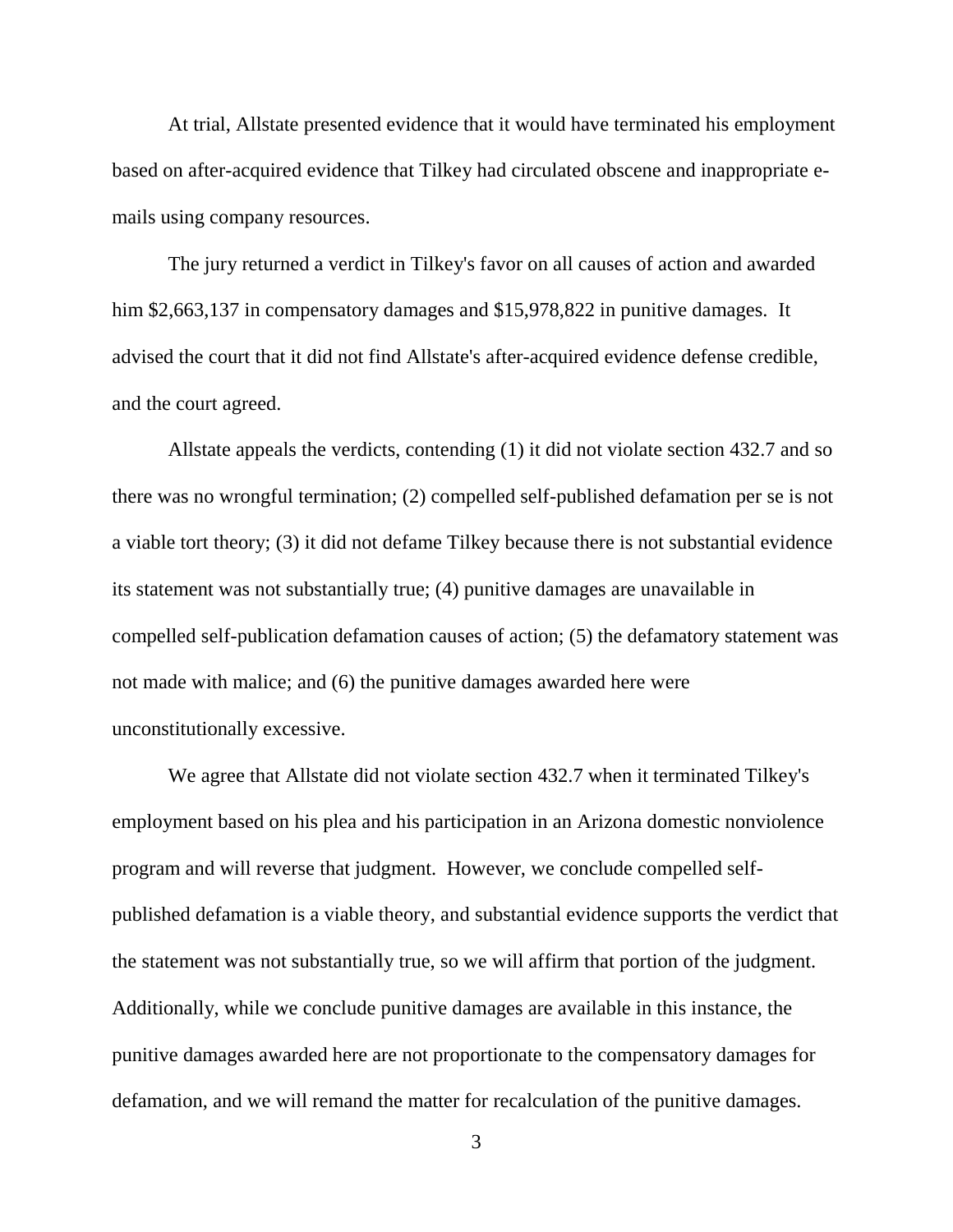#### FACTUAL AND PROCEDURAL BACKGROUND

On August 16, 2014, Tilkey was staying with his girlfriend, Mann, and her young grandson in Arizona. After going out for the evening and drinking, the two began to argue, and Tilkey decided to leave the home. When Tilkey stepped outside onto the enclosed patio, Mann closed and locked the patio door, which was a traditional door with glass panes. Tilkey banged on the patio door, demanding to be let back in so he could gather his belongings, which were in the bedroom where Mann's grandson was sleeping. Mann called police.

When police arrived, Mann told them she did not want Tilkey in the apartment because she was afraid he would wake up her grandson. Police noted the interior trim on the framing above the patio door was broken.

Officers searched Tilkey's travel bag, which contained marijuana and a plastic container used to smoke marijuana. Police arrested Tilkey and filed three charges against him: criminal damage deface (Arizona Revised Statute [A.R.S.] § 13-1602A1), possession or use of drug paraphernalia (A.R.S. § 13-3415A), and disorderly conduct disruptive behavior (A.R.S. § 13-2904A1). A domestic violence label was attached to the criminal damage and disorderly conduct charges.

On August 31, 2014, Mann sent an e-mail to Tilkey at work mentioning the charges that had been filed against him. A field compliance employee later discovered this e-mail while conducting a routine compliance review and forwarded it to Human Resources (HR). HR professional Tera Alferos conducted the initial investigation; she interviewed Tilkey December 4, 2014. She noted Tilkey had been asked to accept a plea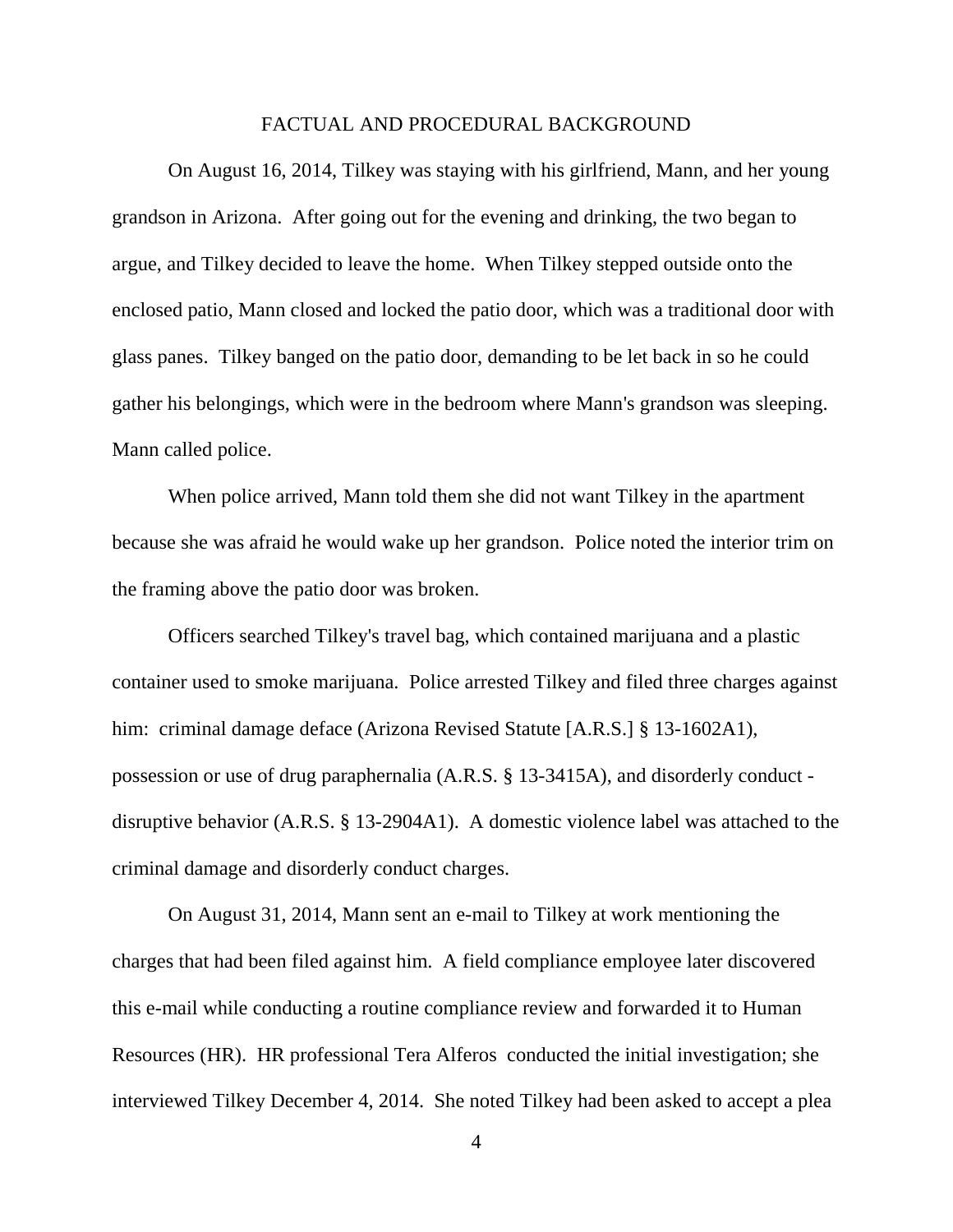deal to have two of the three charges dropped, then the last one dismissed. She never spoke with Mann or interviewed the arresting officers. She also did not investigate Mann's background or review her social media accounts.

Mann sent an e-mail to Allstate March 3, 2015, which revealed the arrests and made several other allegations. That same day, the e-mail was shared with Harriet Harty, Executive Vice President of HR; Christina Metzger, Vice President of HR; and Tyrone Burno, Director of HR. Alferos added the e-mail to the case file. A couple weeks later, Alferos sent Burno a summary of her investigation, which stated that the police report had been reviewed and noted Tilkey had been charged with but not convicted of a crime. The summary also explained there was no FINRA reporting obligation because there were no felony charges, and it concluded there had been no violation of company policy.

On March 31, 2015, Alferos provided Burno with a revised summary of investigation that added that Tilkey had entered a diversion program for the disorderly conduct (domestic violence) charge, resulting in a deferred prosecution. Burno then changed the conclusion to state Tilkey's behavior may have been at a level that caused the company to lose confidence in him. Burno supplied this version of the summary of investigation to Metzger, Harty, and Greg Burns, the senior vice president of HR, the same day.

At Burno's request, Alferos next added references to the domestic violence charge because it suggested Tilkey had engaged in behavior that could be construed as acts of physical harm or violence toward another person, in violation of company policy.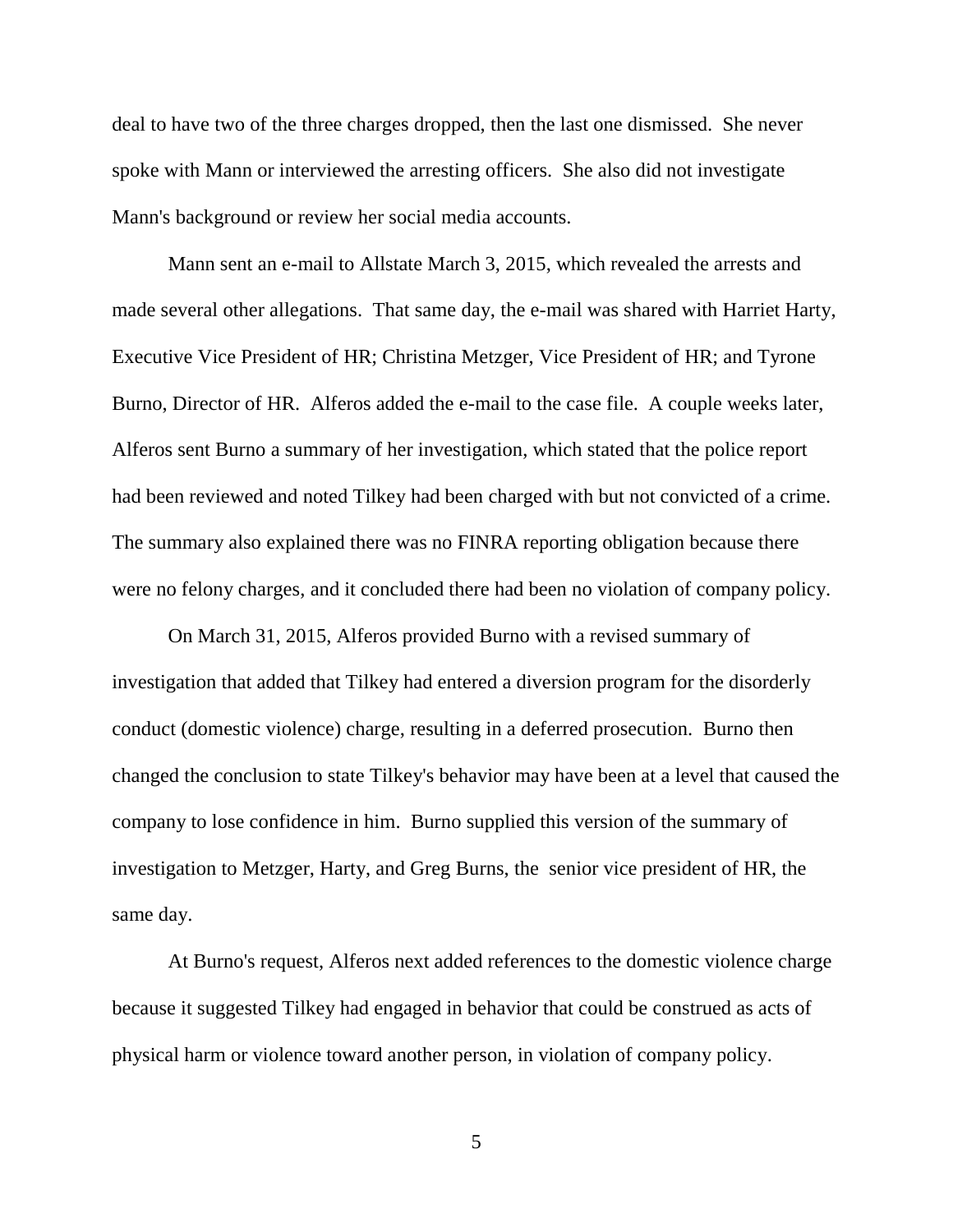On April 16, 2015, Metzger e-mailed Harty stating she and Burns could support a decision to terminate Tilkey's employment or not. In a May 4, 2015 e-mail referencing the decision to terminate Tilkey's employment, Metzger wrote that they were amending the reason for terminating Tilkey to be "violence against another person whether employed by Allstate or not." Alferos submitted a formal termination request two days later stating that based on Tilkey's voluntary entrance into a diversion program, he had engaged in acts of physical harm or violence to another person. It identified the policy violation as "[t]hreats or acts of physical harm or violence to the property or assets of the Company, or to any person, regardless of whether he/she is employed by Allstate." The summary of investigation attached to the termination request stated, "the retention of the domestic violence charges suggests that Tilkey engaged in behavior that was construed as acts of physical harm or violence towards another person."

Following written approval from Tilkey's supervisors, the company terminated Tilkey's employment on May 27, 2015. When the company terminated his employment, it informed Tilkey, "Your employment is being terminated as a result of engaging in behaviors that are in violation of Company Policy. Specifically, engaging in threatening behavior and/or acts of physical harm or violence to any person, regardless of whether he/she is employed by Allstate."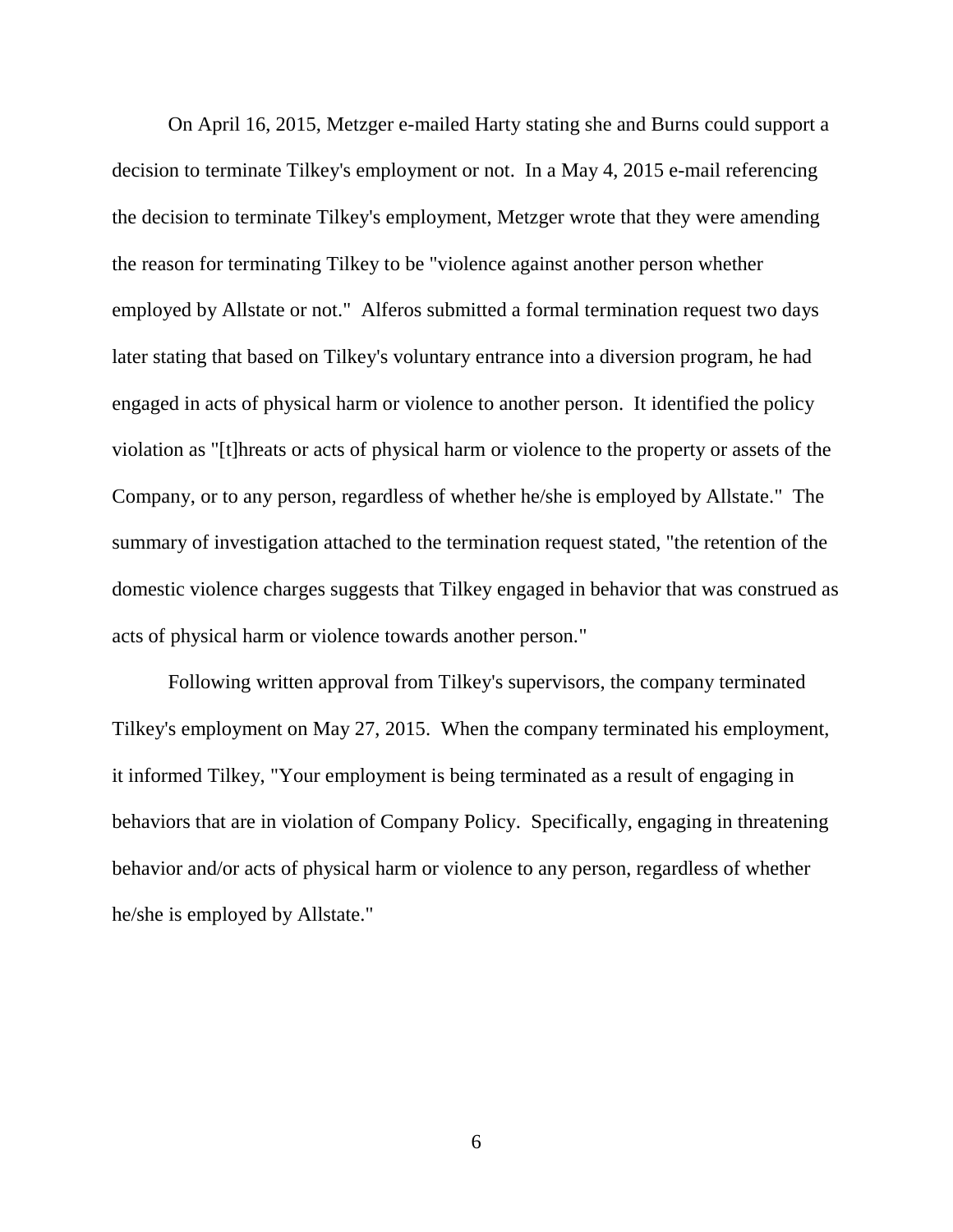The company then filed a Form U5 with  $FINRA<sup>2</sup>$  reporting its reason for terminating him as follows: "Termination of employment by parent property and casualty insurance company after allegations of engaging in behaviors that are in violation of company policy, specifically, engaging in threatening behavior and/or acts of physical harm or violence to any person, regardless of whether he/she is employed by Allstate. Not securities related."

On July 1, 2015, the State of Arizona filed a motion to dismiss the case against Tilkey with prejudice, and the court approved it the same day.

Tilkey sued Allstate asserting three causes of action: (1) violation of section 432.7; (2) wrongful termination based on noncompliance with section 432.7; and (3) compelled self-published defamation to prospective employers.

As part of its defense at trial, Allstate presented evidence that Tilkey had used company equipment, including the company-issued laptop computer and the company's Intranet and Internet system, to forward e-mails containing graphic nudity and racist jokes, among other items. It argued that had it known of these e-mails at the time, it would have discharged Tilkey. Tilkey presented evidence that the circulation of the emails was part of the culture of the workplace.

Following trial, the jury returned a verdict for Tilkey and awarded \$2,663,137 in compensatory damages, with \$960,222 for wrongful termination and \$1,702,915 for

 $\overline{a}$ 

<sup>&</sup>lt;sup>2</sup> The Form U5 is a document to let FINRA know if there is a change in the status regarding the licensing of a licensed broker dealer.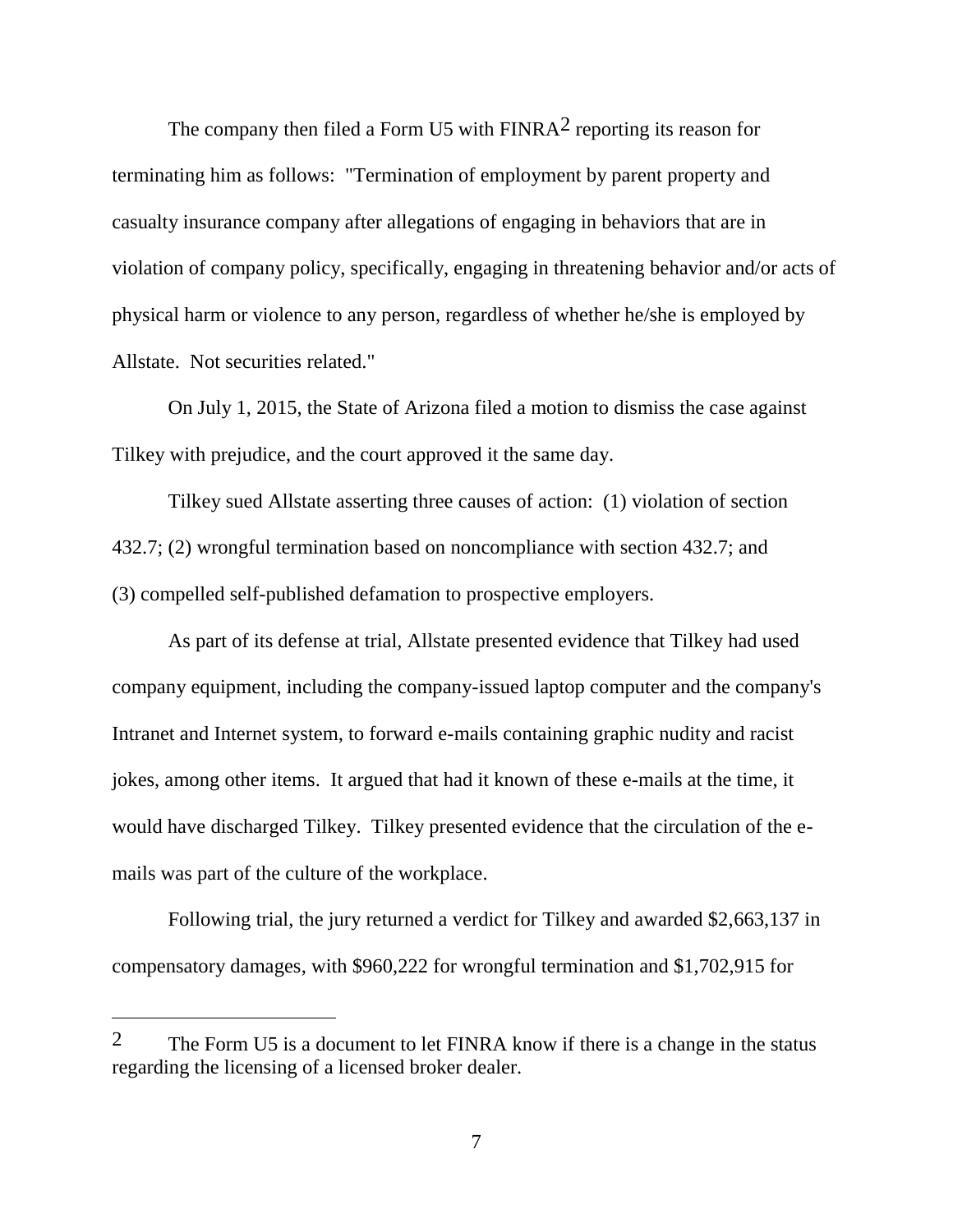defamation, and \$15,978,822 in punitive damages. The jury concluded that Tilkey engaged in misconduct by sending the inappropriate e-mails. However, it also advised the court that the misconduct was not sufficiently severe that Allstate would have discharged him as a matter of settled company policy because of that misconduct alone had Allstate known of it. The court agreed.

Allstate moved for a judgment notwithstanding the verdict (JNOV) and for a new trial, motions which the trial court denied. Allstate timely appealed.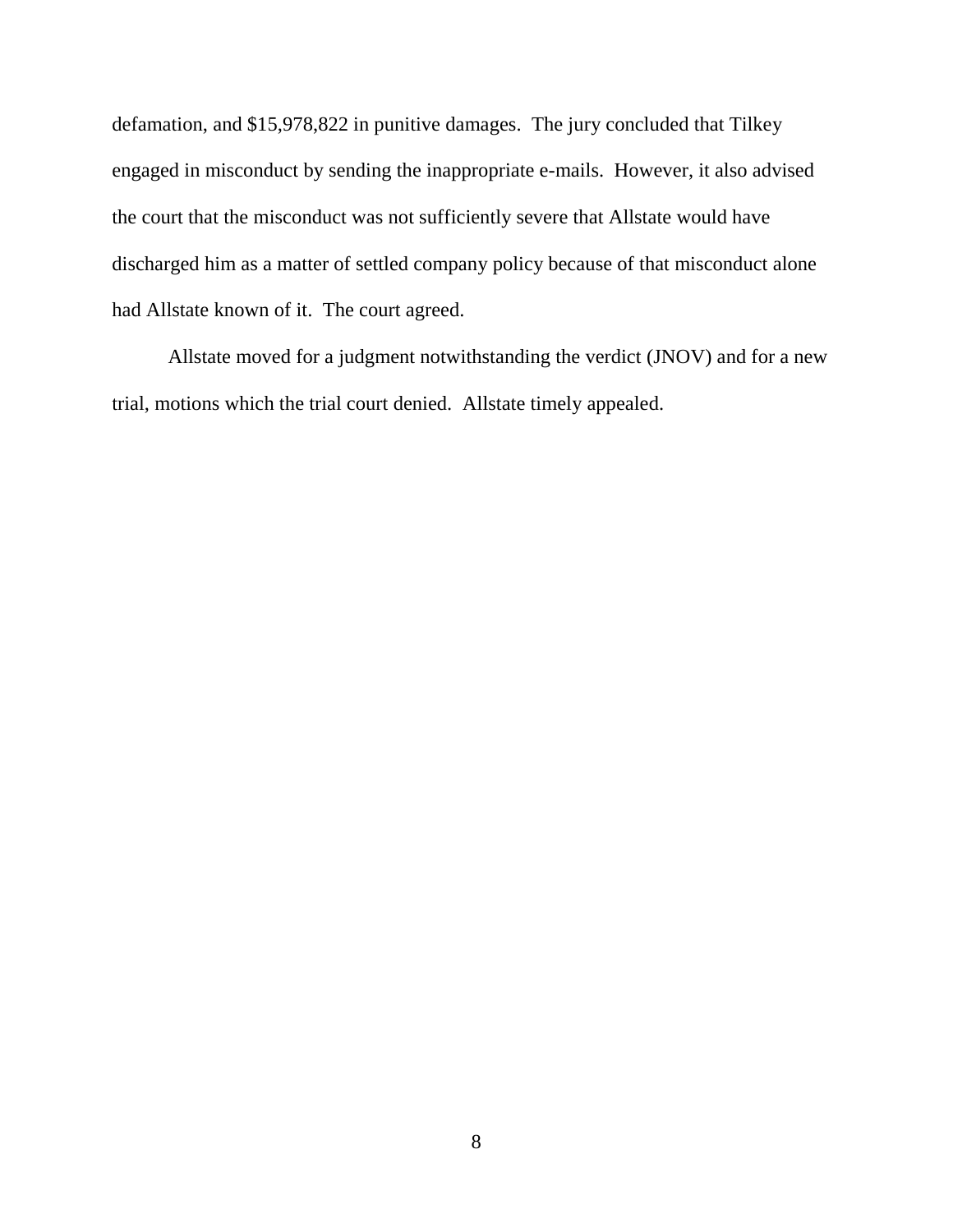#### **DISCUSSION**

#### I.

# WRONGFUL TERMINATION

Allstate argues it did not violate section 432.7 when it used as a factor in its termination decision Tilkey's arrest and subsequent conditional plea and entry into a diversion program. Tilkey counters that the company's reliance on his arrest records violated section 432.7; thus, he was wrongfully terminated. The parties' disagreement hinges on the interpretation of section 432.7, subdivision (a)(1), which prohibits employers from utilizing as a factor in employment decisions any record of arrest or detention that did not result in conviction or any record regarding referral to or participation in any pretrial or posttrial diversion program.3

## A.

### *Standard of Review*

Statutory interpretation is a legal issue, which we review de novo. (*Weatherford v. City of San Rafael* (2017) 2 Cal.5th 1241, 1247.) In interpreting a statute, we attempt "to ascertain and effectuate the law's intended purpose." (*Id.* at p. 1246.) Our " 'fundamental task' " is " 'to determine the Legislature's intent so as to effectuate the law's purpose.' " (*Carson Citizens for Reform v. Kawagoe* (2009) 178

<sup>3</sup> The statute also prohibits an employer from seeking or using as a factor in an employment decision any record that concerns a conviction that has been judicially dismissed.  $(\S$  432.7, subd. (a)(1).) The parties did not raise this as a basis for the wrongful termination claim.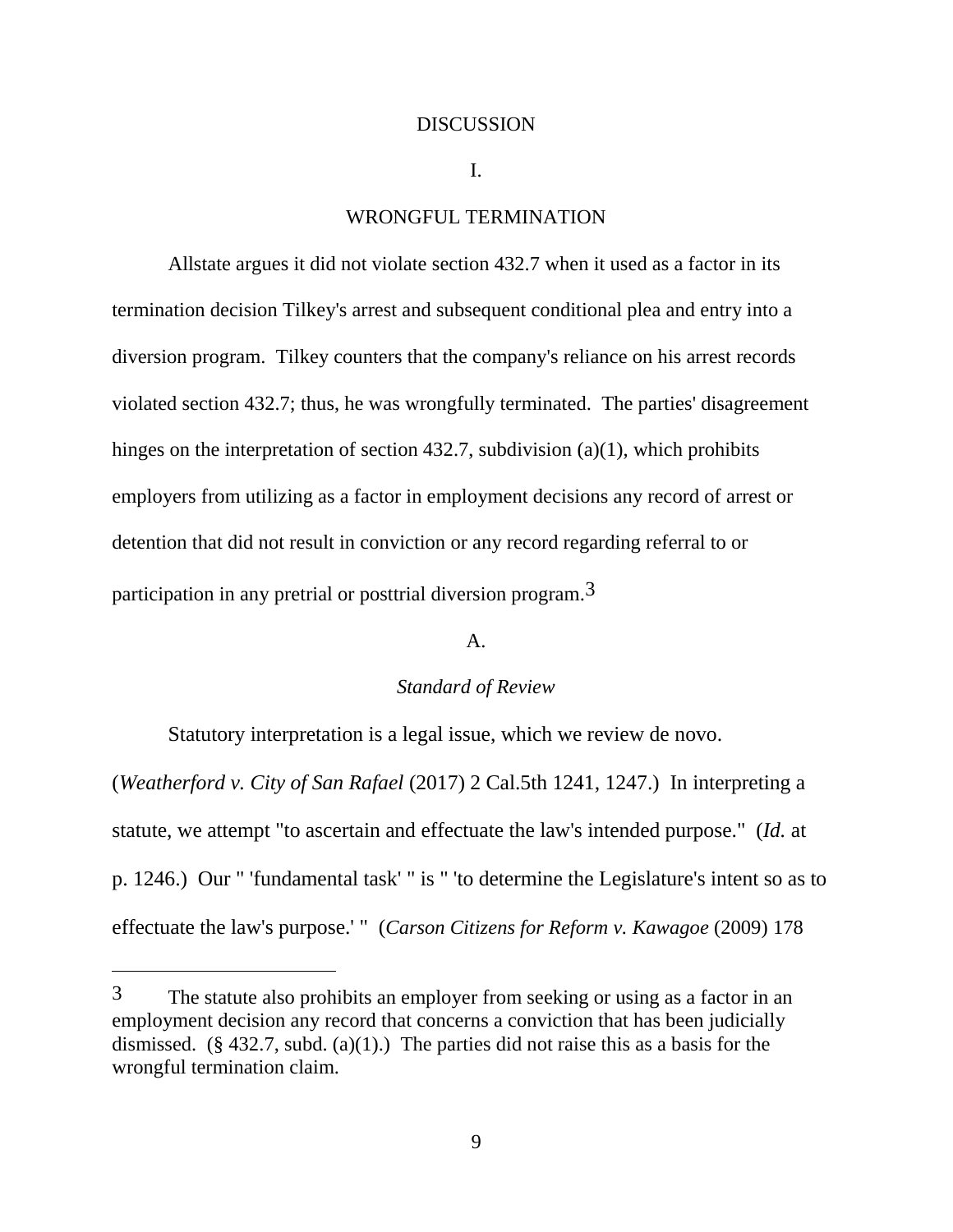Cal.App.4th 357, 366; *Fluor Corp. v. Superior Court* (2015) 61 Cal.4th 1175, 1198 (*Fluor*).) " ' "We begin with the plain language of the statute, affording the words of the provision their ordinary and usual meaning and viewing them in their statutory context, because the language employed in the Legislature's enactment generally is the most reliable indicator of legislative intent." [Citations.] The plain meaning controls if there is no ambiguity in the statutory language. [Citation.] If, however, "the statutory language may reasonably be given more than one interpretation, ' " 'courts may consider various extrinsic aids, including the purpose of the statute, the evils to be remedied, the legislative history, public policy, and the statutory scheme encompassing the statute.' " ' " [Citation.]' [Citation.]" (*Fluor*, at p. 1198.)

# B.

### *Tilkey's Conditional Plea Agreement*

Section 432.7 prohibits an employer from considering as a factor in employment decisions including termination of "any record of arrest . . . that did not result in a conviction."  $(\S 432.7, \text{subd.} (a)(1))$  Allstate argues a conditional plea agreement qualifies as a conviction. Tilkey contends he never entered a guilty plea; thus, there was no conviction. As we will explain, we conclude the term "conviction" as defined in section 432.7 does not require entry of judgment.

" '[T]he term "conviction" has no fixed definition and has been interpreted by the courts of this state to have various meanings, depending upon the context in which the word is used[]' [Citation.]" (*People v. Kirk* (2006) 141 Cal.App.4th 715, 720).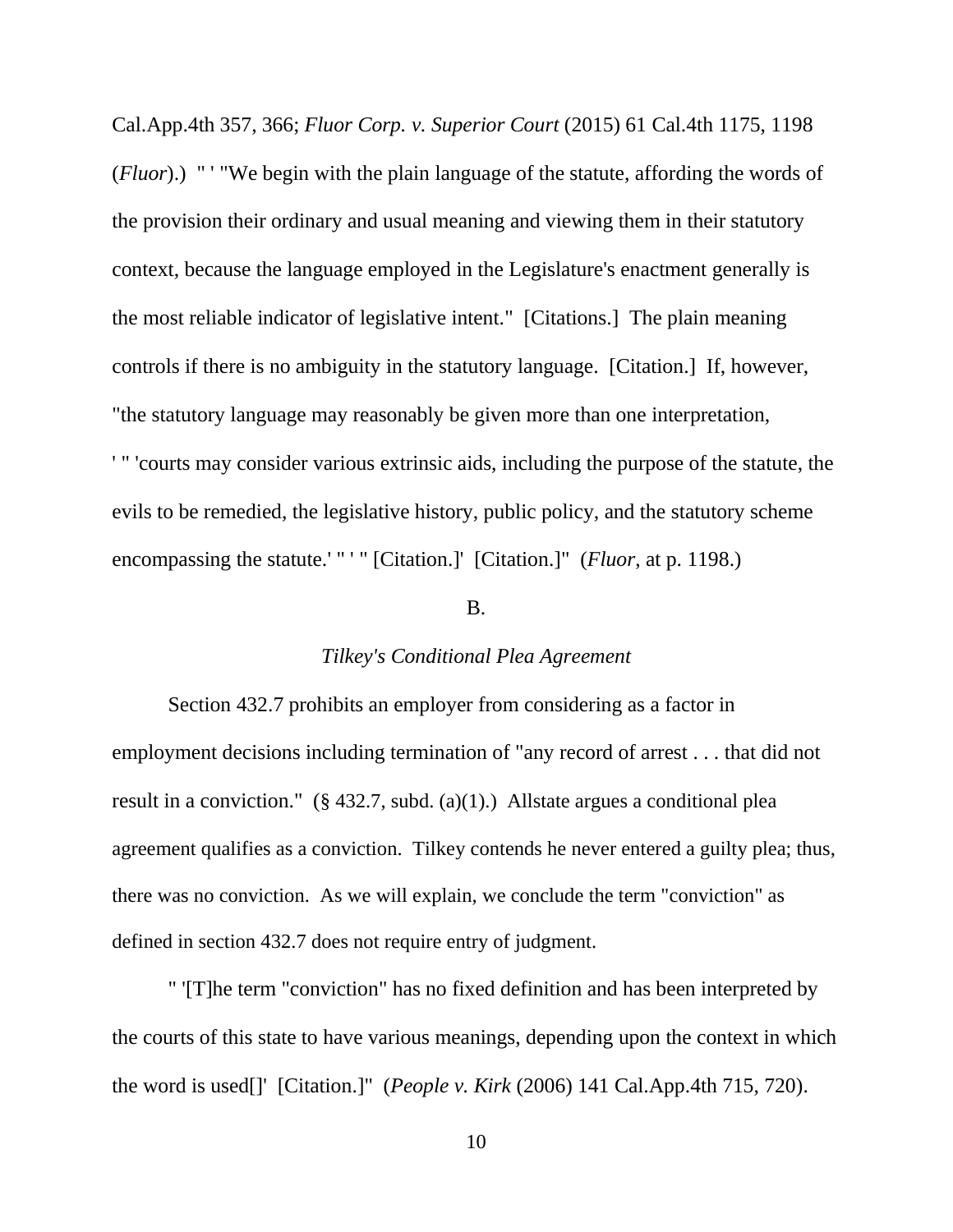However, here, the statute defines a "conviction" to include "a plea, verdict, or finding of guilt regardless of whether sentence is imposed by the court." (§ 432.7, subd.  $(a)(3)(A)$ .) The plain language here makes clear that a judgment is not required because the conviction can exist without respect to sentencing. (See *ibid.*)

The statute's legislative history supports this interpretation. In 2013, the Legislature amended section 432.7 to include, among those items prohibited from a prospective employer's consideration, prior convictions that were dismissed by a court pursuant to Penal Code section 1203.4 unless the conviction was related to job performance. (Sen. Com. on Pub. Safety, Analysis of Sen. Bill No. 530 (2013-2014 Reg. Sess.) Apr. 23, 2013, p. 7, ¶ 3.) The purpose of the amendment was "to close some loopholes and provide additional tools and changes to existing law to make effective existing state policy to remove employment barriers to those who have committed crimes that have been expunged by the courts." (Assem. Com. on Judiciary, Analysis of Sen. Bill No. 530 (2013-2014 Reg. Sess.) June 25, 2013, pp. 2-3.) This addition demonstrates that convictions and dismissed convictions represent two different categories of convictions. It also verifies that a conviction can exist even before judgment is entered, and it is different from one that is subsequently dismissed or expunged.

Allstate asks us to follow the example provided by *People v. Laino* (2004) 32 Cal.4th 878. While the cases are factually similar, there are distinctions between the provision of the "Three Strikes" law and section 432.7 that make the comparison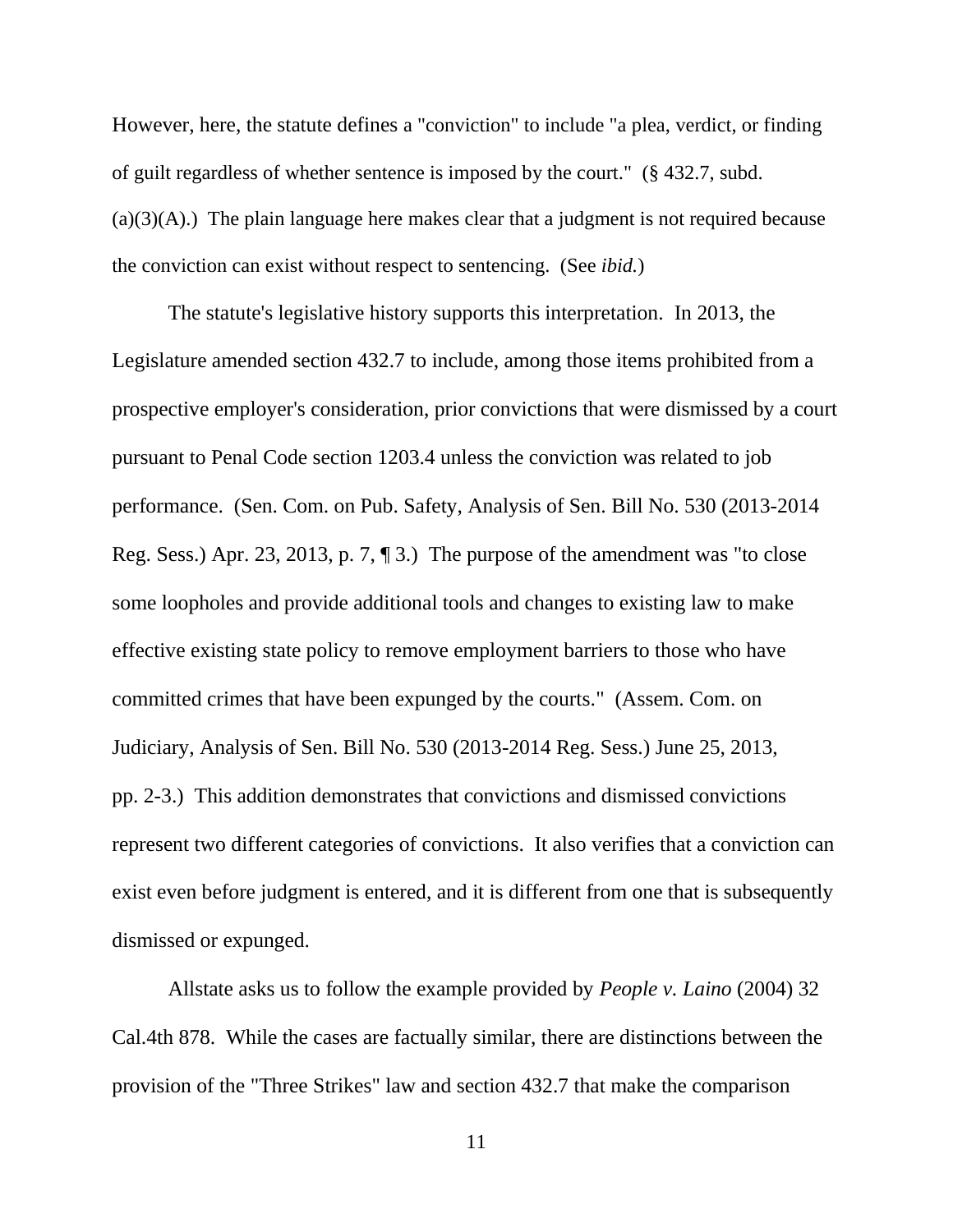imprecise. In *Laino,* the defendant pled guilty in Arizona to assault with a firearm against his wife and received probation that included a diversion program, which he successfully completed. (*Id.* at p. 882.) The defendant was never sentenced for the crime because he complied with the terms of the agreement; instead, the court dismissed the charges. (*Ibid.*) The defendant was later charged with two counts of theft in California, and he argued the conditional guilty plea he entered in Arizona was not a conviction for purposes of the Three Strikes law. (*Id.* at p. 896.)

The Supreme Court disagreed because California's Three Strikes law imposes punishment "[n]otwithstanding any other law" if the defendant was previously convicted of a felony. (Pen. Code, §§ 667, subd. (c), 1170.12, subd. (a).) The Three Strikes law defines "conviction" to include convictions in other jurisdictions that would be punishable by imprisonment if committed in California, based on the date of the conviction and unaffected by the sentencing. (Pen. Code,  $\S$ § 667, subd. (d)(1)  $\&$  (2), 1170.12, subd. (b)(1)  $\&$  (2).) Thus, under the Three Strikes law, "it is settled that for purposes of a prior conviction statute, a conviction occurs at the time of entry of the guilty plea." (*People v. Castello* (1998) 65 Cal.App.4th 1242, 1253.)

Section 432.7 does not contain similar provisions. The Labor Code does not provide details for determining the impact of a conviction in another jurisdiction or state that a conviction occurs on the date of the conviction. However, it does define conviction to include a plea, regardless of whether the court ultimately imposes a sentence. (See § 432.7, subd. (a)(3)(A).) Thus, for purposes of the Labor Code, a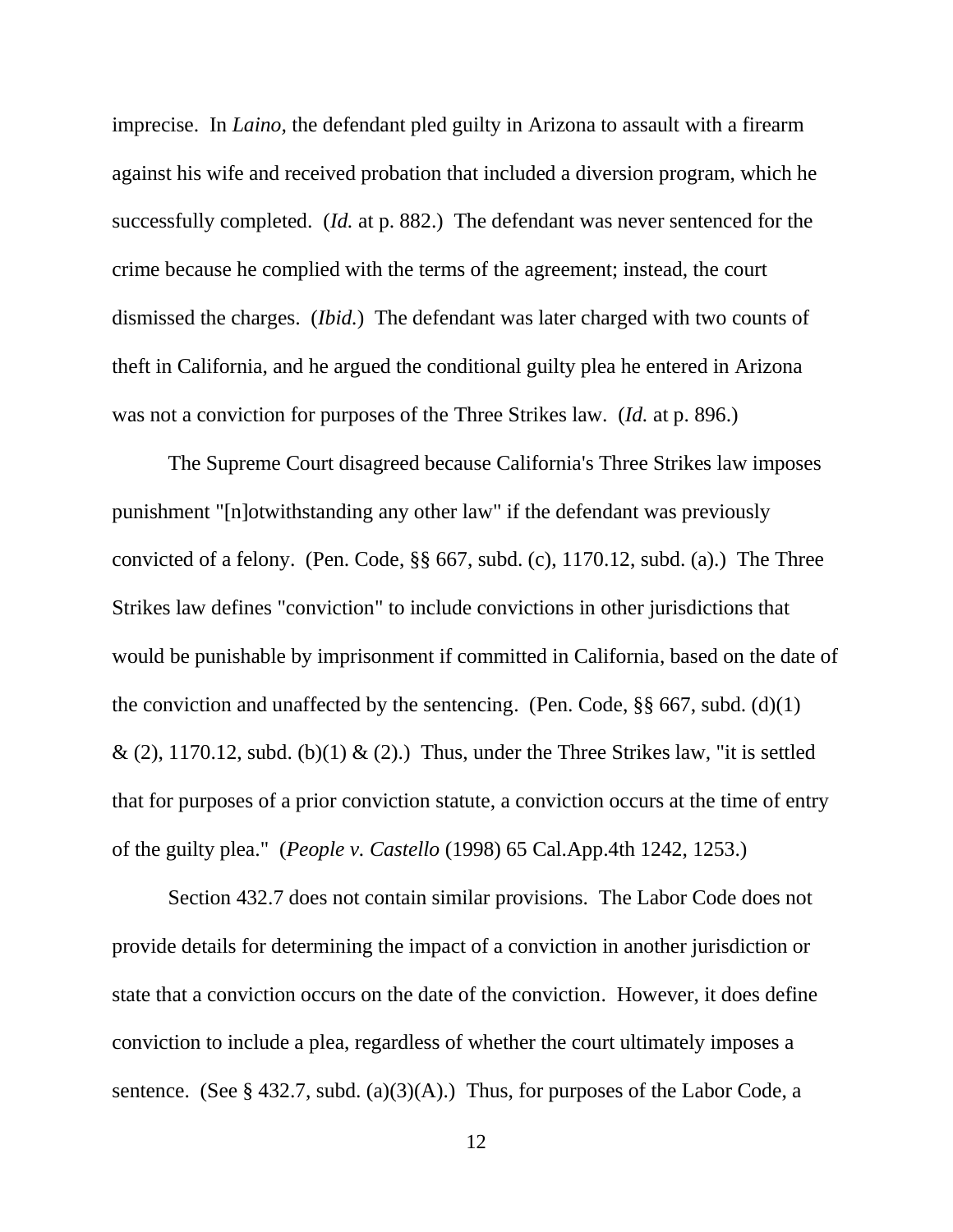conviction does not require an entry of judgment of guilt; it merely requires the entry of a plea.

Having determined what "conviction" means in the context of section 432.7, we turn now to the plea-related documents in the matter.

On January 15, 2015, Tilkey, his attorney, and the prosecutor signed a document entitled "Plea Agreement Diversion." The agreement stated it would "serve the ends of justice to suspend entry of judgment so that the defendant may participate in a diversion program." From this language, as well as a later-filed motion to dismiss the remaining charge, we conclude that there was no judgment of guilt in the Arizona court. However, as we have explained, a conviction under section 432.7 does not require an entry of judgment; it simply requires entry of a guilty plea.

Section 9 of the Plea Agreement Diversion document suggests that the guilty plea agreement was not entered because it says that it "will be entered on the record by the Court" if the defendant "fails to timely show proof of compliance" with the conditions stated in the agreement. The defendant's signature on the document certifies that he "agree[s] to enter my plea of guilty as indicated above on the terms and conditions set forth in this document." These conditions included a domestic nonviolence program under the supervision of an Arizona company, as well as payment of court costs, and assessments, and compliance with other limitations, like nonpossession of firearms and staying away from Mann. Thus, this document shows Tilkey agreed to enter a type of deferred prosecution, with the entry of guilty plea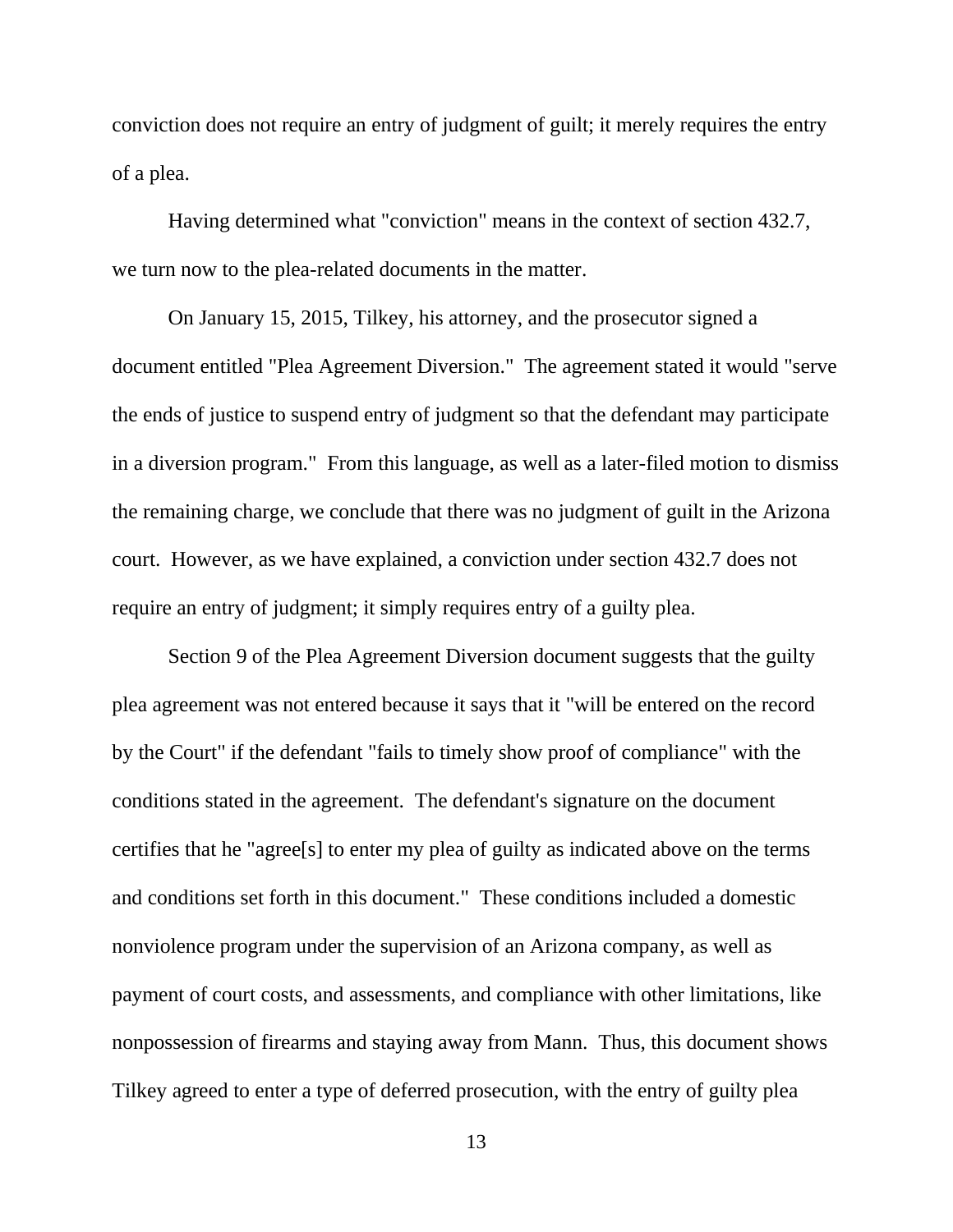delayed until the prosecutor determined that Tilkey had completed the diversion program and remained in compliance with the other terms of the agreement.

However, also on January 15, 2015, the Arizona court held a guilty plea proceeding. Appearing in that proceeding, Tilkey "expresse[d] a desire to plead guilty to" a class 1 misdemeanor, disorderly conduct fighting (DV), A.R.S. § 13-2904A1. Tilkey, his attorney, and the court signed this document, in which Tilkey certified that he understood "the constitutional rights which [he] [gave] up by *entering this plea* and that [he] still desire[d] to plead guilty." (Italics added.) The court's signature on the document certifies that it "conclude[s] that the [d]efendant knowingly, voluntarily and intelligently *enters a plea* to the above charge(s), and [it] accept[s] their plea." (Italics added.) The first document indicated a willingness to enter a diversion program on the promise of a deferred prosecution; the second document shows entry of a guilty plea.

This understanding of what occurred is supported by the testimony of Tilkey's Arizona attorney, Carlos Estrada, who could not recall discussing with Tilkey whether the agreement would lead to a conviction, just that it would lead to a dismissal of the charges. Estrada testified that the purpose of the plea agreement diversion document and the guilty plea proceeding document were for the court to suspend the entry of *judgment* of guilt so that successful completion of the diversion program would result in dismissal of the remaining charge. Tilkey's testimony likewise focused on the ultimate outcome of the case; when asked if he believed the plea of guilt he entered had been entered on the record, Tilkey replied that he believed *completion* of the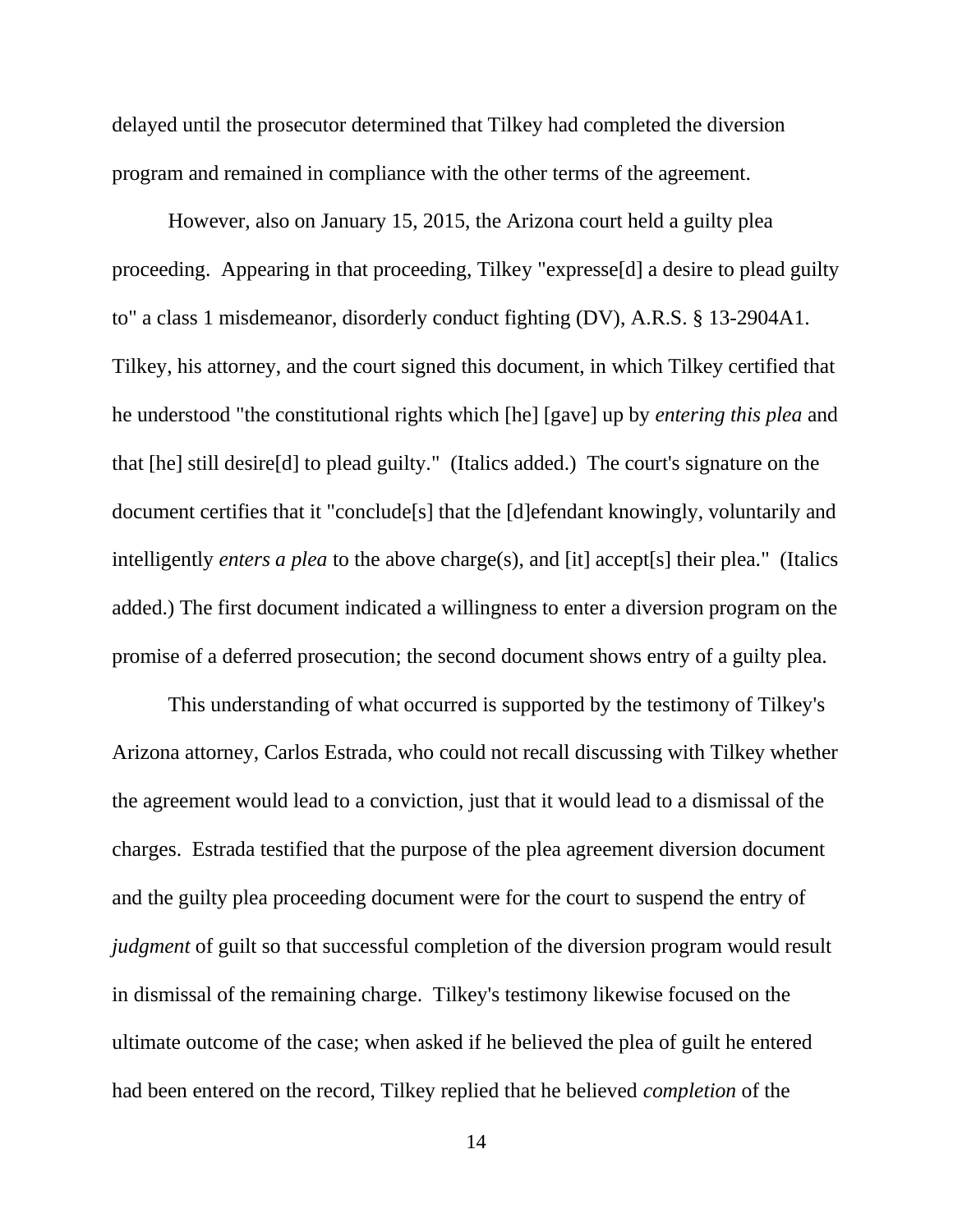diversion program would mean there would not be "any record of anything anywhere."

Because Tilkey appeared before the Arizona court and entered a guilty plea, which the court accepted, Tilkey's guilty plea was a conviction under section 432.7. This information was used by Allstate to terminate Tilkey's employment in May 2015, before the charges against Tilkey were dismissed on July 1, 2015. Thus, Allstate did not violate section 432.7 by using Tilkey's Arizona arrest as a factor in its decision to terminate his employment.

C.

# *Tilkey's Referral to and Participation in Nondomestic Violence Diversion Program*

Section 432.7 also prohibits an employer from considering as a factor in an employment decision records of referral to or participation in a diversion program. (§ 432.7, subd. (a)(1).) It defines a pretrial or posttrial diversion program as "any program under Chapter 2.5 (commencing with Section 1000) or Chapter 2.7 (commencing with Section 1001) of Title 6 of Part 2 of the Penal Code, Section 13201 or 13352.5 of the Vehicle Code, Sections 626, 626.5, 654, or 725 of, or Article 20.5 (commencing with Section 790) of Chapter 2 of Part 1 of Division 2 of, the Welfare and Institutions Code, *or any other program expressly authorized and described by statute as a diversion program*." (§ 432.7, subd. (j), italics added.)

Allstate argues that because California views domestic nonviolence diversion programs as contrary to public policy, such a program is unauthorized, and thus the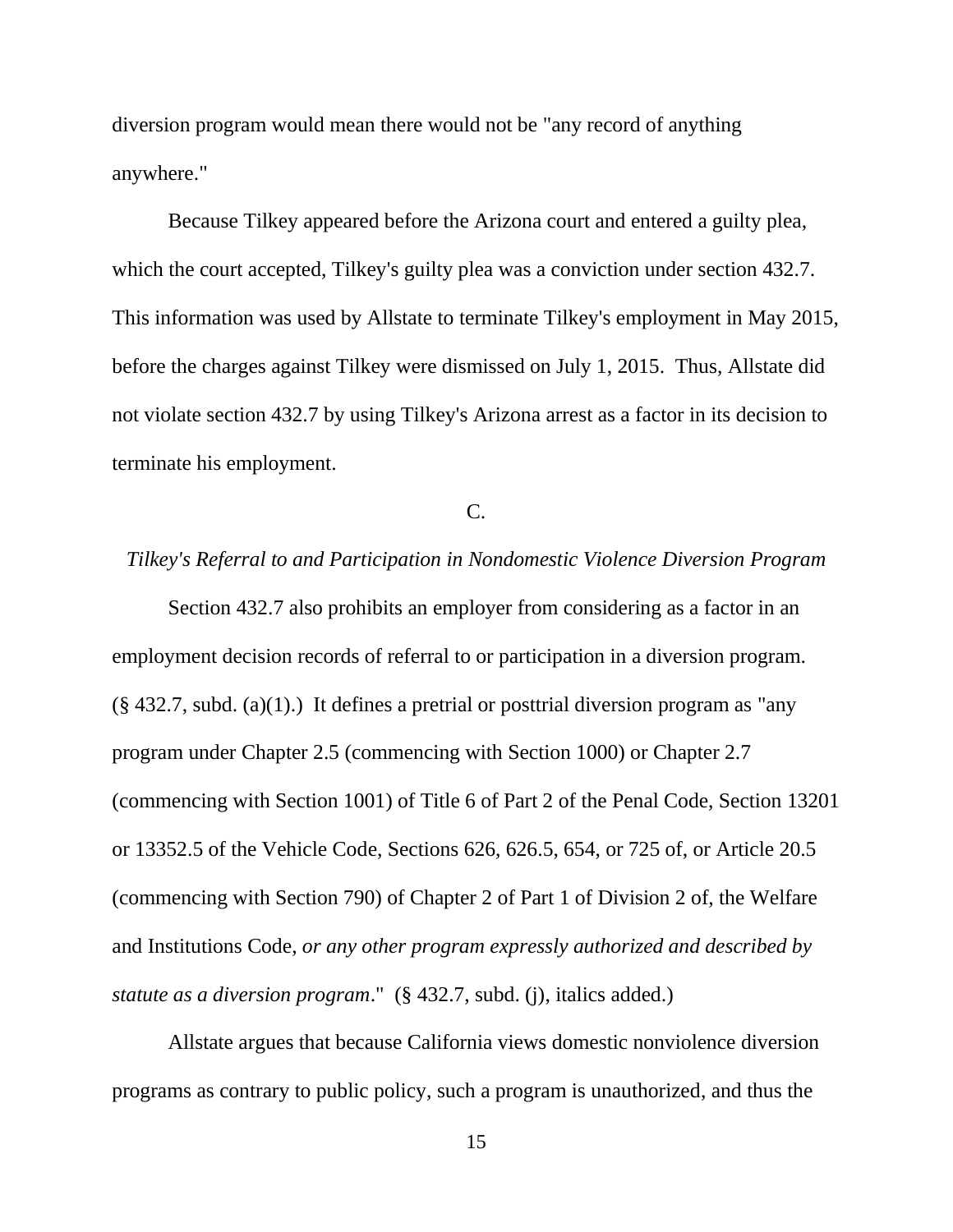company's consideration of Tilkey's participation in one did not violate section 432.7. Tilkey contends that a domestic nonviolence diversion program is one that is expressly authorized and described by statute in Arizona, and thus Allstate was prohibited from considering Tilkey's participation.

Because there is ambiguity here, we consider the Legislature's intent. (*Fluor*, *supra*, 61 Cal.4th at p. 1198.) In 1976, the California Attorney General issued an opinion questioning the authority of local prosecutors and courts to offer diversion programs for behavior identified by the Legislature as unlawful; it suggested counties could not legally institute diversion programs. (Health and Welfare Agency, Dept. of Health, Enrolled Bill Report on Assem. Bill No. 533 (1977-1978 Reg. Sess.) Aug. 31, 1977, p. 1; Assemblyman Majority Leader Howard L. Berman, letter to Governor Edmund G. Brown, Jr. re Assem. Bill No. 533 (1977-1978 Reg. Sess.) Aug. 31, 1977, p. 1 [Berman Letter].) At the time, the state had collected little data regarding the effectiveness of diversion programs. (Berman Letter, at pp. 2-3.) Assembly Bill No. 533 authorized local communities to establish diversion programs and required counties employing the programs to supply annual reports to the Legislature. (Health and Welfare Agency, Dept. of Health, Enrolled Bill Report on Assem. Bill No. 533*, supra*, p. 2.)

In 1979, the Legislature expressly authorized diversion for misdemeanor domestic violence charges using a system similar to the domestic nonviolence diversion program options available to Tilkey in Arizona. (See Stats. 1979, ch. 913,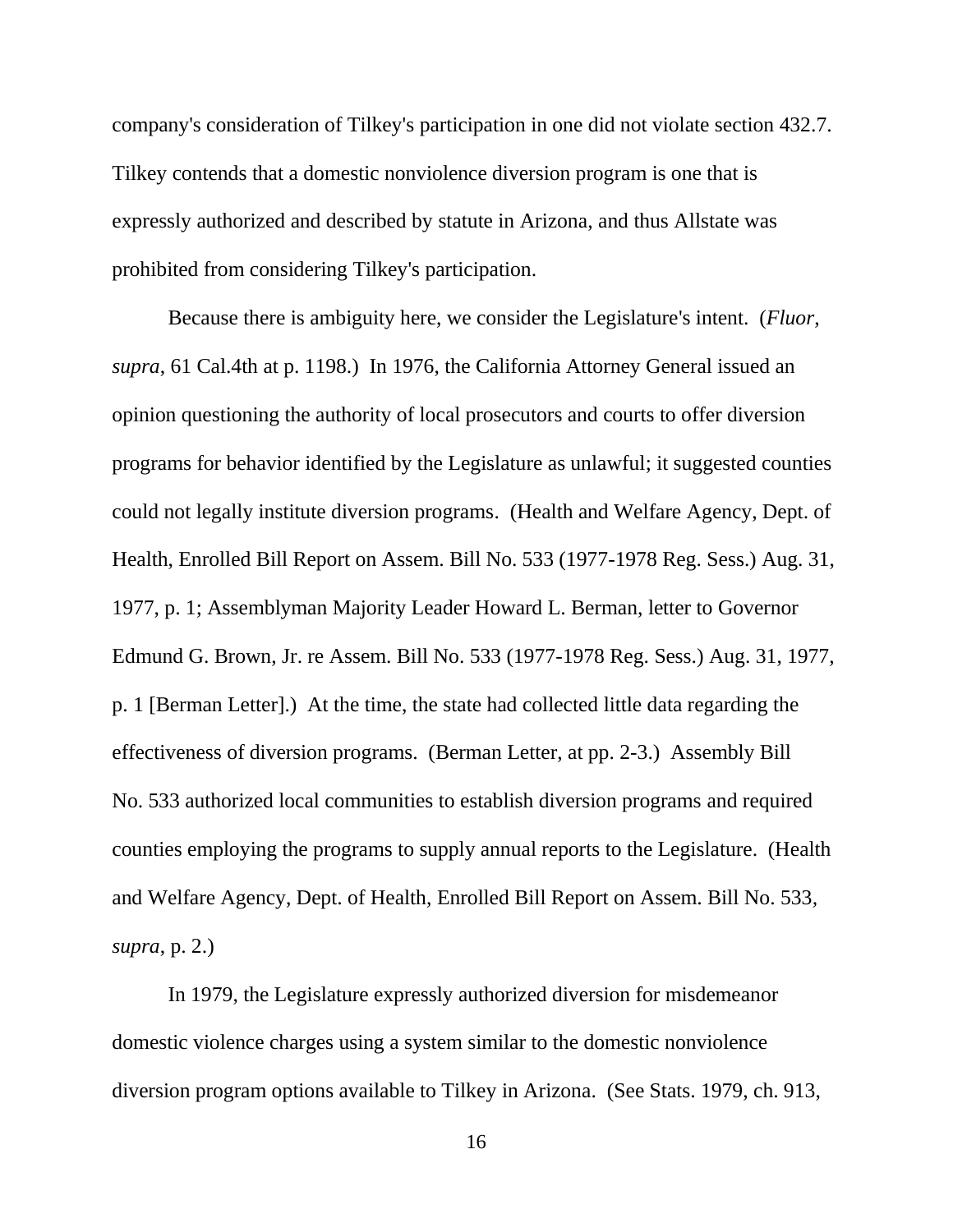§ 1; Pen. Code, § 1000.6 et seq. [repealed].) The California statutes allowed courts to permit pretrial diversion without an admission of guilt and to dismiss criminal charges following successful completion of the program. (*Id.* at §§ 1000.6, subds. (a), (c); 1000.9 [repealed].)

During the 1995-1996 legislative session, the Legislature revisited domestic violence diversion programs. Domestic violence diversion programs were not meeting their intended goal, with only a 50 percent success rate reported in Los Angeles, and difficulty prosecuting cases when perpetrators failed to complete their diversion programs. (Sen. Rules Com., Office of Sen. Floor Analyses, 3d Reading analysis of Assem. Bill No. 168 (1995-1996 Reg. Sess.) as amended July 14, 1995, pp. 3-4; Sen. Rules Com., Office of Sen. Floor Analyses, 3d Reading analysis of Assem. Bill No. 169 (1995-1996 Reg. Sess.) as amended July 15, 1995, pp. 3-4.) The Assembly and Senate introduced competing bills.

Assembly Bill No. 168 would have allowed domestic violence perpetrators to plead guilty and defer entry of judgment, contingent upon successful completion of a diversion program. (Sen. Rules Com., Office of Sen. Floor Analyses, 3d Reading analysis of Sen. Bill No. 168 (1995-1996 Reg. Sess.) as amended July 14, 1995, p. 2.) Senate Bill No. 169 would eliminate diversion as an option in all domestic violence cases. (Sen. Rules Com., Office of Sen. Floor Analyses, 3d Reading analysis of Assem. Bill No. 169 (1995-1996 Reg. Sess.) as amended July 15, 1995, p. 3, ¶ 1.)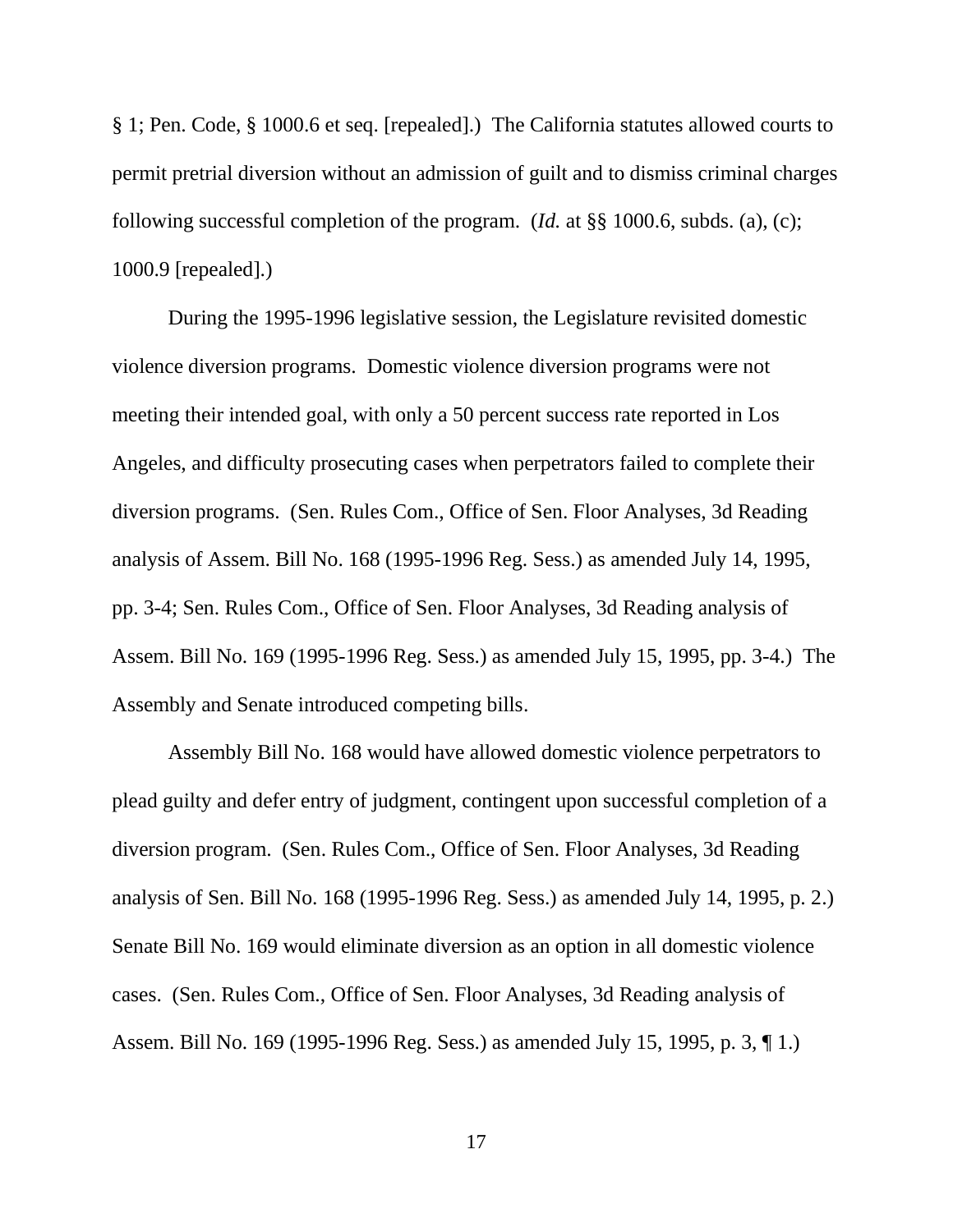After the Legislature passed both bills, the governor vetoed Assembly Bill No. 168, commenting, "we can no longer continue to treat domestic violence cases as if they are not more significant than traffic violations." (Governor's veto message to Assem. on Assem. Bill No. 168 (Oct. 4, 1995) (1995-1996 Reg. Sess.) p. 1.) The governor compared the two bills, explaining that Assembly Bill No. 168 would deem the arrest which formed the basis for the diversion to have never occurred, and explaining the "problem is a lack of accountability" because perpetrators could "opt to attend a counseling program without ever acknowledging that they have committed a crime and are prepared to accept the consequences." (*Ibid.*) He wrote that offering a deferred entry of judgment would merely be a cosmetic change and stated, "We must change the culture which makes domestic violence acceptable and dispel the myth that the battering of a domestic partner is a family matter, and something less than a crime." (*Id.* at pp. 1-2.)

The state abolished domestic violence diversion programs about a decade before Tilkey engaged in the domestic nonviolence program in Arizona. Were he to have been charged with the same crime in California, a diversion program would not have been an option. It would be contrary to California's public policy against misdemeanor domestic violence diversion programs to prohibit consideration of Tilkey's participation in one. The location of the crime in Arizona does not have any effect on California's public policy opposing diversion for domestic violence offenses.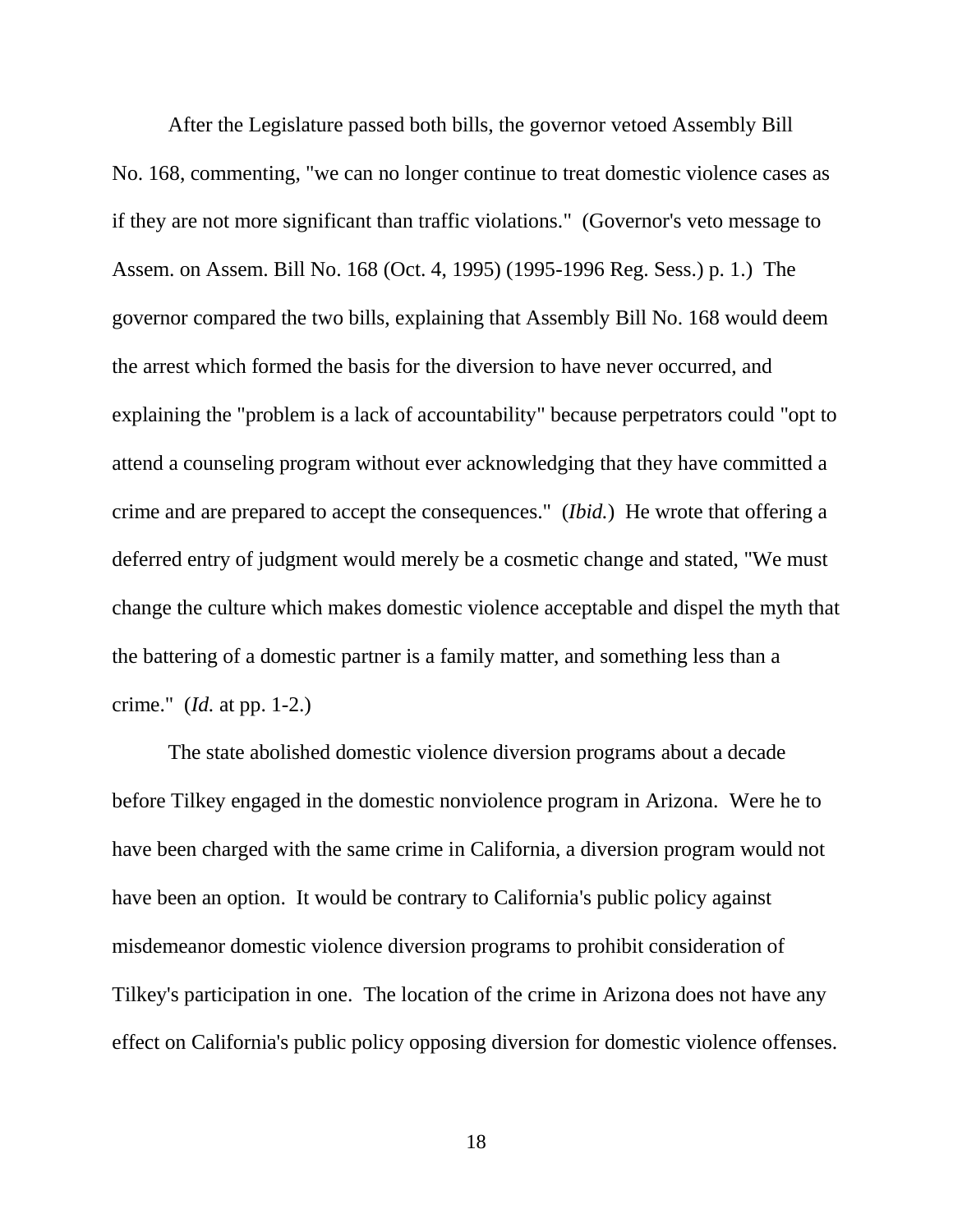Accordingly, we conclude section 432.7's reference to diversion programs excludes out-of-state domestic violence programs, and Allstate's consideration of Tilkey's participation in one did not violate the law.

We are unpersuaded by Tilkey's argument that the lack of reference to California authorities in section 432.7 means the Legislature did not intend to limit consideration of diversion programs only to those offered in California. The statutes cited by Tilkey as evidence the Legislature is capable of limiting the scope of its laws are different in kind than one authorizing diversion in lieu of criminal conviction because they relate to physical location for purposes of jurisdiction (see, e.g., sections 220.2 and 226 referencing the location of employment records), or the geographical location of people protected by employment laws (see, e.g., §§ 250 [seasonal labor to include employees hired in California who perform work out of state]; 1060, subd. (c) [applying only to employees whose "primary place of employment" is within California]; 1071 [addressing public transit employment within California].)

We also disagree with Tilkey's claim that concluding a domestic violence diversion program offered in Arizona is not protected under section 432.7 means section 432.7 applies only to California arrests, detentions, and diversion programs. Our conclusion is more narrow: domestic violence diversion programs offered outside California are not protected under section 432.7 because California policy excludes such a benefit.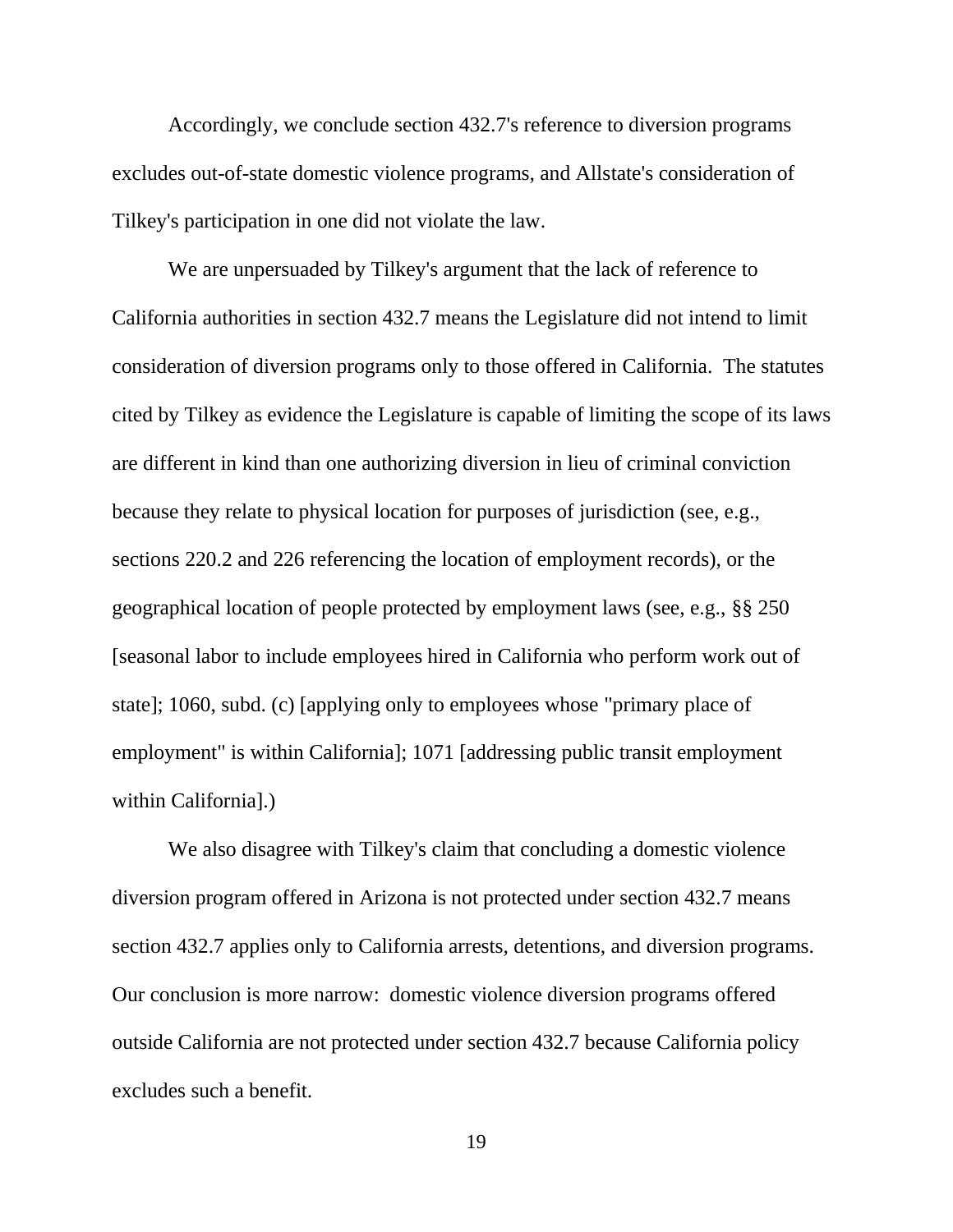Finally, citing *People v. Bedrossian* (2018) 20 Cal.App.5th 1070, Tilkey maintains that California provides statutory protections to domestic violence arrests and convictions and, therefore, we should honor Tilkey's participation in a domestic nonviolence diversion program. In *Bedrossian*, the First Appellate District Court of Appeal recognized that records of an arrest for domestic violence can be expunged under Penal Code section 851.8 when no accusatory pleading is filed. This case is not helpful because, unlike Tilkey, the defendant in *Bedrossian* did not plead guilty or admit any factual basis for the charges against him. (See *id.* at p. 1073.) There, the court reasoned that the risk Bedrossian would be harmed by a delay in destruction of arrest records was mitigated by statutory protections like section 432.7 (*Bedrossian*, at p. 1075), but Bedrossian was not at risk because his arrest did not result in a conviction or a referral to a diversion program.4 (*Bedrossian*, at p. 1073*.*)

 $\overline{a}$ 

<sup>4</sup> Allstate does not argue, and we do not hold, that it would be proper for an employer to consider, after charges are dismissed, an arrest that results in conviction and punishment, followed by dismissal under Penal Code section 1203.4, which is the factual situation presented in the other cases cited by Tilkey. (See *People v. Seymour* (2015) 239 Cal.App.4th 1418, 1421-1422 [defendant permitted to have felony domestic violence charge dismissed due to discharge from probation prior to termination of probation period]; see also *Shirey v. Los Angeles County Civil Service Comm.* (2013) 216 Cal.App.4th 1, 4-5 [battery conviction set aside following probation and not guilty plea entered].) Penal Code section 1203.4 permits a court, in the interests of justice, after a defendant has fulfilled conditions of probation, or after a defendant has been discharged prior to the termination of probation, to withdraw a guilty plea or to set aside a guilty verdict, and to dismiss the accusations or information. The defendant is "thereafter. . . released from all penalties and disabilities resulting from the offense of which he or she has been convicted  $\dots$ ." (Pen. Code, § 1203.4, subd. (a)(1).) In contrast, when Tilkey was discharged from employment, the domestic violence charge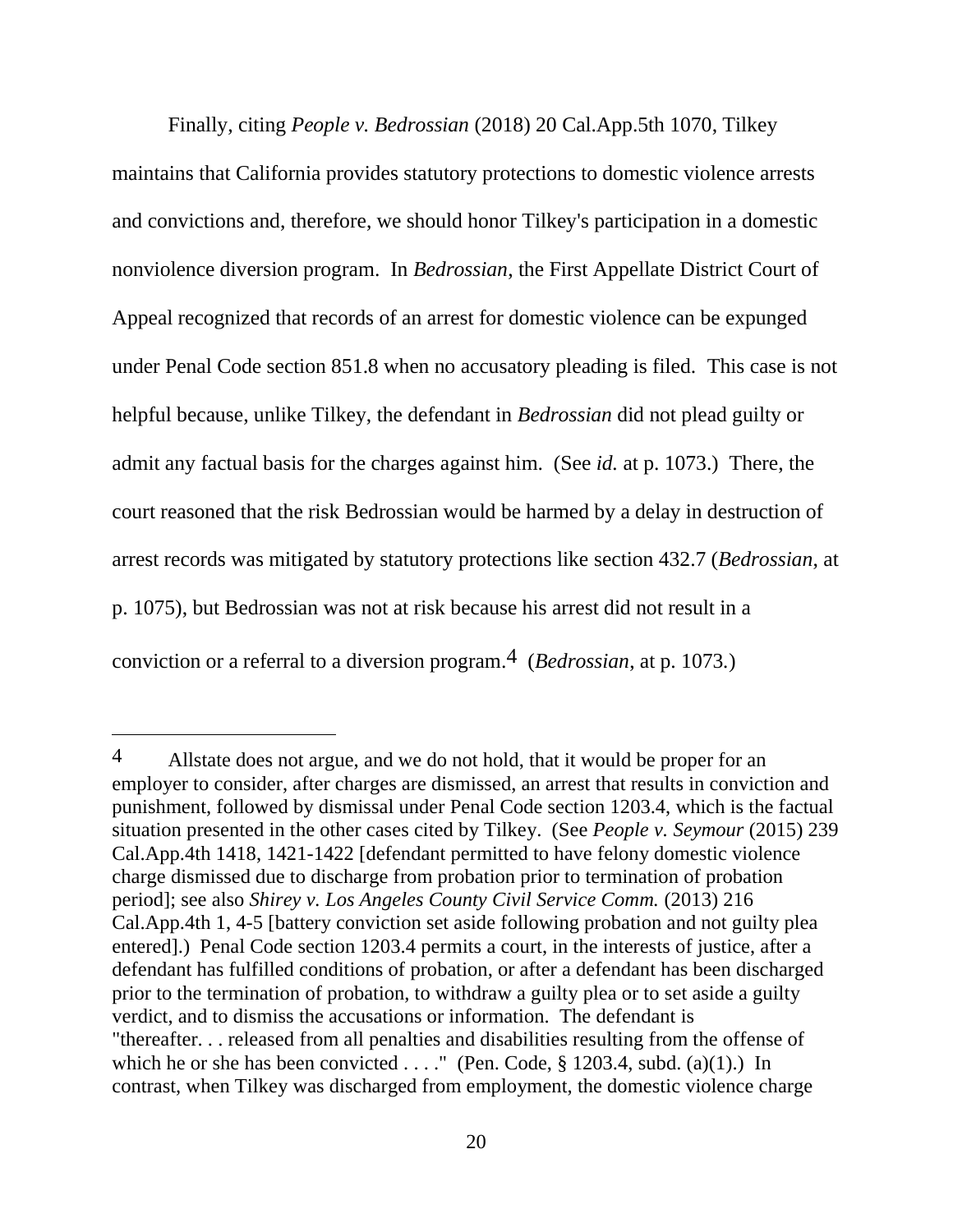Having concluded that Allstate did not violate section 432.7 by utilizing Tilkey's arrest or participation in a domestic nonviolence diversion program as a factor in its employment termination decision, we will reverse the wrongful termination verdict.

### II.

## DEFAMATION

Allstate next challenges the defamation verdict, contending that self-compelled defamation should not provide a basis for a defamation per se cause of action. It further contends there was no evidence here that Tilkey's self-publication was compelled by its publication of the reason for his employment termination on the Form U5 because that publication contained a privileged statement. Finally, Allstate maintains that its statement was substantially true, justifying reversal of the verdict.

We review questions of law, and therefore the viability of self-compelled defamation per se theory, de novo. (*Topanga and Victory Partners v. Toghia* (2002) 103 Cal.App.4th 775, 779-780.) We look for substantial evidence regarding whether Tilkey was compelled to self-publish the defamatory statement, and we look for substantial evidence regarding whether the statement was substantially true. (See *Sweatman v. Department of Veteran Affairs* (2001) 25 Cal.4th 62, 68 (*Sweatman*) [denial of JNOV reviewed under substantial evidence standard].) In so doing, we do

 $\overline{a}$ 

against him had not been dismissed. Moreover, nothing prohibited Allstate's consideration of referral to a diversion program.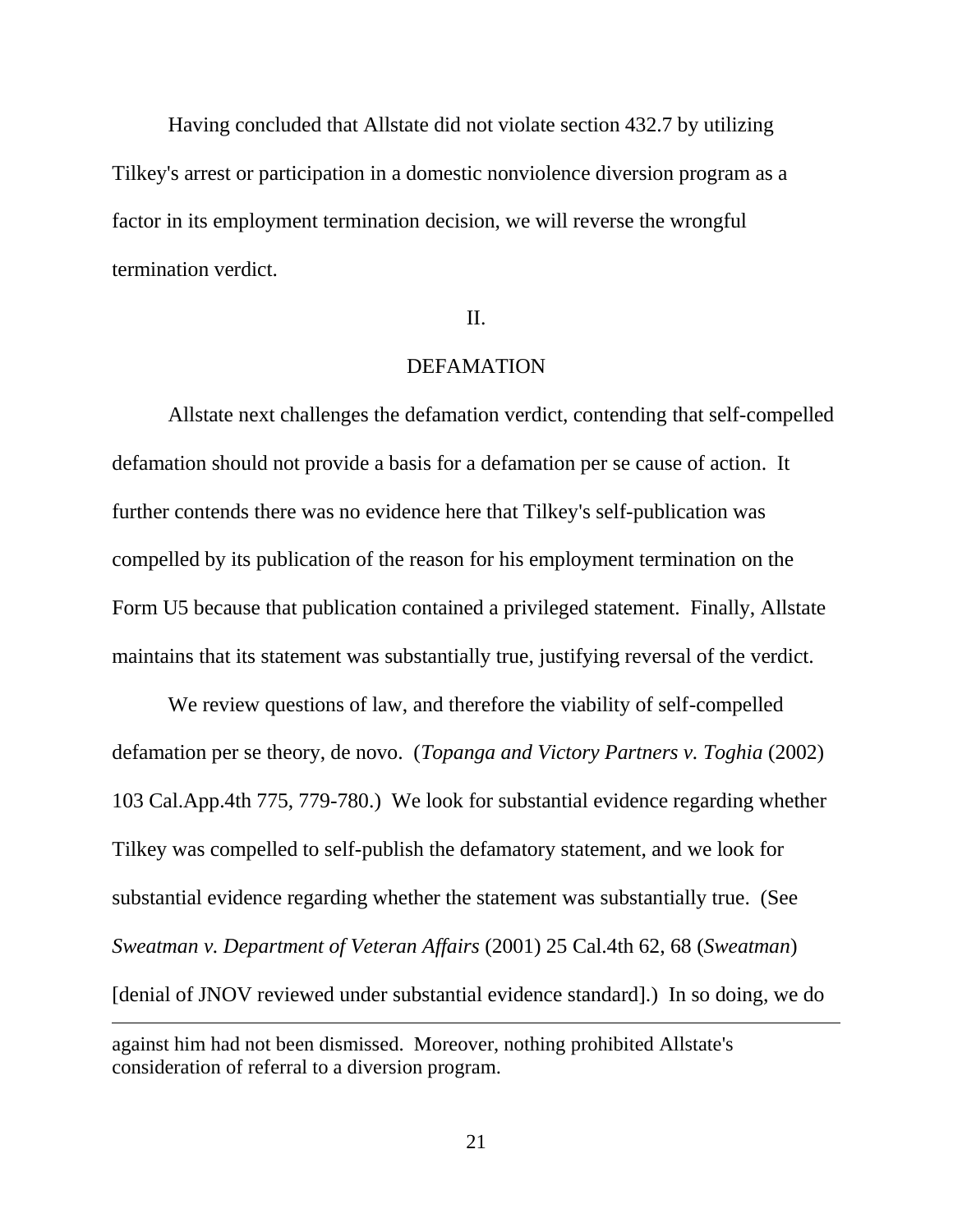not " 'weigh the evidence, consider the credibility of witnesses, or resolve conflicts in the evidence or in the reasonable inferences that may be drawn from it.' " (*Do v. Regents of the University of California* (2013) 216 Cal.App.4th 1474, 1492 (*Do*).) We consider disputed facts in a light most favorable to the jury's verdict. (*Ibid.*)

For a valid defamation claim, the general rule is that "the publication must be done by the defendant." (*Live Oak Publishing Co. v. Cohagan* (1991) 234 Cal.App.3d 1277, 1284 (*Live Oak Publishing*).) There is an exception "when it [is] foreseeable that the defendant's act would result in [a plaintiff's] publication to a third person." (*Ibid.*) For the exception to apply, the defamed party must operate under a strong compulsion to republish the defamatory statement, and the circumstances creating the compulsion must be known to the originator of the statement at the time he or she makes it to the defamed individual. (*Beroiz v. Wahl* (2000) 84 Cal.App.4th 485, 497 (*Beroiz*); *Davis v. Consolidated Freightways* (1994) 29 Cal.App.4th 354, 373 (*Davis*); *Live Oak Publishing*, at p. 1285; *McKinney v. County of Santa Clara* (1980) 110 Cal.App.3d 787, 796 (*McKinney*).)

### A.

### *Compelled Self-Published Defamation Per Se*

Allstate asks us to reject combining the doctrines of defamation per se and selfdefamation, arguing the two theories are at odds because compelled self-publication must occur for the purpose of countering an injury (loss of employment opportunity), while defamation per se does not require proof of actual damages. We do not find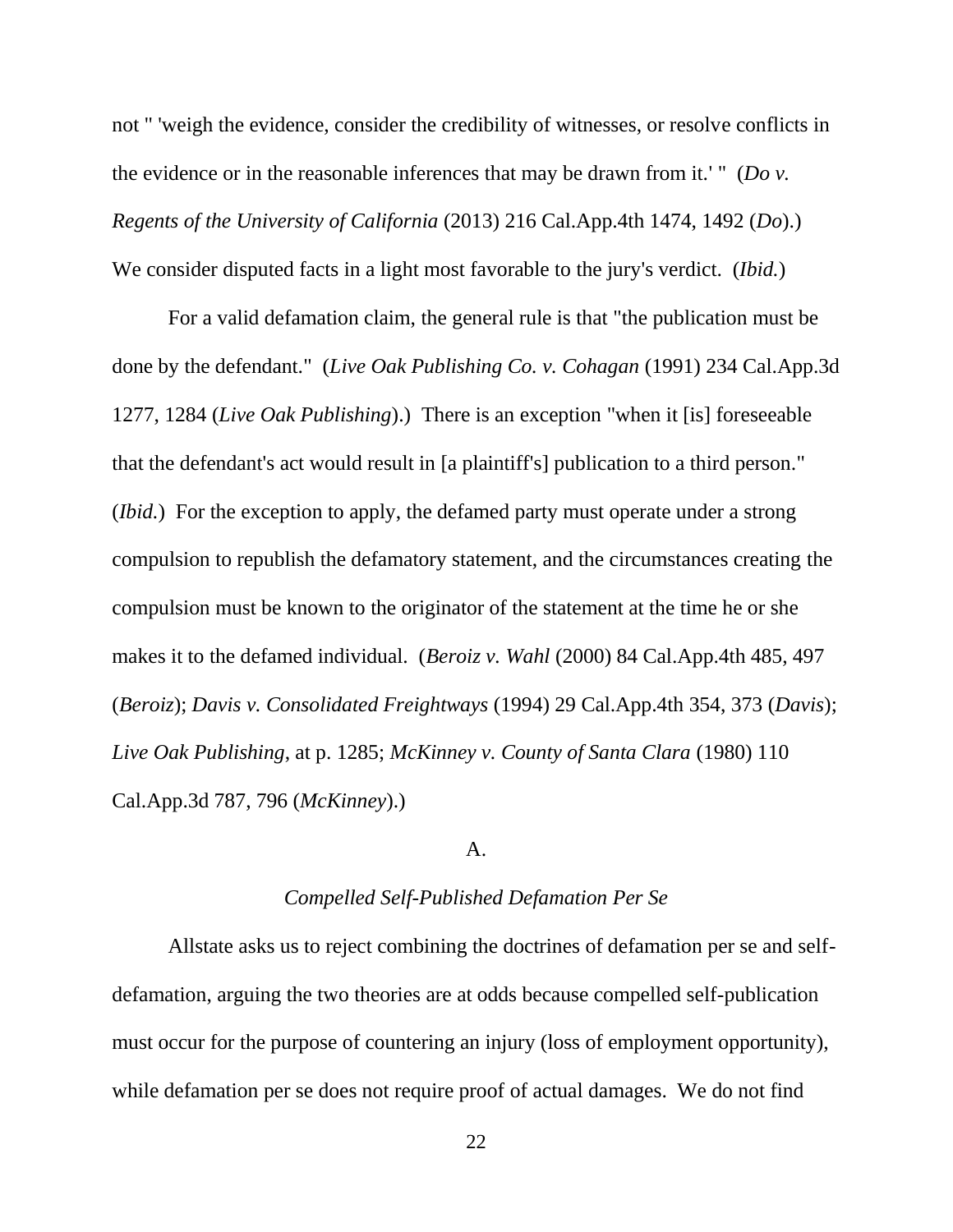these theories in conflict. In an action for defamation per se, the meaning is so clear from the face of the statement that the damages can be presumed. (*Contento v. Mitchell* (1972) 28 Cal.App.3d 356, 358 (*Contento*).) However, that presumption does not mean an employee does not anticipate injury; nor does it mean there is no injury.

Moreover, while compelled self-published defamation per se technically eliminates the need for publication by the defendant to a third party, a plaintiff cannot manufacture the defamation claim by simply publishing statements to a third party because the plaintiff must disclose contents of the employer's statement to a third party *after* reading or being informed of the contents. (*Live Oak Publishing*, *supra*, 234 Cal.App.3d at p. 1284.) The originator of the statement is liable for the foreseeable repetition because of the causal link between the originator and the presumed damage to the plaintiff's reputation (see *id.* at p. 1285), but the publication must be foreseeable. (*Davis*, *supra*, 29 Cal.App.4th at p. 373.) The presumed injury is no less damaging because the plaintiff was compelled to make the statement instead of the employer making it directly to the third party.5

<sup>5</sup> While defamation per se does not require a finding of actual damages (*Contento*, *supra*, 28 Cal.App.3d at pp. 357-358), in this case, the jury found that Tilkey suffered actual damages of \$1,586,185 for harm to his profession or occupation, \$111,000 for harm to his reputation, and \$5,730 for shame, mortification, or hurt feelings.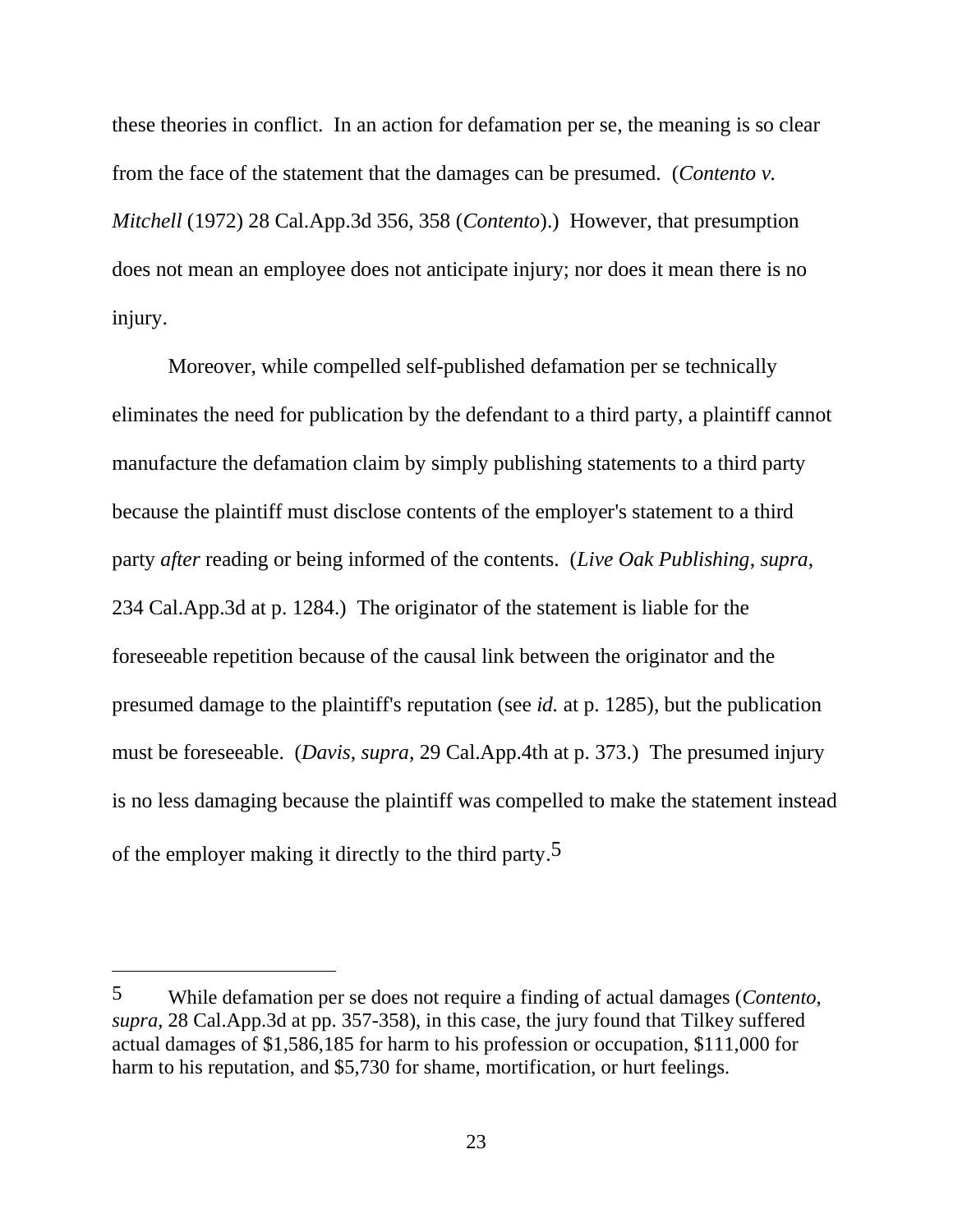Allstate offers several other arguments for why we should not accept a theory of compelled self-published defamation. Allstate argues a theory of self-publication undermines at-will employment, which allows companies to discharge employees capriciously, as long as the decision is not unlawful. Allstate also argues that permitting this cause of action may have a chilling effect on communication between an employer and employee, reducing the free flow of information due to selfcensorship. Next, Allstate argues this theory of defamation incentivizes an employee to spread defamatory statements instead of mitigating damages. Finally, Allstate notes that employment is primarily a contractual relationship. These arguments do not persuade us to alter our conclusion here.

These same arguments could be offered to support the elimination of a defamation cause of action against employers altogether—the crux of Allstate's argument is that because the employee controls whether a statement is repeated to a third party, the risks of an end-run around the at-will employment doctrine is greater. But the additional requirements of proving a strong compulsion, the necessity to disclose the statement, and the foreseeability of the repetition all contribute to discouraging employees from simply repeating the defamatory information instead of mitigating their damages. (See *Live Oak Publishing*, *supra*, 234 Cal.App.3d at pp. 1284, 1285.)

Allstate argues only one published case has permitted a compelled selfpublication claim to survive summary judgment, and that case, *McKinney*, relied on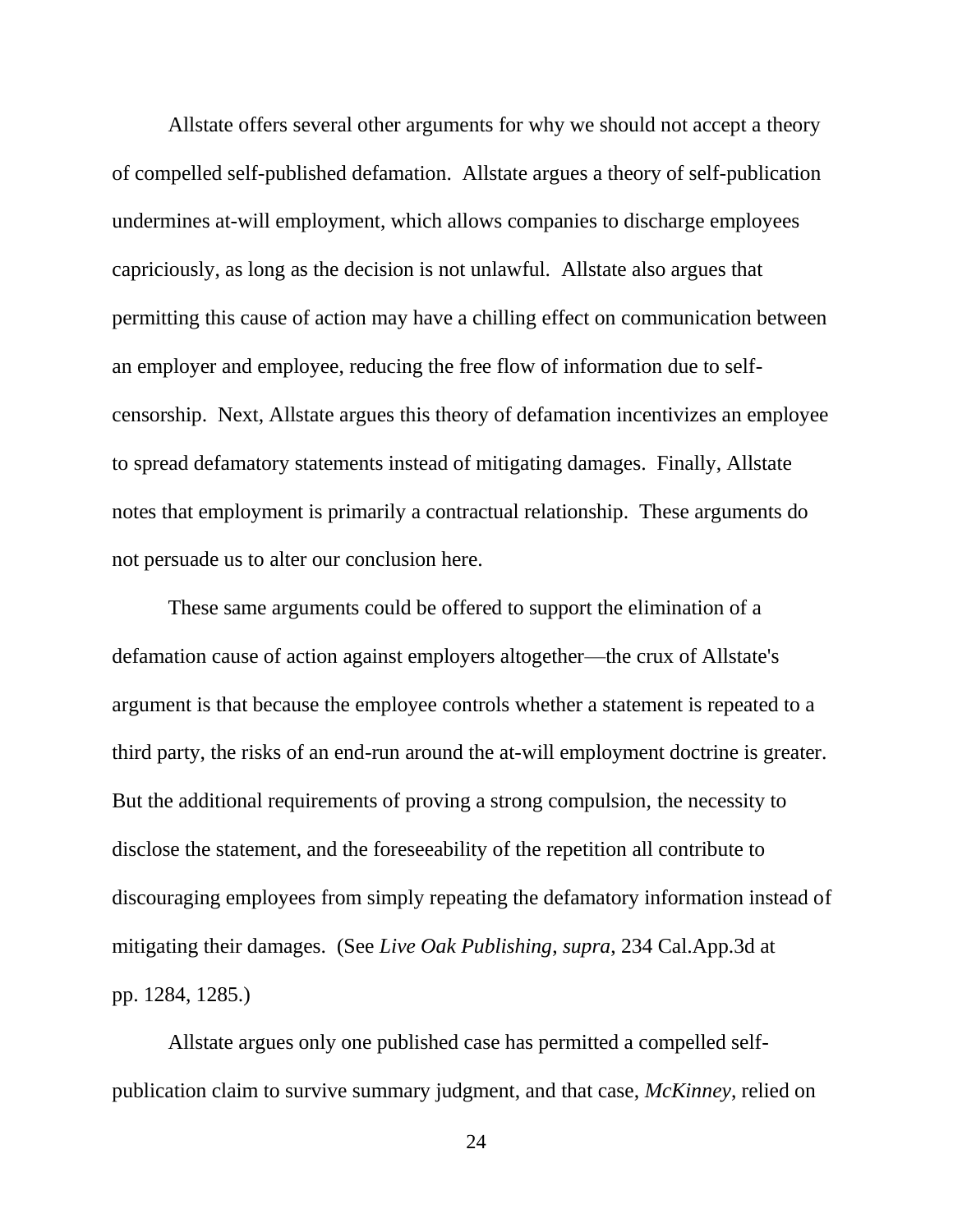out-of-state cases with unique facts, implying it should not supply a basis for our conclusion. However, the facts of the cases discussed in *McKinney* are not so different from the one before us now.

In *Colonial Stores, Inc. v. Barrett* (Ga.Ct.App. 1946) 38 S.E.2d 306, 307-308, the plaintiff received a restricted statement of availability that prevented him from being hired by other employers, and he claimed that statement contained a false reason for his termination. There, the employee was required to share the statement with prospective employers. (*Ibid.*) In *Grist v. Upjohn Company* (Mich.Ct.App. 1969) 168 N.W.2d 389, 405-406, the employer disclosed to a prospective employer the reason for termination, compelling the employee to repeat the reason so he could refute it. Allstate argues that because no one at Allstate made a nonprivileged disclosure of its reason for terminating Tilkey's employment to prospective employers, his situation is not analogous. We disagree. Allstate provided a written explanation for Tilkey's termination of employment on the Form U5 to FINRA, which was available to every prospective employer of similarly-licensed employees. As we explain *post*, that disclosure was not absolutely privileged. Thus, Tilkey was compelled to explain the reason for his discharge, and this repetition was reasonably foreseeable.

We are also not persuaded by Allstate's remaining arguments. Nothing about compelled self-published defamation limits an employer's right or ability to terminate employment unfairly or capriciously. (See *Guz v. Bechtel National Inc.* (2000) 24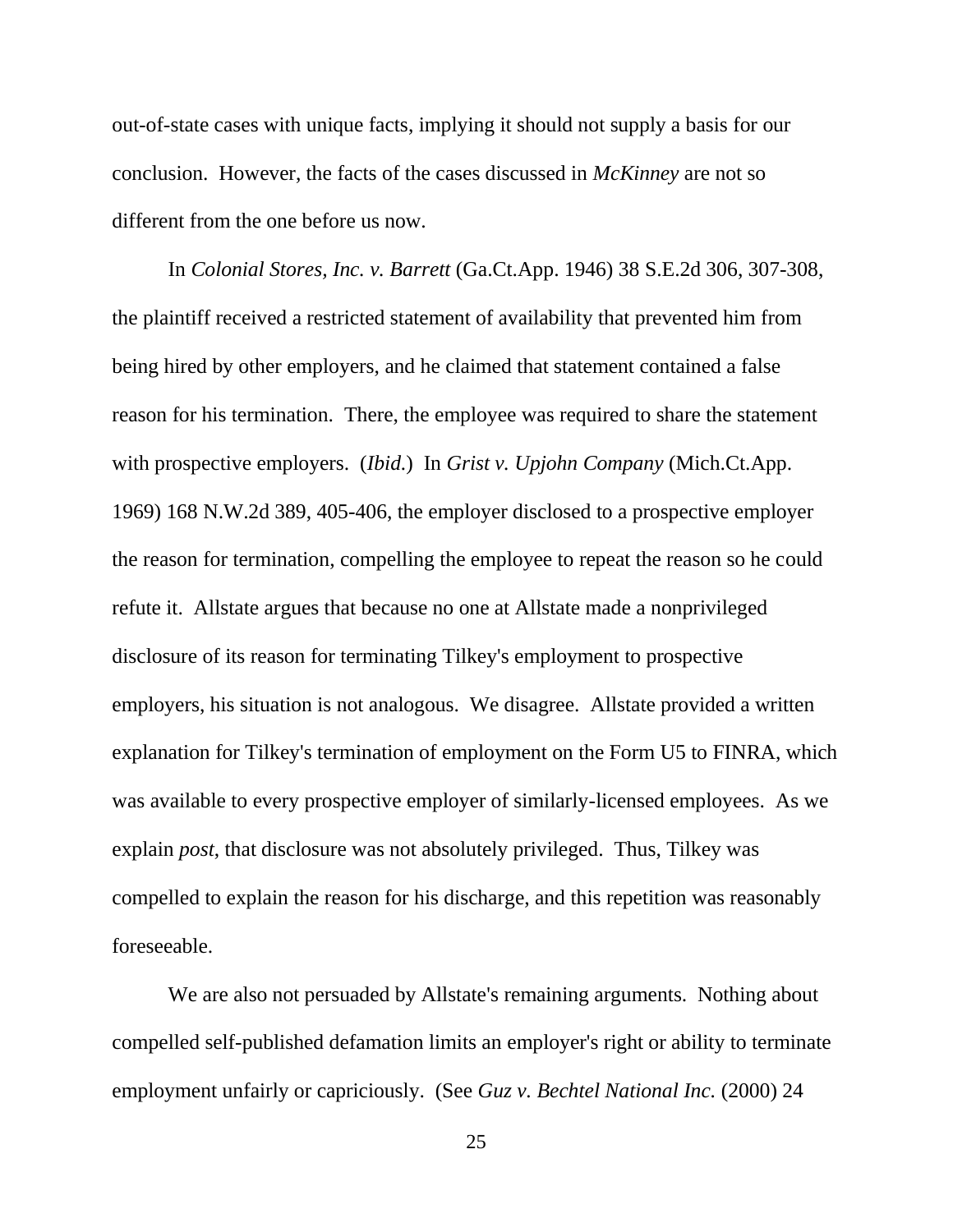Cal.4th 317, 350-351.) And because a defamation cause of action does not arise from an employer's statement to the employee of the reasons for termination of employment unless they include false accusations of criminal conduct, lack of integrity, dishonesty, incompetence, or reprehensible personal characteristics or behavior (see, e.g., *Jensen v. Hewlett-Packard Co*. (1993) 14 Cal.App.4th 958, 964- 965 [employee performance evaluation]; see, e.g., *King v. United Parcel Service, Inc.*  (2007) 152 Cal.App.4th 426, 440 [employer statements about reasons for terminating another employee are generally privileged because of common interest in protecting workplace from abuse]), there is no additional chilling effect on the free flow of information between the employer and the employee.

Additionally, the qualified privilege that attaches to communications about an employee's job performance when made without malice or abuse to a third party likewise protects an employer against compelled self-published defamation. (See Cal. Civ. Code, § 47, subd. (c); *Noel v. River Hills Wilsons, Inc.* (2003) 113 Cal.App.4th 1363 [malice required for application of conditional privilege]; *Neal v. Gatlin* (1973) 35 Cal.App.3d 871, 877 ["It is well established that a former employer may properly respond to an inquiry from a prospective employer concerning an individual's fitness for employment, and if it is not done maliciously, such response is privileged"].) This conditional privilege helps protect the free flow of reference information. (*Noel*, at pp. 1373-1374.)

B.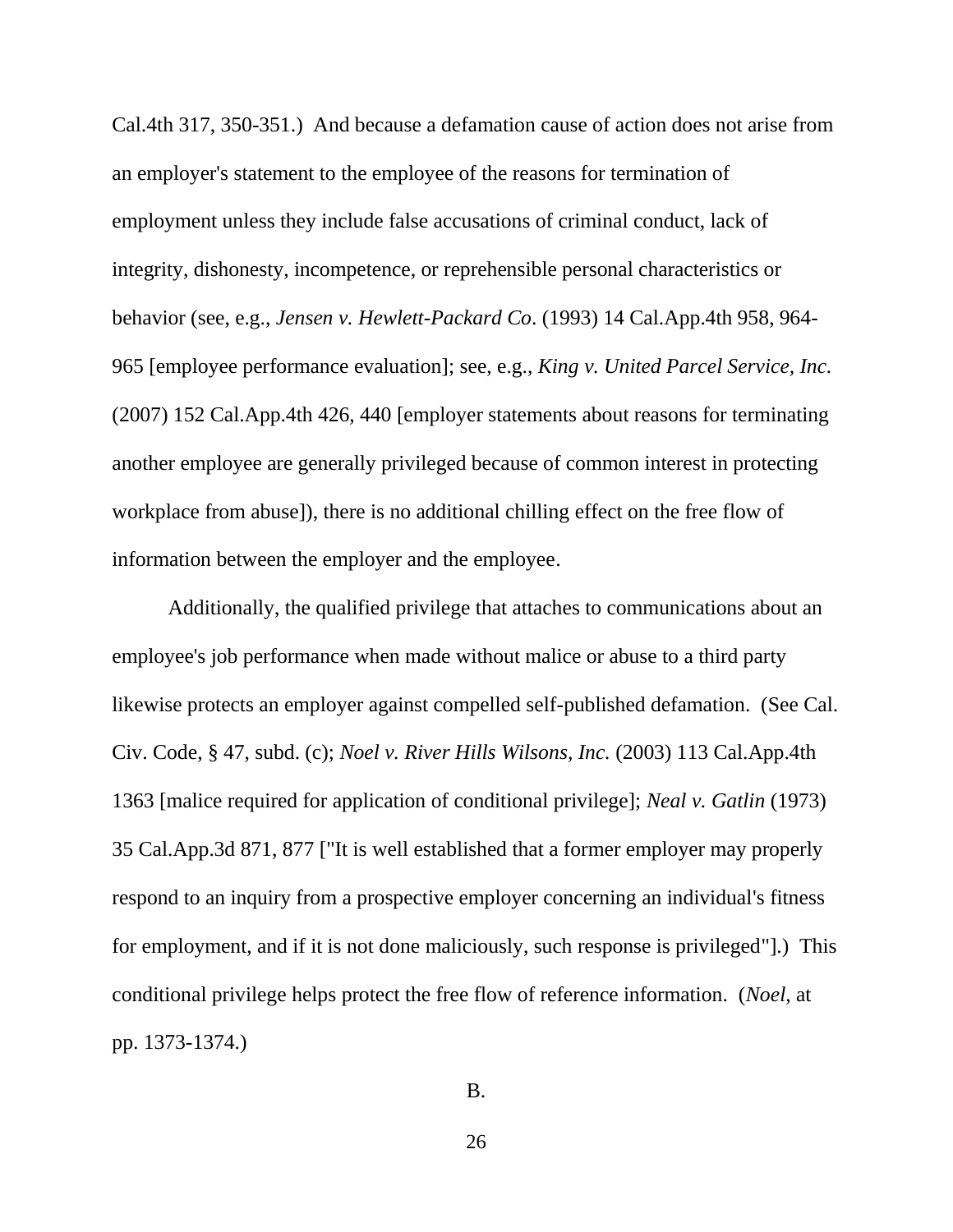#### *Form U5 Privilege*

Civil Code section 47, subdivision (b) makes a communication absolutely privileged if made in an official proceeding authorized by law, or in the initiation or course of any other authorized proceeding, with some exceptions not applicable here. (*Cruey v. Gannett Co.* (1998) 64 Cal.App.4th 356, 368.)

Firms are required to file a Form U5 with FINRA whenever a registered representative leaves the firm. If the registered representative's employment has been terminated, the form asks the firm to provide a reason for termination. When the Form U5 identifies allegations of improper conduct by a broker-dealer, an issue that FINRA may need to investigate, it can on those occasions be considered "a communication made 'in anticipation of an action or other official proceeding.' (*Briggs* [*v. Eden Council for Hope & Opportunity* (1999)] 19 Cal.4th [1106,] 1115.)" (*Fontani v. Wells Fargo Investments, LLC* (2005) 129 Cal.App.4th 719, 732, disapproved of on other grounds in *Kibler v. Northern Inyo County Local Hospital District* (2006) 39 Cal.4th 192.) In those instances, the information reported on the Form U5 would be protected by the absolute privilege outlined in Civil Code section 47, subdivision (b). (See *Fontani*, at p. 732*.*)

Section 7 of the Form U5 includes a list of disclosure questions for full terminations that asks if the terminated employee was the subject of a governmental investigation; was under internal review for fraud, wrongful taking of property, or violated investment related laws, regulations, or industry standards relating to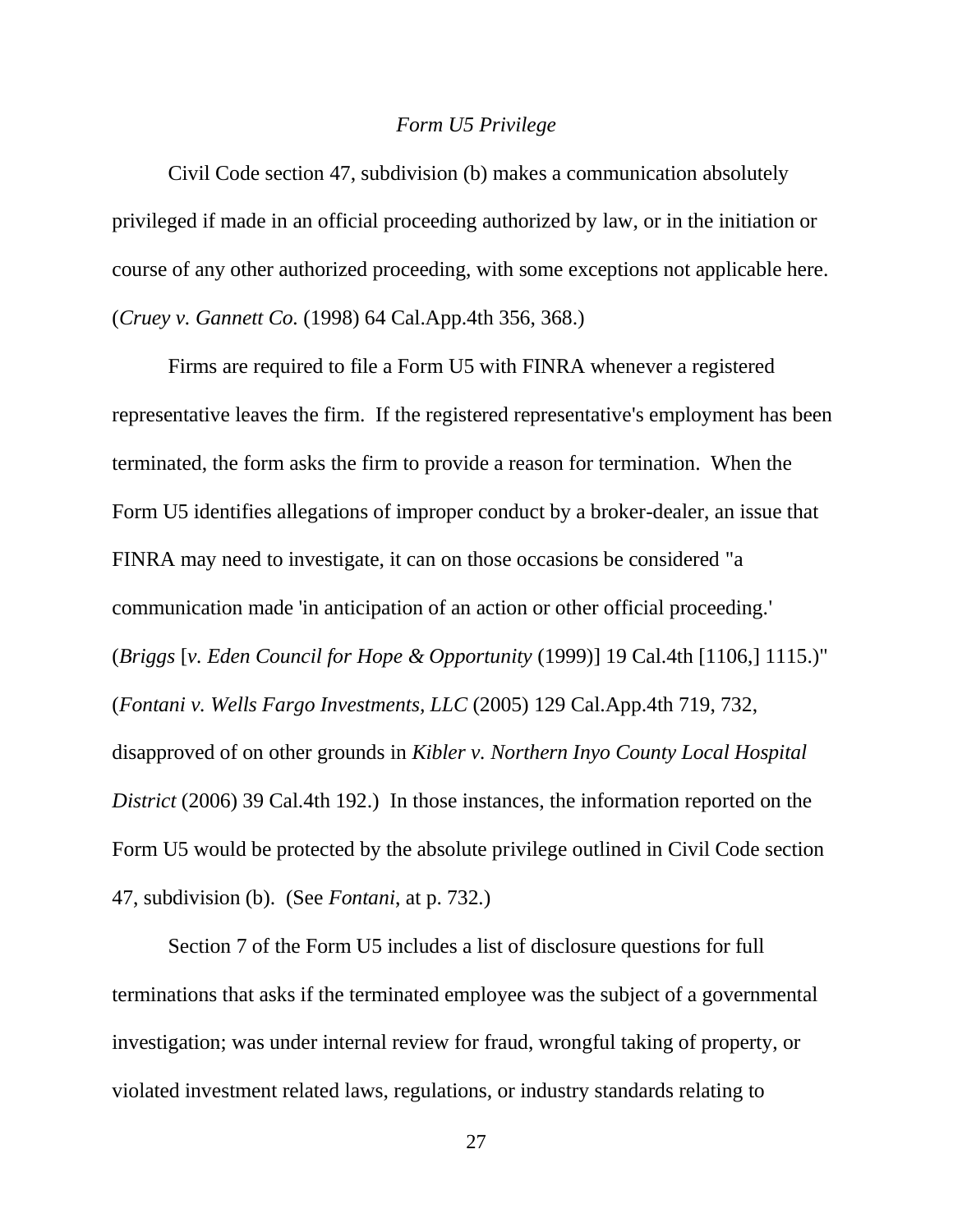compliance; was convicted of or pled guilty to a felony; or was convicted of or pled guilty to a misdemeanor that related to investments, fraud, false statements, bribery, perjury, forgery, counterfeiting, extortion, or wrongful taking of property. These questions make clear that FINRA seeks termination information that allows it to assess whether the employee's conduct lacked compliance with regulatory requirements in the securities arena. FINRA does not ask for information about nonsecurities-related activities because that information falls outside its scope of regulation.

Thus, the absolute privilege extends to communications required by FINRA, i.e., fraud- and securities-related information. However, the communication of Tilkey's termination here did not regard improper securities-related conduct, and Allstate did not limit its responses to fraud- and securities-related information. Instead, Allstate explained Tilkey's departure was the result of a "termination of employment by parent property and casualty insurance company after allegations of engaging in behavior that are in violation of company policy, specifically, engaging in threatening behavior and/or acts of physical harm or violence to any person, regardless of whether he/she is employed by Allstate. Not securities related." This statement did not contain allegations of improper securities conduct, theft, or allegations or charges of fraud or dishonesty. It was not offered in anticipation of or to initiate an investigation; nor was it offered in the course of any other official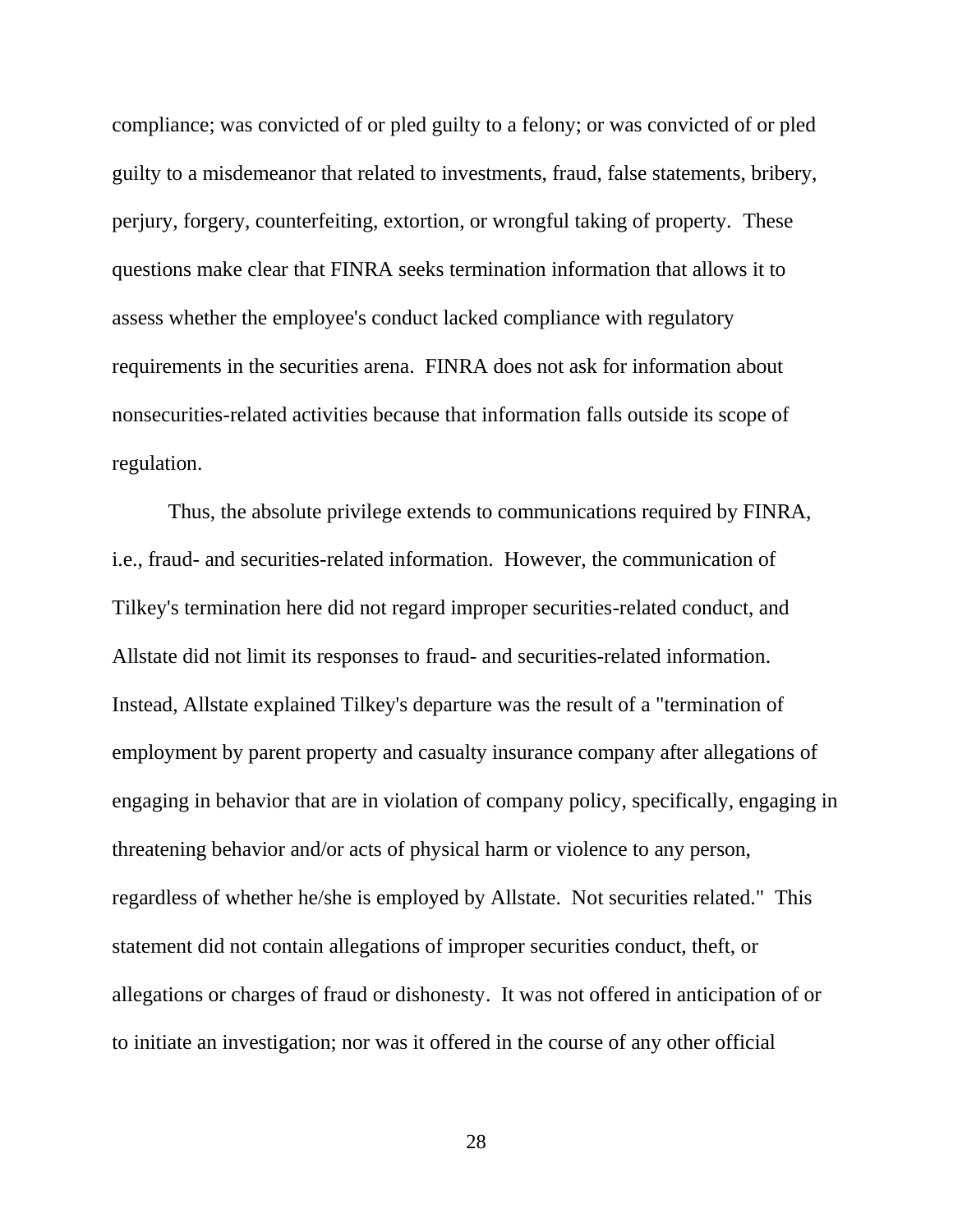proceeding. (See Civ. Code, § 47, subd. (b).) Thus, the absolute privilege does not apply.6

C.

# *Substantial Evidence Supports Jury Findings That Tilkey Was Compelled to Self-Publish Statement That Was Not Substantially True*

Finally, Allstate contends Tilkey was not under a strong compulsion to selfpublish the defamatory statement and there was not substantial evidence to support the jury's finding the statement was not substantially true. We disagree.

We look for substantial evidence regarding whether Tilkey was compelled to self-publish and whether its statement that he was engaged in threatening behavior and/or acts of physical harm or violence to any person was substantially true. (*Sweatman*, *supra*, 25 Cal.4th at p. 68.) In so doing, we do not " 'weigh the evidence, consider the credibility of witnesses, or resolve conflicts in the evidence or in the reasonable inferences that may be drawn from it.' " (*Do*, *supra*, 216 Cal.App.4th at p. 1492.) We consider disputed facts in a light most favorable to the judgment. (*Ibid.*)

# 1. Compulsion

 $\overline{a}$ 

<sup>6</sup> Had Allstate instead eliminated the specifics in its statement, privilege may have attached because Allstate was required to report the termination. For example, it could have supplied the following statement: "Termination of employment by parent property and casualty insurance company after allegations of engaging behavior that are in violation of company policy. Not securities related."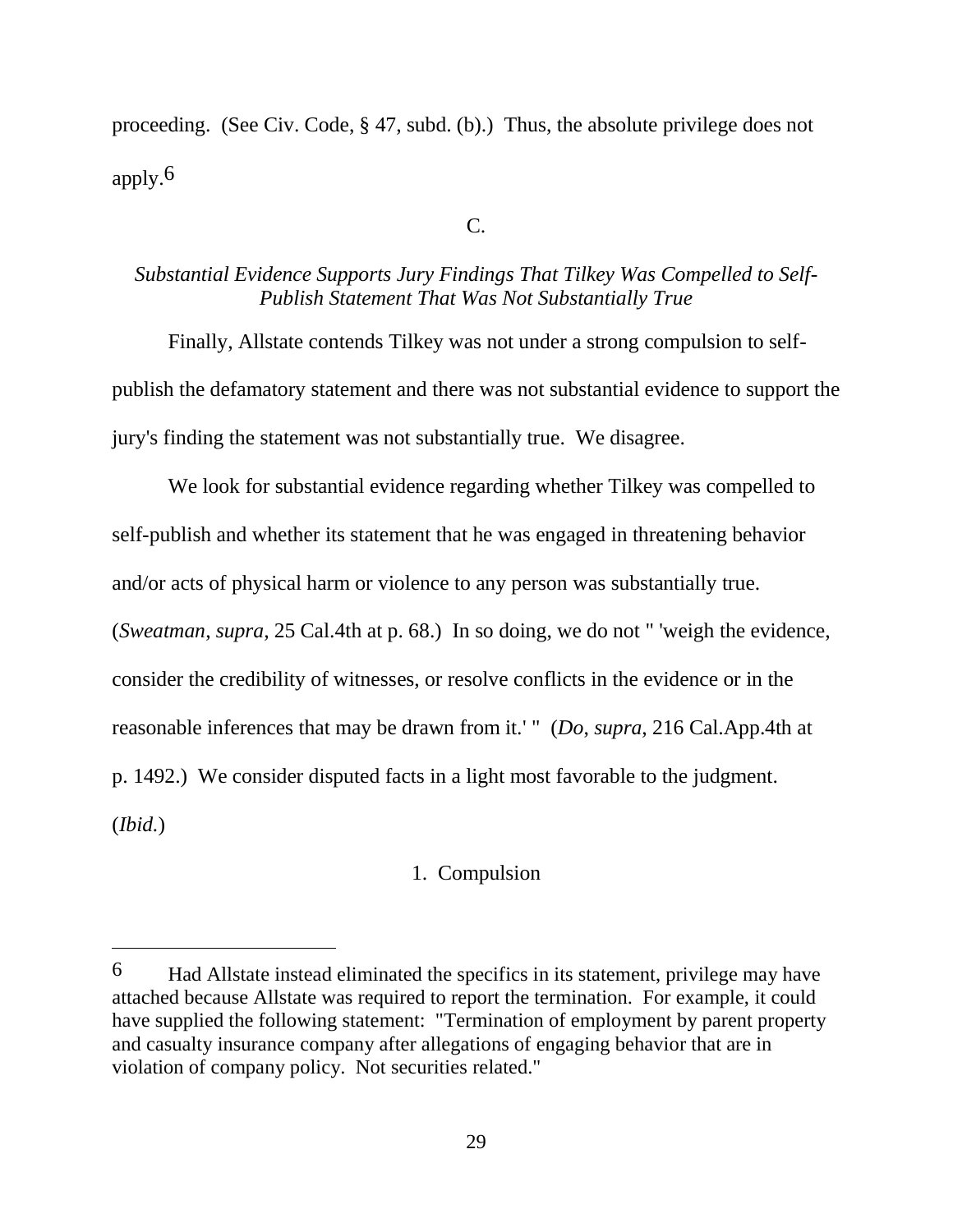The jury concluded that Tilkey was under strong pressure to communicate Allstate's defamatory statement to another person. There is ample evidence to support this conclusion.

The vocational evaluator testified Tilkey would have a difficult time ever getting another job because he had been terminated, and the reason for termination reported on the Form U5 was negative. He testified that because job applications ask for information about whether the applicant had been terminated from employment, Tilkey would have to explain the situation, and that would be "an absolute killer." He also noted that because Tilkey sold life insurance, he was required to hold securities licenses, and agencies and employers hiring those with securities licenses would have access to U5 forms. Tilkey's supervisor at Allstate, William Vasquez, testified that Allstate routinely reviewed the securities public information from the Form U5 of any person they were hiring, and he could not recall ever hiring anyone at Allstate whose Form U5 stated he was terminated for cause. Tilkey likewise testified that when he recruited agents, he would have someone check the Form U5, and he never hired anyone whose Form U5 showed the termination was for cause. He also never received an interview from any company that had access to a Form U5, even though he had 30 years of experience and performed well, receiving the third largest bonus in the state just a few weeks before his termination. Tilkey's knowledge of how companies used the Form U5, coupled with Allstate's related hiring practice, compelled him to explain and respond to the allegation. (See *Live Oak Publishing*,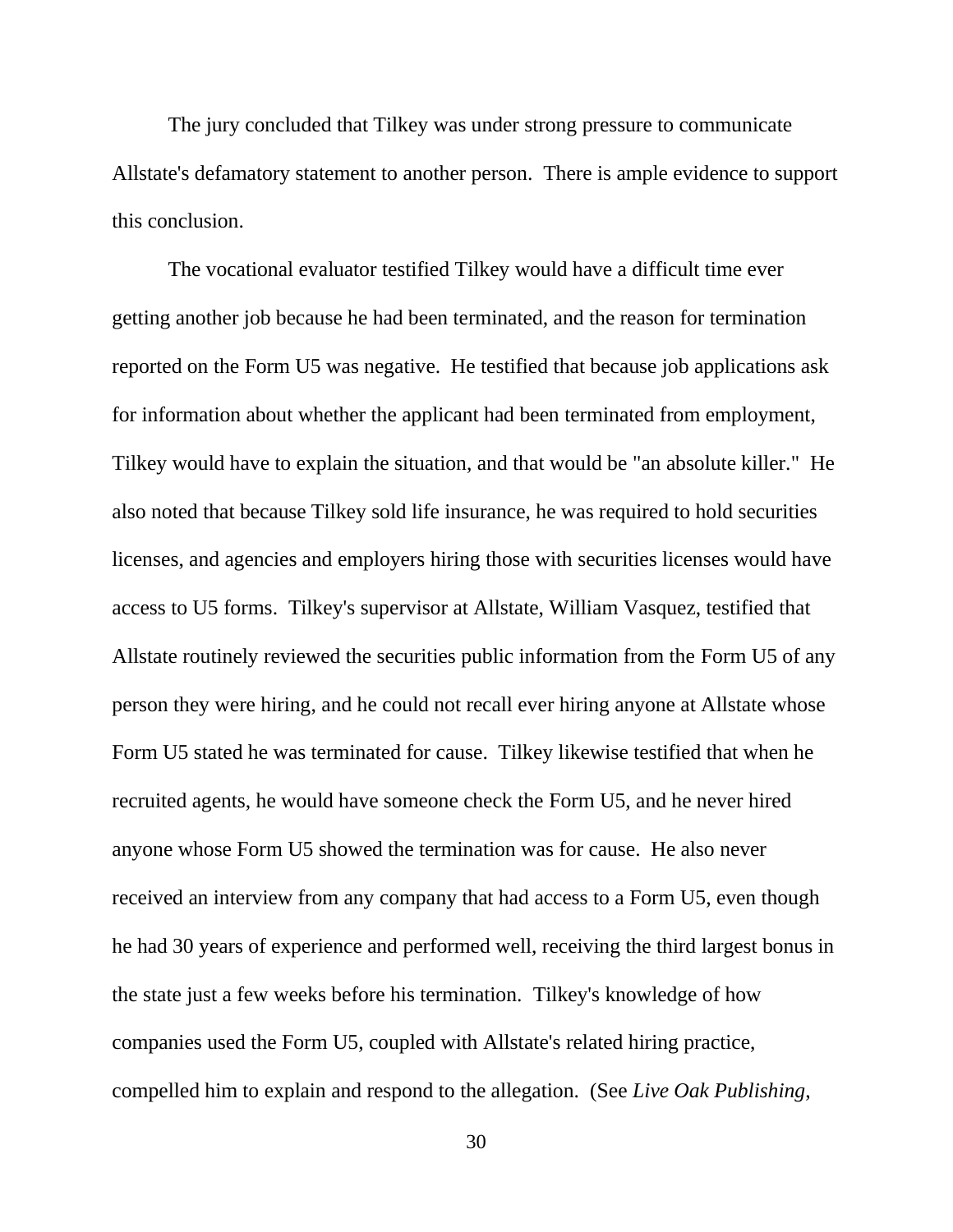*supra*, 234 Cal.App.3d at p. 1285 [compulsion from need to explain to employers who will learn of allegation if they investigate past employment].)

Tilkey looked for work in other fields as well, but even then he was asked about whether he had been terminated from a job. He answered the question honestly, stating that Allstate alleged he had engaged in threatening behavior and/or acts of physical harm or violence to another person, then countered it by explaining he had never threatened anyone. (See *Beroiz*, *supra*, 84 Cal.App.4th at p. 497 [republication necessary to disprove accusation].)

None of these facts is disputed. Taken together, in a light most favorable to the verdict, the implication is evident. Even if the company never offered any specific information about the reason for Tilkey's discharge from employment to prospective employers, its statement at the time of discharge and its reporting of the information on the publicly-available Form U5 necessitated Tilkey's self-publication in other settings. Without explaining Allstate's claims, Tilkey would not have been able to explain his employment history and sudden departure after 30 years.

# 2. Substantial Truth

The truth of a statement is an absolute defense against civil liability. (*Ringler Associates Inc. v. Maryland Casualty Co.* (2000) 80 Cal.App.4th 1165, 1180.) The defendant does not need to prove the literal truth of every word in the challenged statement; the defense is complete "so long as the imputation is substantially true so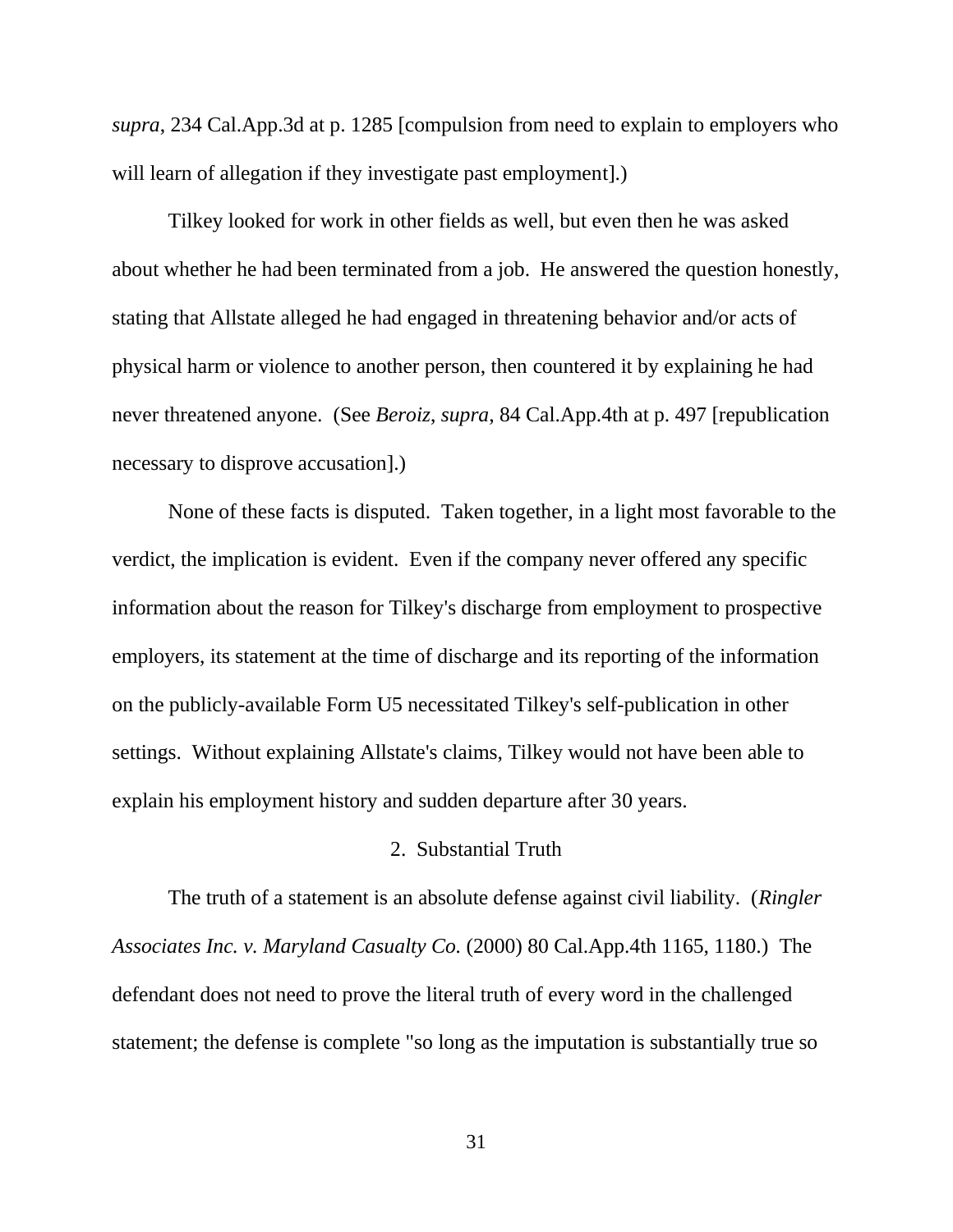as to justify the 'gist or sting' of the remark." (*Campanelli v. Regents of University of California* (1996) 44 Cal.App.4th 572, 582 (*Campanelli*).)

The jury was asked whether Allstate stated, "[Tilkey] engaged in threatening behavior and/or acts of physical harm or violence to another person," and it concluded Allstate did. The jury also found the statement was not substantially true. These conclusions are supported by substantial evidence.

The facts of the evening of Tilkey's arrest, which formed the basis of Allstate's conclusion that he engaged in threatening behavior and/or acts of physical harm or violence, are largely undisputed. Tilkey and Mann were at Mann's one-bedroom apartment after an evening out when they began to argue. Tilkey stepped onto the enclosed patio, and Mann closed and locked the door behind him. Tilkey banged on the door loudly, demanding to be let into the home to gather his belongings from the room where Mann's grandson was asleep. When police arrived, Mann told them she was afraid Tilkey would wake her grandson, and the interior trim on the framing of the patio door was broken. Tilkey was arrested for misdemeanor criminal damage deface and disorderly conduct - disruptive behavior, and a domestic violence label was attached to the disorderly conduct charges. Tilkey pled guilty to disorderly conduct fighting (DV).

These facts do not include evidence that Mann was ever directly threatened; nor do these events indicate that Tilkey was threatening to physically harm Mann or her grandson. Tilkey's attorney explained that the charges did not reflect threats of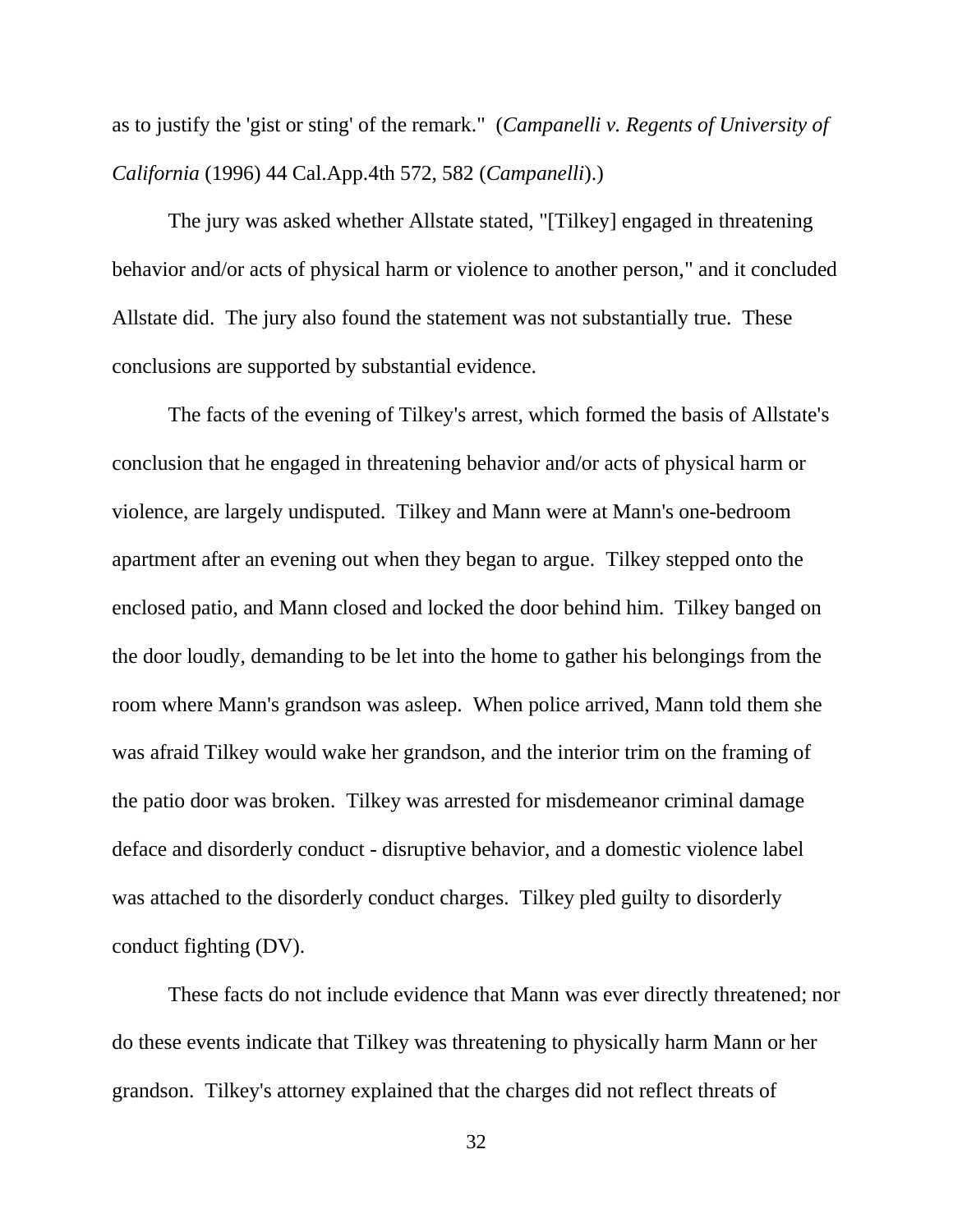violence or harm. Estrada testified that A.R.S. section 13-2904A.1, the charge to which Tilkey pled guilty, defines the crime as engaging in fighting, violent, or seriously disruptive behavior. The basis of Tilkey's guilty plea was his admission that he engaged in seriously disruptive behavior on the date, time, and location listed in the charges against him. Estrada explained that while the court-generated guilty plea form references fighting, the departmental report and his understanding were that the conduct was disruptive behavior and not fighting, which is why the departmental report listed "disruptive behavior" on it. Estrada also testified that there is a separate charge for threatening behavior, A.R.S. section 13-1202, for which Tilkey was not charged. Tilkey similarly testified that he agreed to enter a diversion program because he felt like he was guilty of making noise that night.

Additionally, Alferos's summary of her investigation into the arrests initially concluded Tilkey was not in violation of company policy. It was only after her supervisor Burno directed her to revise the summary of investigation that Alferos concluded Tilkey's behavior "may [have been] at a level which causes management to lose confidence in his ability to work at Allstate." When Burno modified the conclusion again later, he relied on the retained charge against Tilkey to conclude "Tilkey engaged in behavior that was construed as acts of physical harm and violence towards another person." And Alferos's termination request form stated that based on Tilkey's voluntary entrance into the diversion program, he had engaged in acts of physical harm or violence to another person. But Estrada's testimony made clear that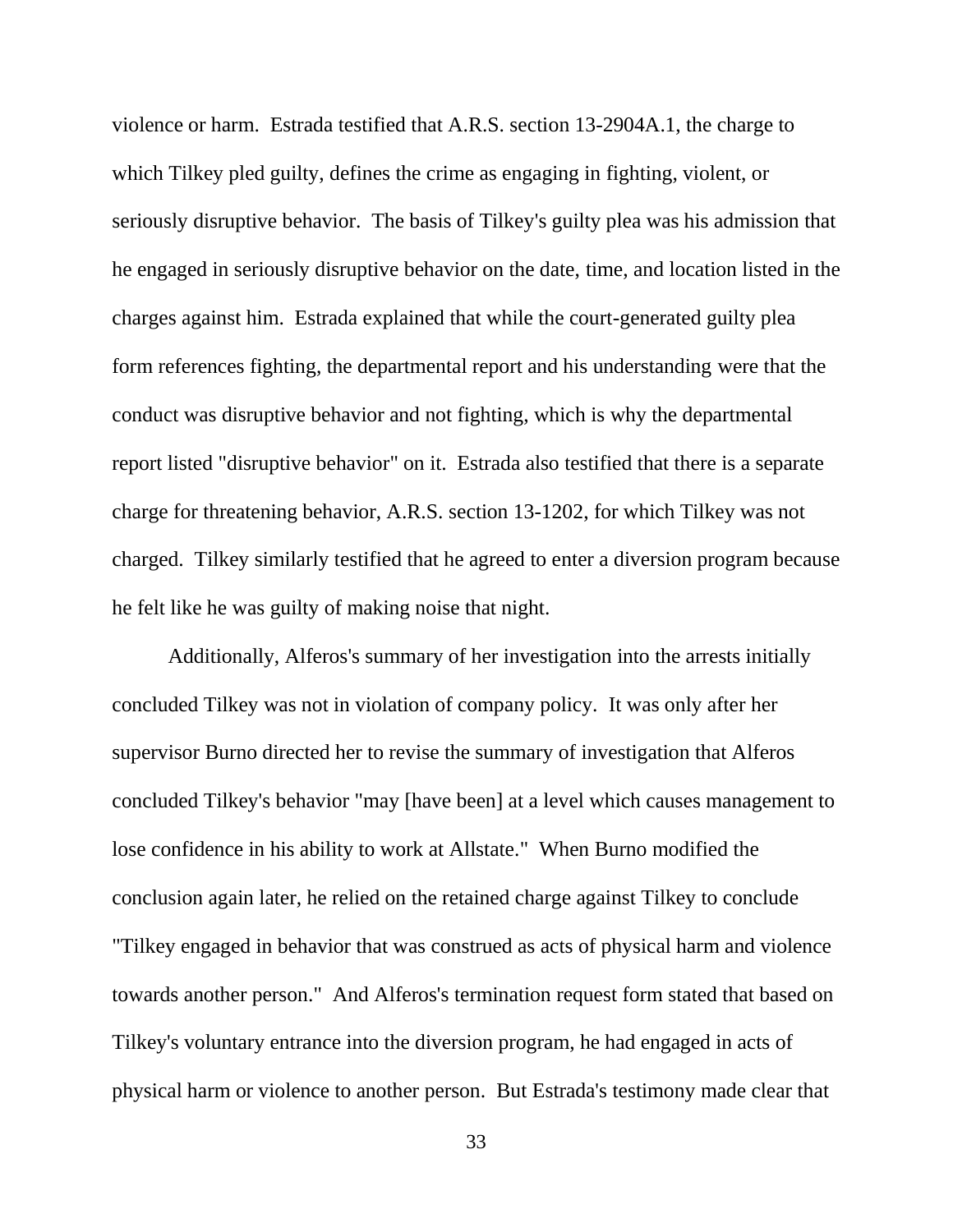a domestic violence label does not mean the person engaged in physical violence or even threatened violence.

Thus, there is substantial evidence that the events of August 16, 2014, do not support Allstate's statement, especially when construed in a light most favorable to the jury verdict. Tilkey and his girlfriend had a heated exchange during which there was shouting, a door slam, and banging on the door. The charge to which Tilkey initially pled guilty was a disorderly conduct charge, not a threat charge. And while there was a factual basis for that guilty plea, disorderly conduct does not require any physical violence or threat of physical violence, so the existence of that charge is not sufficient on its own to conclude Tilkey engaged in physical harm or threatened physical harm. The factual basis for the plea was disruptive behavior, not physical harm, or even threat of physical harm. Finally, Tilkey explained that he entered the diversion program because he felt like he was guilty of making noise that night.

The "gist or sting" of Allstate's remarks was that Tilkey behaved in a physically violent or threatening manner, and that was why his employment was terminated. (See *Campanelli*, *supra*, 44 Cal.App.4th at p. 582.) But the facts do not point to Tilkey threatening Mann, physically harming her, or being violent. Thus, there is substantial evidence to support the jury's verdict that Allstate's statement to the contrary was not substantially true, and we will affirm.

III.

### PUNITIVE DAMAGES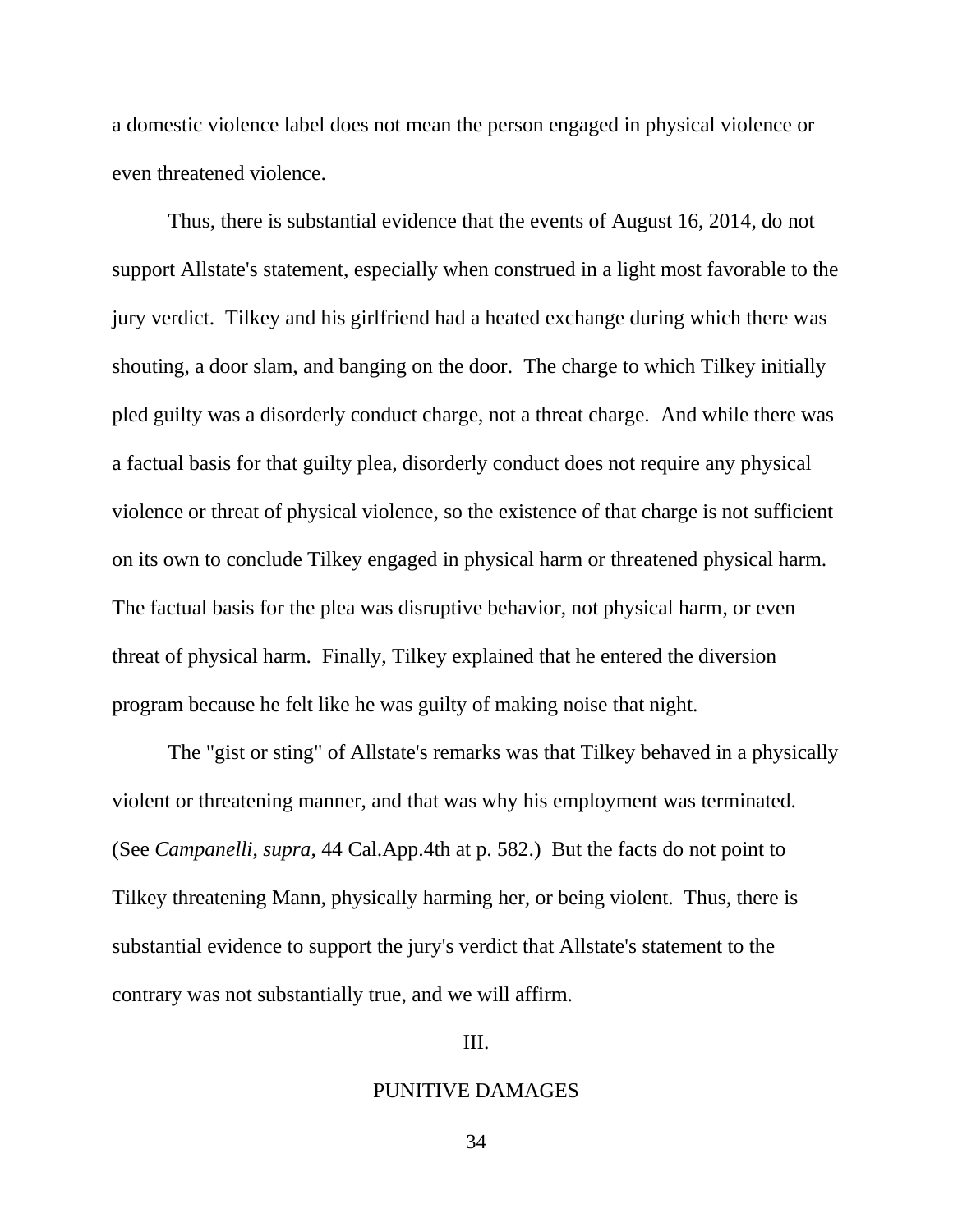Allstate presents four arguments for why the judgment on punitive damages should be reversed: (1) no managing agent acted to terminate Tilkey with knowledge of violating section 432.7 or with knowledge of or a reckless disregard for the truth; (2) Allstate did not consciously disregard the requirements of section 432.7; (3) punitive damages are not available in compelled self-publication defamation matters; and (4) the award is excessive in violation of due process rights. Having already concluded Allstate did not violate section 432.7, we do not address Allstate's contentions relating to that section of the Labor Code. We address the remaining three contentions in turn below.

### A.

### *Standard of Review*

We review whether a punitive damages award is constitutionally excessive de novo, independently assessing the "reprehensibility of the defendant's conduct, the relationship between the award and the harm done to the plaintiff, and the relationship between the award and civil penalties authorized for comparable conduct." (*Simon v. San Paolo U.S. Holding Co., Inc.* (2005) 35 Cal.4th 1159, 1172 (*Simon*).)

We likewise review denial of a motion for JNOV de novo. (*Linear Technology Corp. v. Tokyo Electron Ltd.* (2011) 200 Cal.App.4th 1527, 1532) " '[W]e determine whether substantial evidence supported the verdict, viewing the evidence in the light most favorable to the party who obtained the verdict. [Citation.] We resolve all conflicts in the evidence and draw all reasonable inferences in favor of the verdict,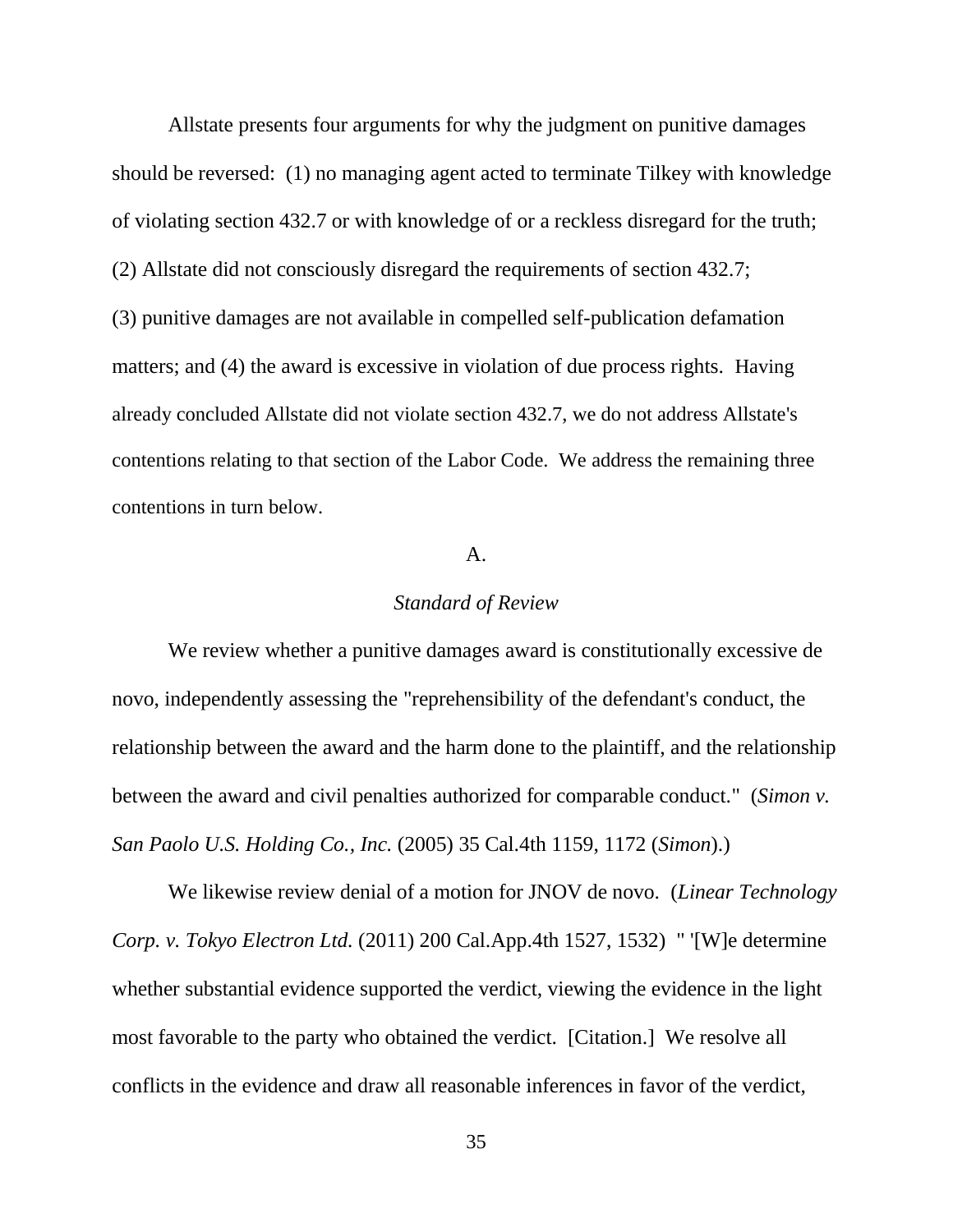and do not weigh the evidence or judge the credibility of witnesses.' " (*Ibid.*; *Licudine v. Cedars-Sinai Medical Center* (2016) 3 Cal.App.5th 881, 890.)

B.

### *Managing Agents Acted with Reckless Disregard*

We first turn our attention to whether managing agents knew the reason given for termination was not substantially true and whether they acted with reckless disregard for the truth.

For punitive damages, the plaintiff must prove by clear and convincing evidence that the defendant acted with "oppression, fraud, or malice" and that those acts were performed or ratified by an "officer, director or managing agent." (Civ. Code, § 3294, subds. (a), (b); *College Hospital Inc. v. Superior Court* (1994) 8 Cal.4th 704, 726.) A company ratifies a managing agent's decision when it knows about and accepts the decision. (*Ibid.*; *Cruz v. HomeBase* (2000) 83 Cal.App.4th 160, 168.)

The term "managing agent" includes "only those corporate employees who exercise substantial independent authority and judgment in their corporate decisionmaking so that their decisions ultimately determine corporate policy." (*White v. Ultramar, Inc.* (1999) 21 Cal.4th 563, 566-567 (*White*).) It does not depend on the person's level within the corporate hierarchy but instead the amount of discretion permitted in making decisions. (*Powerhouse Motorsports Group, Inc. v. Yamaha Motor Corp., U.S.A.* (2013) 221 Cal.App.4th 867, 886, quoting *Kelley-Zurian v. Wohl Shoe Co.*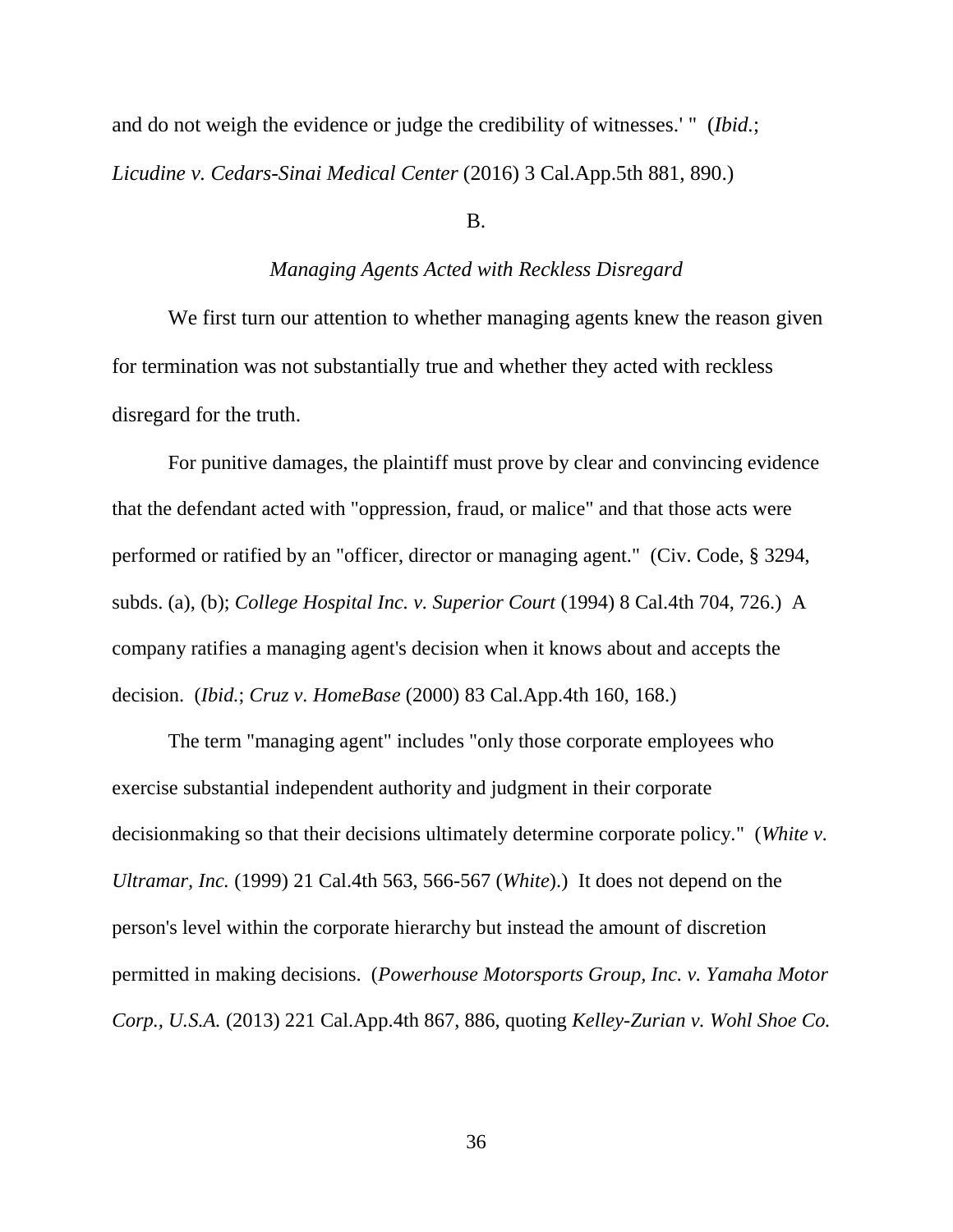(1994) 22 Cal.App.4th 397, 421.) The scope of an employee's discretion and authority is a question of fact. (*Davis v. Kiewit Pacific Co.* (2013) 220 Cal.App.4th 358, 366.)

"The reckless disregard test is not a negligence test measured by whether a reasonably prudent person would have published, or would have investigated before publishing, the defamatory statement." (*McGarry v. University of San Diego* (2007) 154 Cal.App.4th 97, 114.) Instead, a reckless disregard for truth or falsity is demonstrated when there is " 'sufficient evidence to permit the conclusion that the defendant in fact entertained serious doubts as to the truth of his publication,' " but published the statement anyway. (*Copp v. Paxton* (1996) 45 Cal.App.4th 829, 846-847.) This may be demonstrated through circumstantial evidence, including a failure to investigate, anger and hostility toward the plaintiff, or reliance on unreliable sources. (*Id*. at p. 847, quoting *Reader's Digest Assn. v. Superior Court* (1984) 37 Cal.3d 244, 258.)

Burno was the director of HR, and employees including Alferos reported directly to him. Allstate argues Burno's job title and role as a supervisor do not establish that he is a managing agent. Although Burno's hiring and firing authority is not sufficient in itself to characterize him as a managing agent (*White*, *supra*, 21 Cal.4th at p. 566), in his role overseeing the centralized staff who investigated complaints, he helped guide the application of company policy. The vice president of HR explained that when judgment was required, as in cases that were not straightforward like attendance issues, the manager would make the decisions about discipline. Moreover, Burno exercised independent authority and judgment in his handling of this particular matter, directing Alferos to change her conclusion, then altering the conclusion himself later and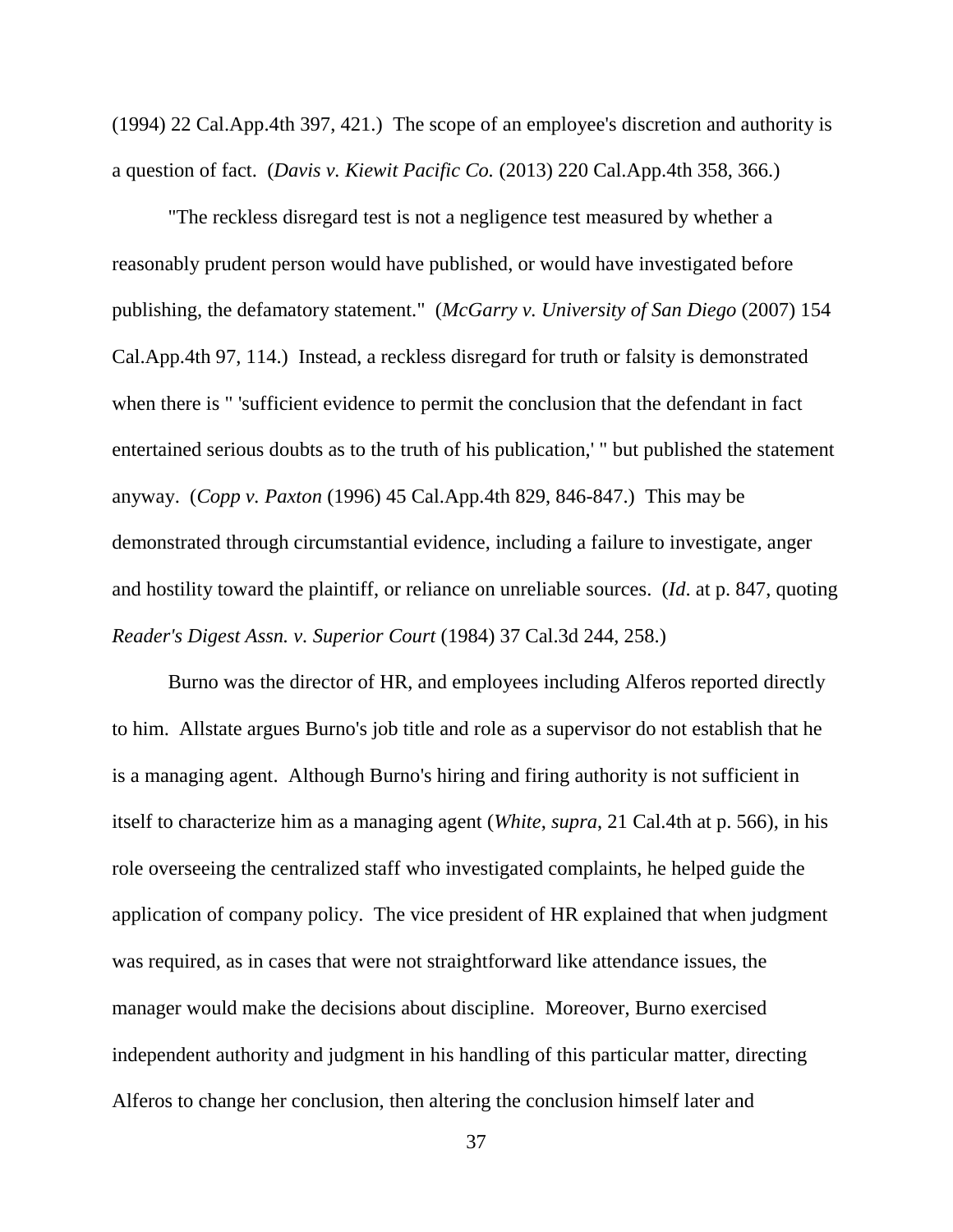ultimately deciding whether company policy prohibited the behavior in which Tilkey had engaged. Burno's day-to-day work required the exercise of independent authority and judgment, making him a managing agent.

Even if Burno were not a managing agent for Allstate, other managing agents, Metzger and Harty, ratified the decision. Although Metzger framed the termination decision as Burno's, other evidence suggests there was collective agreement by other managing agents, and thus ratification, of the decision. Metzger testified that she was involved in high-profile cases and unique situations, counseling Burno and serving as his sounding board. She "fully supported" Burno's decision, and she talked it through with several "very high-level managers at Allstate," including Harty, who was the head of HR for the company. In their communications, Metzger and Harty expressed concern about Tilkey's conduct and whether he should continue to serve as a face of Allstate. The executive vice president and the president of HR knew about and supported the decision to terminate Tilkey before his discharge; they had discussions about it, and they reviewed the paperwork in advance.

Allstate argues that managing agents did not act with malice because Metzger did not personally gather any information or see the version of the summary of investigation that concluded there was no violation of company policy, and because she testified that she considered Tilkey's behavior to be threatening. This argument ignores that Burno, who supervised the investigation from the outset, was a managing agent, and Burno's actions demonstrate a conscious disregard. He directed Alferos to change her conclusion to justify terminating Tilkey's employment for loss of confidence in him. Then he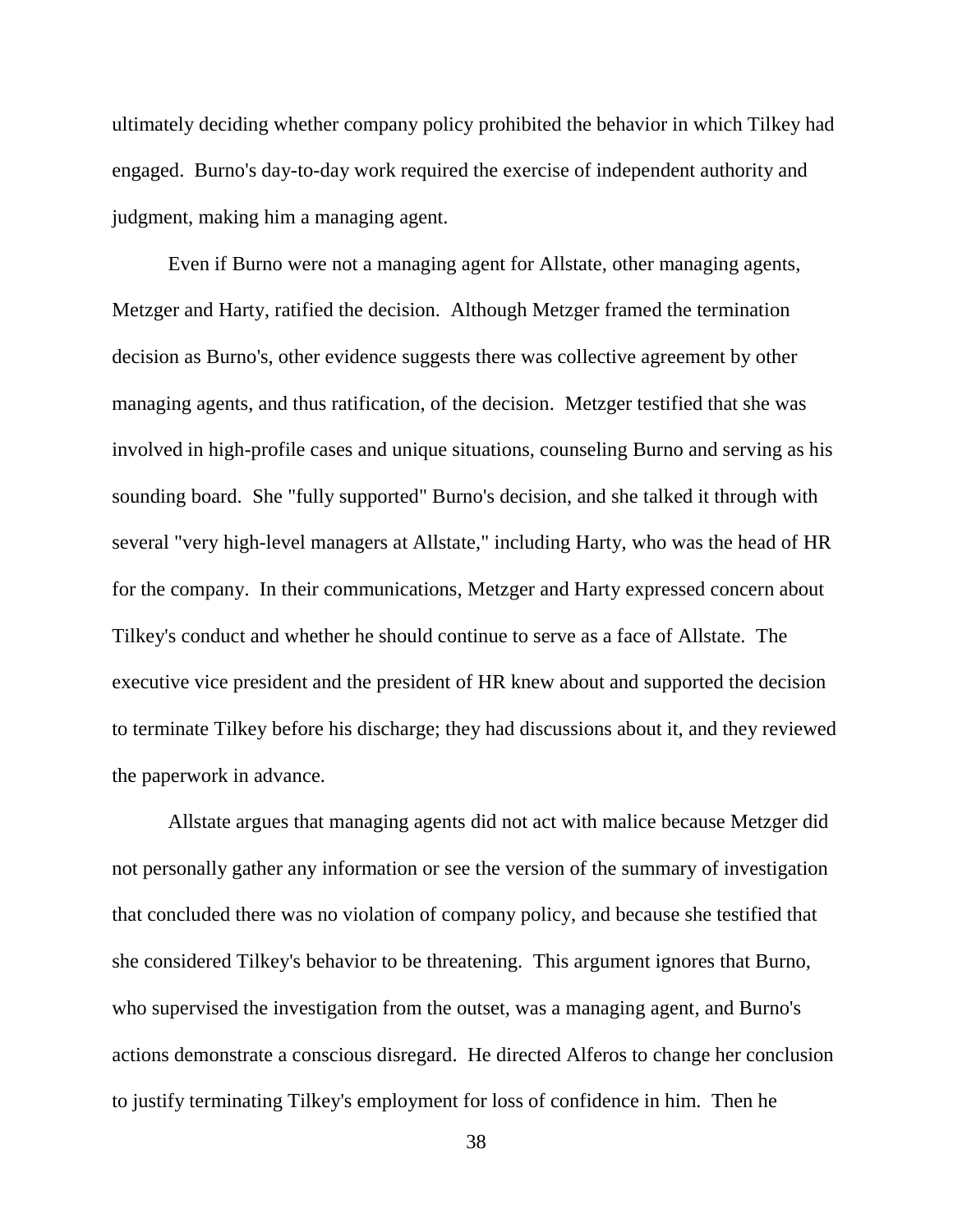changed the conclusion completely to say Tilkey had "engaged in behavior that was construed as acts of physical harm and violence towards another person" without information that Tilkey had, in fact, engaged in physical harm or violence. Metzger was aware of this change. Moreover, no one from Allstate ever interviewed Mann or looked into her background, even though it was her e-mails that prompted the internal investigation. Allstate's reliance on the testimony of Metzger to challenge the finding as one she made in earnest is self-serving, and testimony which the jury and trial court found not credible. (See *People v. Maciel* (2013) 57 Cal.4th 482, 519 [trial judge or jury determines credibility of witness and truth or falsity of facts upon which determination depends].)

## C.

# *Availability of Punitive Damages*

Allstate asks us to follow a Minnesota Supreme Court case, *Lewis v. Equitable Life Assurance Soc.* (Minn.S.Ct. 1986) 389 N.W.2d 876 (*Lewis*) to conclude punitive damages are unavailable in compelled, self-published defamation cases, noting no California cases have expressly addressed this issue. Tilkey contends that California law permits punitive damages for defamation, and compelled self-publication is not less worthy of the same punishment. We agree with Tilkey.

In *Lewis*, a group of employees were discharged for "gross insubordination" after refusing to alter their expense reports following a business trip for which their work was commended. (*Lewis*, *supra*, 389 N.W.2d at pp. 880-882.) The company failed to provide expense guidelines, then offered differing instructions after the employees returned from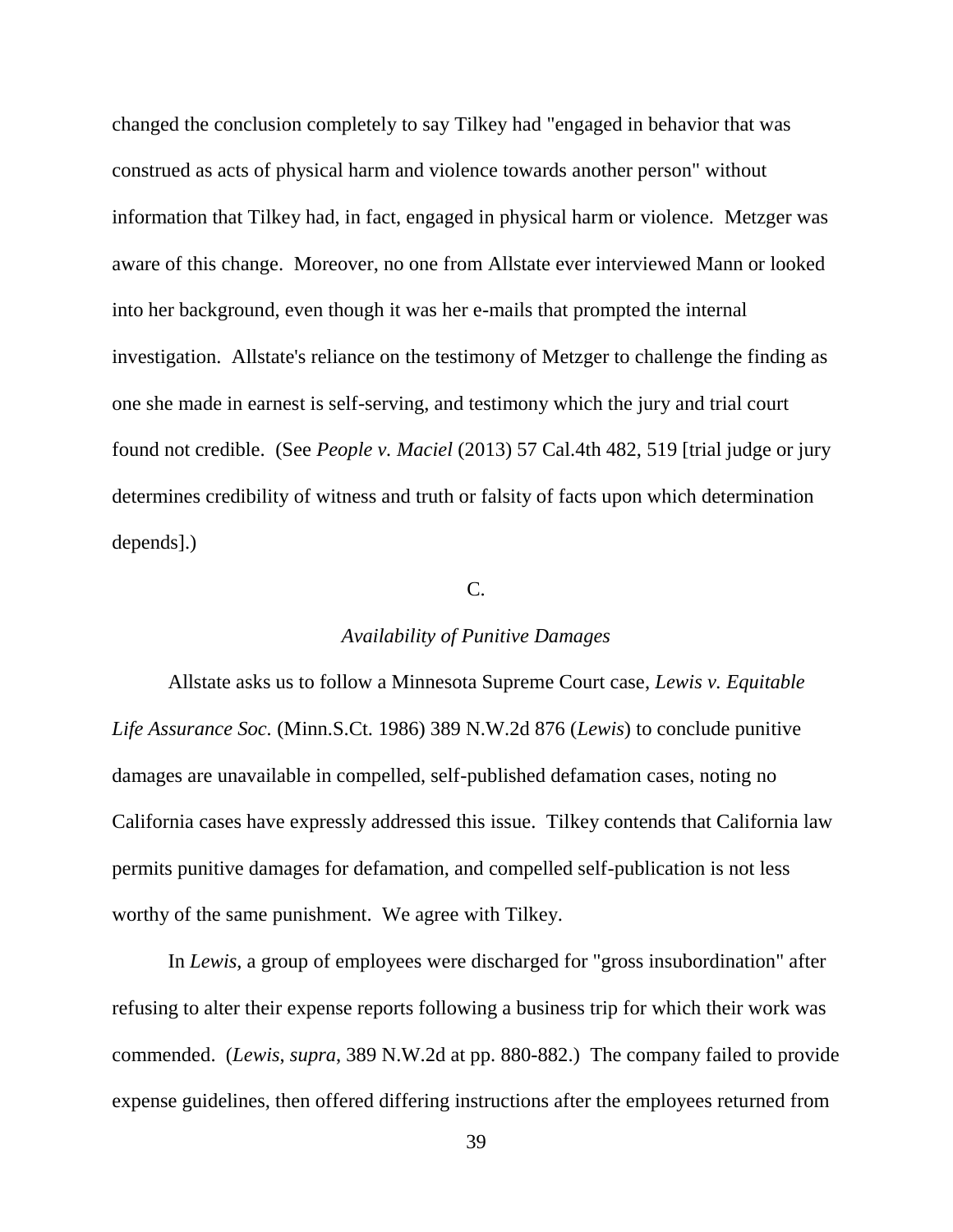the business trip, each time asking the employees to adjust their accounting and to repay the company the difference. (*Id.* at pp. 881-882.) The employees who refused to do so were terminated for gross insubordination and denied severance pay. (*Id.* at pp. 881- 882.)

The company's policy was to give only the dates of employment and final job titles of former employees unless specifically authorized in writing to release additional information. (*Lewis*, *supra*, 389 N.W.2d at p. 882.) Despite this, at least once, each employee stated the reason for termination and attempted to explain the situation in subsequent job applications. (*Ibid.*) The Minnesota Supreme Court recognized for the first time the validity of a compelled self-publication defamation cause of action. (*Id.* at p. 888.) However, it declined to permit punitive damages because it was concerned that their availability could encourage employees to publish the defamatory statements by employers, deterring employer communication of the reason for the employee's discharge to the employee. (*Id.* at p. 892.)

We reach a different conclusion here. First, punitive damages are available in cases where the trier of fact finds slander per se. (See *Manguso v. Oceanside Unified School Dist.* (1984) 153 Cal.App.3d 574 [libel per se]; *Contento*, *supra*, 28 Cal.App.3d at p. 359.) The slander here was self-published, but that does not change access to punitive damages. To be successful with compelled self-publication defamation, a plaintiff already must prove a necessity and a strong compulsion to disclose the statement, and the employer must be able to reasonably anticipate the self-publication. (*Beroiz*, *supra*, 84 Cal.App.4th at p. 497; *Davis*, *supra*, 29 Cal.App.4th at p. 373; *McKinney*, *supra*, 110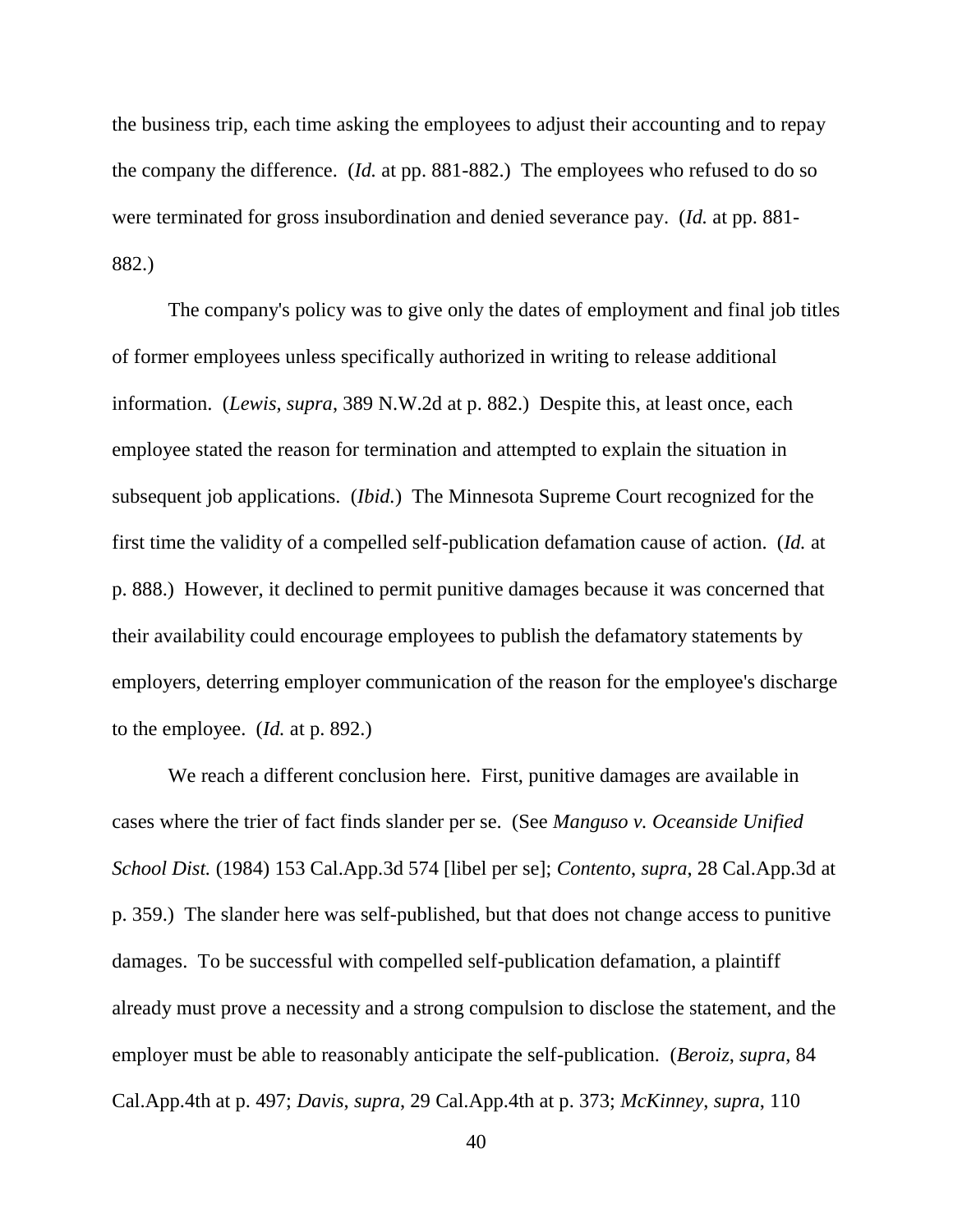Cal.App.3d at p. 796.) The plaintiff also must demonstrate that he actually published the statement. (*Dible v. Haight Ashbury Free Clinics* (2009) 170 Cal.App.4th 843, 851; *Live Oak Publishing Co*., *supra*, 234 Cal.App.3d at p. 1285.) As we discussed *ante*, these requirements mean a plaintiff cannot simply manufacture a defamation claim.

Moreover, the focus for punitive damages is not the plaintiff's repetition of the defamatory statement to a prospective employer, but the employer's intent. To recover pecuniary damages, the plaintiff must prove by clear and convincing evidence that an employer has acted with malice, oppression, or fraud. (Civ. Code, § 3294, subds. (a), (b),  $\&$  (c).) An affirmative finding on malice or oppression demonstrates that the jury has concluded the plaintiff proved the defendant "acted with the requisite reprehensible motivation . . . thereby defeating the qualified privilege" and also that the "defendant['s] conduct was also intentionally injurious to, or in conscious disregard of, plaintiff's rights, thereby meeting the *heightened* requirements of malice (or oppression) necessary to support an award of punitive damages." (*Lundquist v. Reusser* (1994) 7 Cal.4th 1193, 1214, citing Civ. Code, § 3294, subd. (c)(1) & (2) [discussing prejudicial error after concluding plaintiff bears the burden of proving malice].) Collectively, these additional elements and heightened burden of proof already provide a safeguard against the plaintiff self-publishing defamatory statements just so he or she can sue a former employer. If the employee were not already encouraged to repeat the defamatory statements because of the availability of a cause of action for compelled self-defamation, we fail to see how the additional burdens created by the need to also prove the defendant's motive by clear and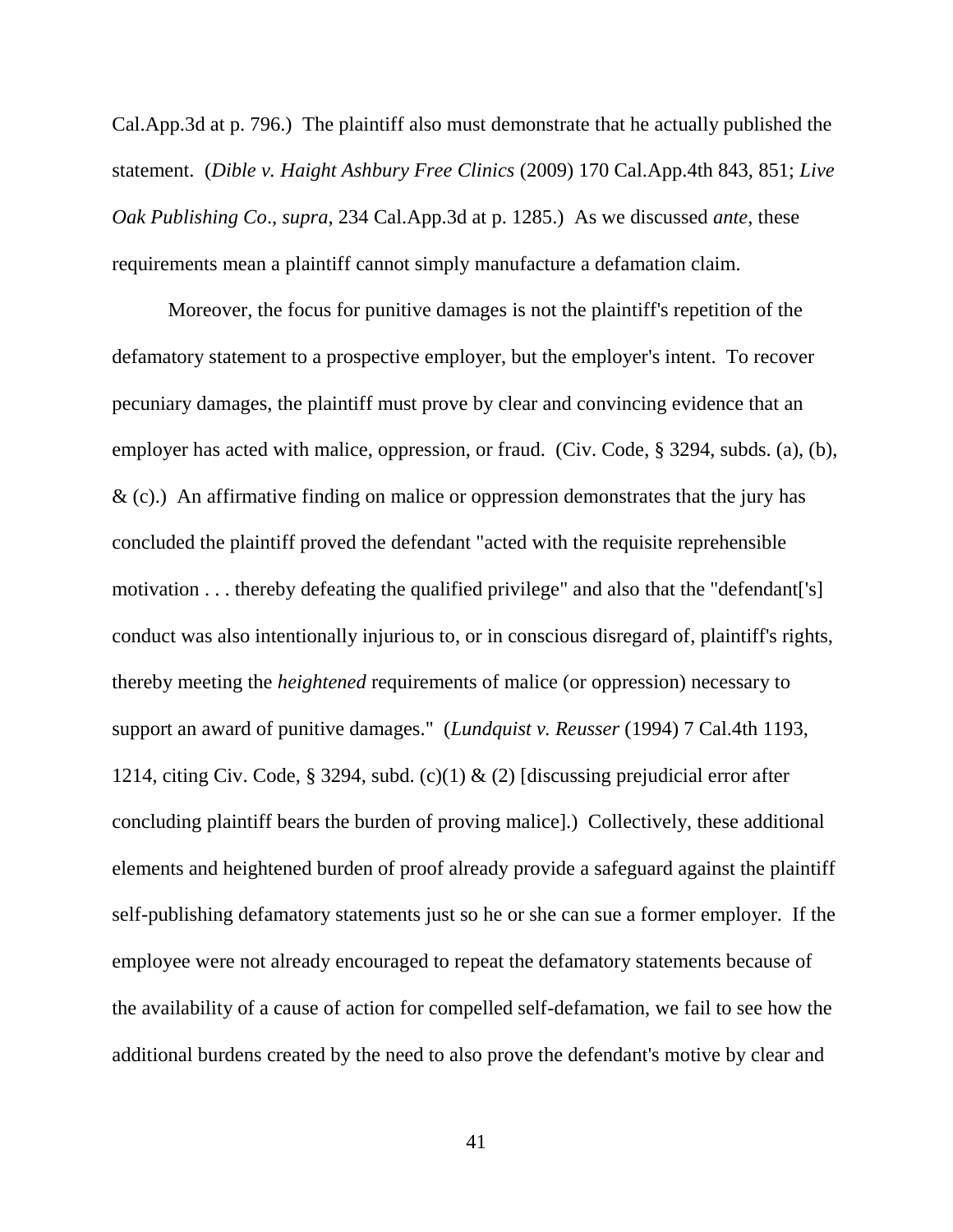convincing evidence, even in light of potentially increased recovery, increases the likelihood that a plaintiff would bring a defamation lawsuit.

We note, too, there are some factual differences between *Lewis* and the matter before us. Chief among them is the company policy in *Lewis* not to disclose more than a former employee's dates of employment and final job title. (See *Lewis*, *supra*, 389 N.W.2d at p. 882.) Although the court there ultimately found there was a viable compelled self-publication cause of action (*Id.* at p. 888), this type of fact would tend to cut against the requirement that self-publication be foreseeable (*Beroiz*, *supra*, 84 Cal.App.4th at p. 497; *Live Oak Publishing*, *supra*, 234 Cal.App.3d at p. 1285). In contrast, here the evidence that the self-publication was compelled, necessary, and foreseeable was strong: Allstate published the statement on the Form U5, which was available to all firms that hired licensed broker-dealers; the jobs to which Tilkey applied included such jobs, and employers, including Allstate, routinely reviewed that information before hiring an individual. This was not a situation where the availability of the statement to prospective employers was questionable; Tilkey's disclosure of the allegation was already in the public sphere, necessitating its repetition to challenge its veracity. Even with an explanation of his situation, the allegation would be, as the vocational expert explained, "an absolute killer."

### D.

### *Constitutionality of Punitive Damages*

Allstate contends the punitive damages award violates due process because the large ratio between punitive damages and compensatory damages, a ratio greater than six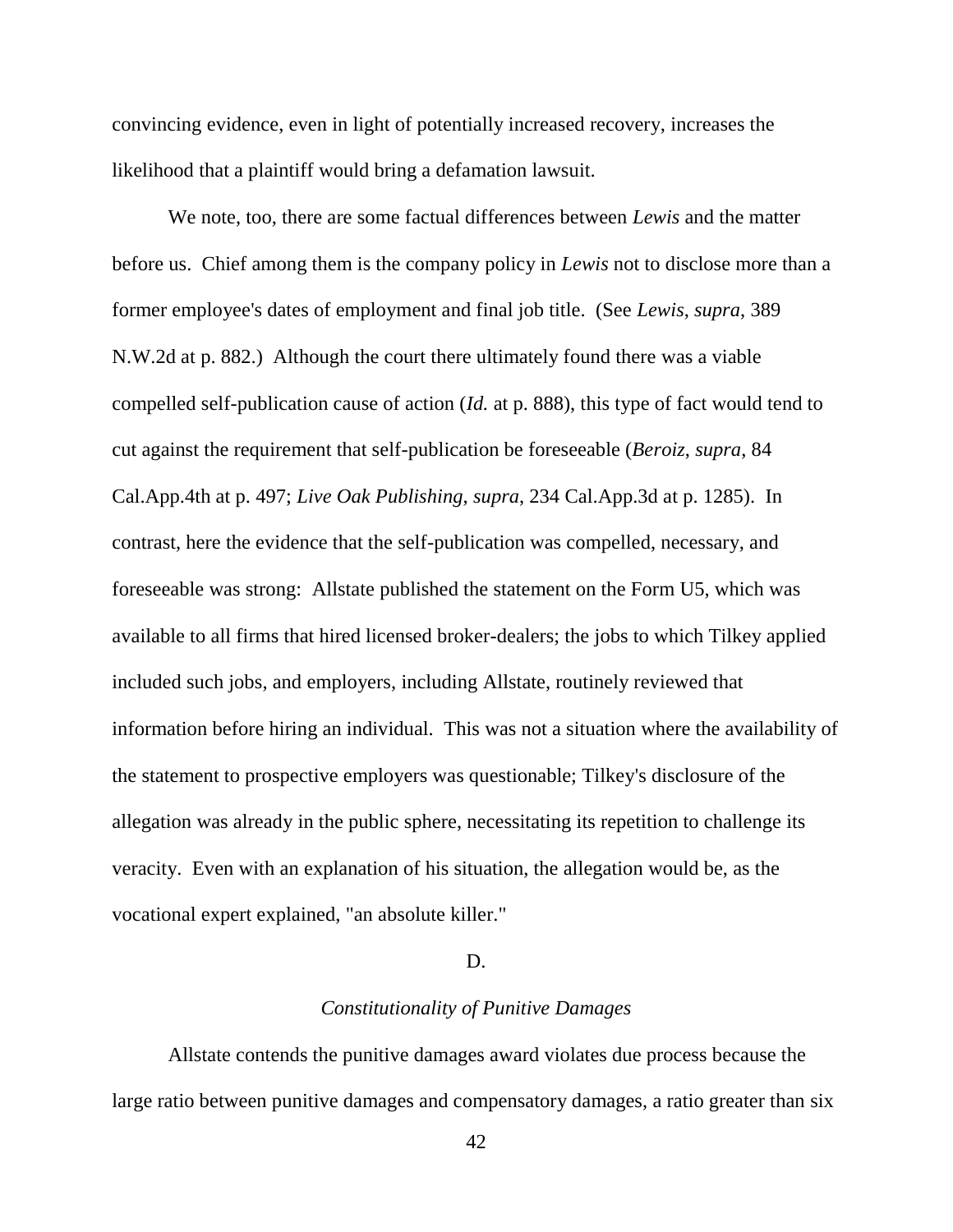to one, is disproportionate and far exceeds civil penalties for the same violation. We agree.

"Appellate courts conduct de novo review of a trial court's application of the guideposts to the jury's punitive damage award." (*Nickerson v. Stonebridge Life Insurance Co.* (2016) 5 Cal.App.5th 1, 15 (*Nickerson*).) Three factors determine whether punitive damages are excessive: (1) degree of reprehensibility of the defendant's misconduct; (2) disparity between actual or potential harm suffered and the pecuniary award; and (3) the difference between the punitive damages award and comparable civil penalties.7 (*Simon*, *supra*, 35 Cal.4th pp. 1171-1172; *State Farm Mutual Auto Insurance Co. v. Campbell* (2003) 538 U.S. 408, 418 (*State Farm*); *Major v. Western Home Insurance Co.* (2009) 169 Cal.App.4th 1197, 1222-1223 (*Major*).) Because the parties agree there are no corresponding civil penalties for the defamation, we consider only the first two factors.

# 1. Reprehensibility

The degree of reprehensibility is the most important indication of the reasonableness of the defendant's conduct. (*Roby v. McKesson Corp.* (2009) 47 Cal.4th

 $\overline{a}$ 

<sup>7</sup> The parties do not clearly parse out these factors with attention to each cause of action separately. Because we conclude the company's termination was not wrongful, damages should be limited to those resulting from the defamation cause of action, and we have attempted to so limit our review here. We are cognizant that the jury concluded the reason provided for Tilkey's termination, while not unlawful under section 432.7, was nonetheless not substantially true and was defamatory. Accordingly, we view the emotional distress that arose from defamation as the basis for punitive damages in this case.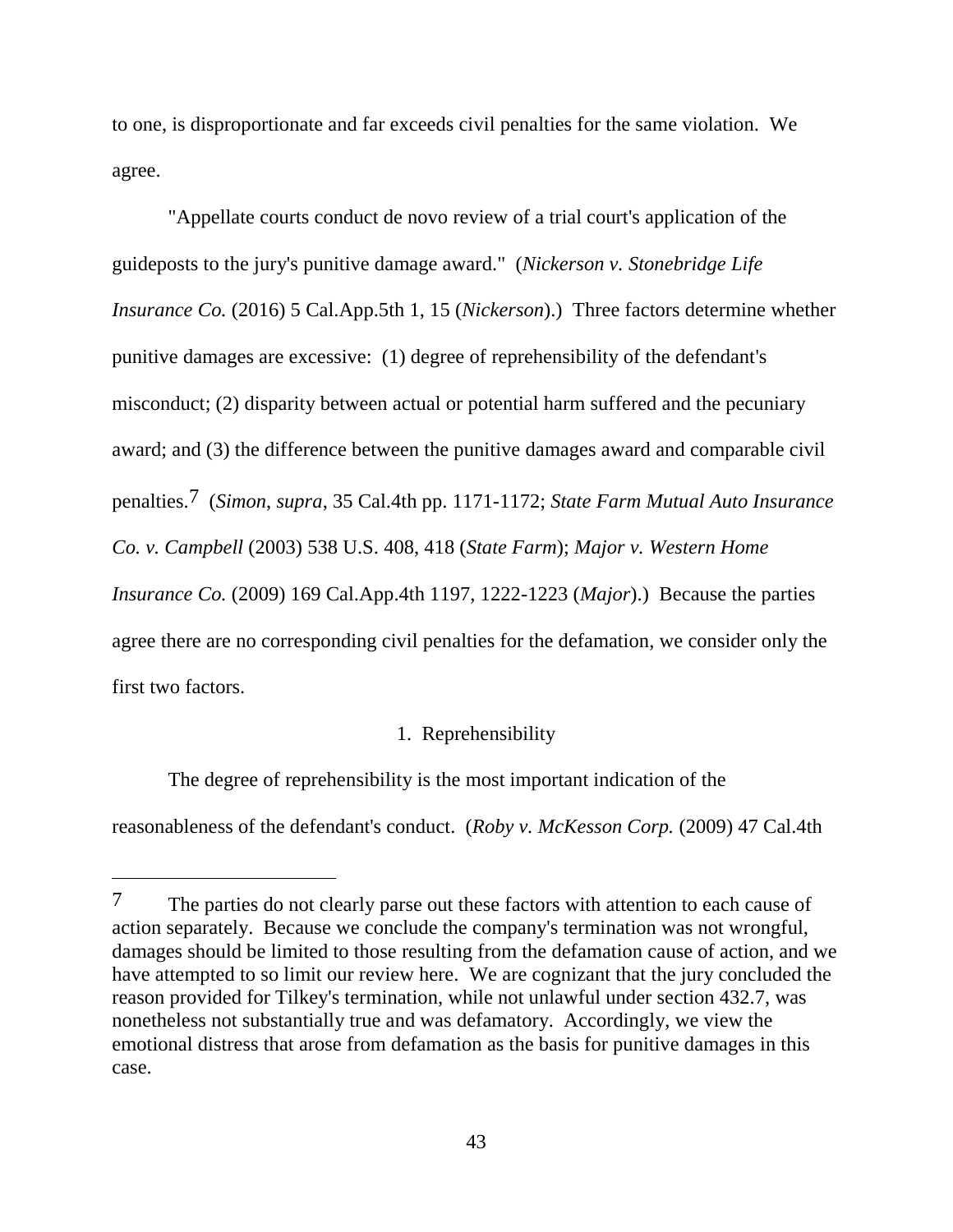686, 713 (*Roby*); *Nickerson*, *supra*, 5 Cal.App.5th at p. 16.) Courts consider five factors for assessing the degree of reprehensibility: (1) physical harm; (2) indifference or reckless disregard for health or safety of others; (3) whether target was financially vulnerable; (4) if the conduct was repeated or isolated; and (5) if the conduct was intentional or accidental. (*Major*, *supra*, 169 Cal.App.4th at p. 1223, citing *State Farm*, *supra*, 538 U.S. at p. 419; *Simon*, *supra*, 35 Cal.4th at p. 1180.)

Harm is physical when it affects emotional and mental health and is not purely economic. (*Roby*, *supra*, 47 Cal.4th at p. 713.) Tilkey testified that he endured weight gain, bouts of crying, loss of sleep, physical tension, and tightness in his chest. Thus, there was evidence that he suffered physical symptoms from emotional distress. (See *Nickerson*, *supra*, 5 Cal.App.5th at p. 17.) It is not clear from the record whether these physical manifestations were the result of his termination, the defamatory statement, or a combination of the two. However, the jury awarded separate amounts for emotional distress damages tied to wrongful discharge and for shame, mortification, or hurt feelings tied to defamation, suggesting distress from each action. It is not possible to separate out the physical manifestations of the distress resulting from the discharge from the shame, mortification, or hurt feelings resulting from the defamation, but it is clear this factor weighs in favor of a finding of reprehensibility.

Allstate argues that the second factor is not supported because Allstate was motivated by concerns about the health and safety of others, by enforcing its policy prohibiting threats of violence against any person. This interpretation of the facts presented relies on the conclusion that Tilkey's actions constituted a threat of violence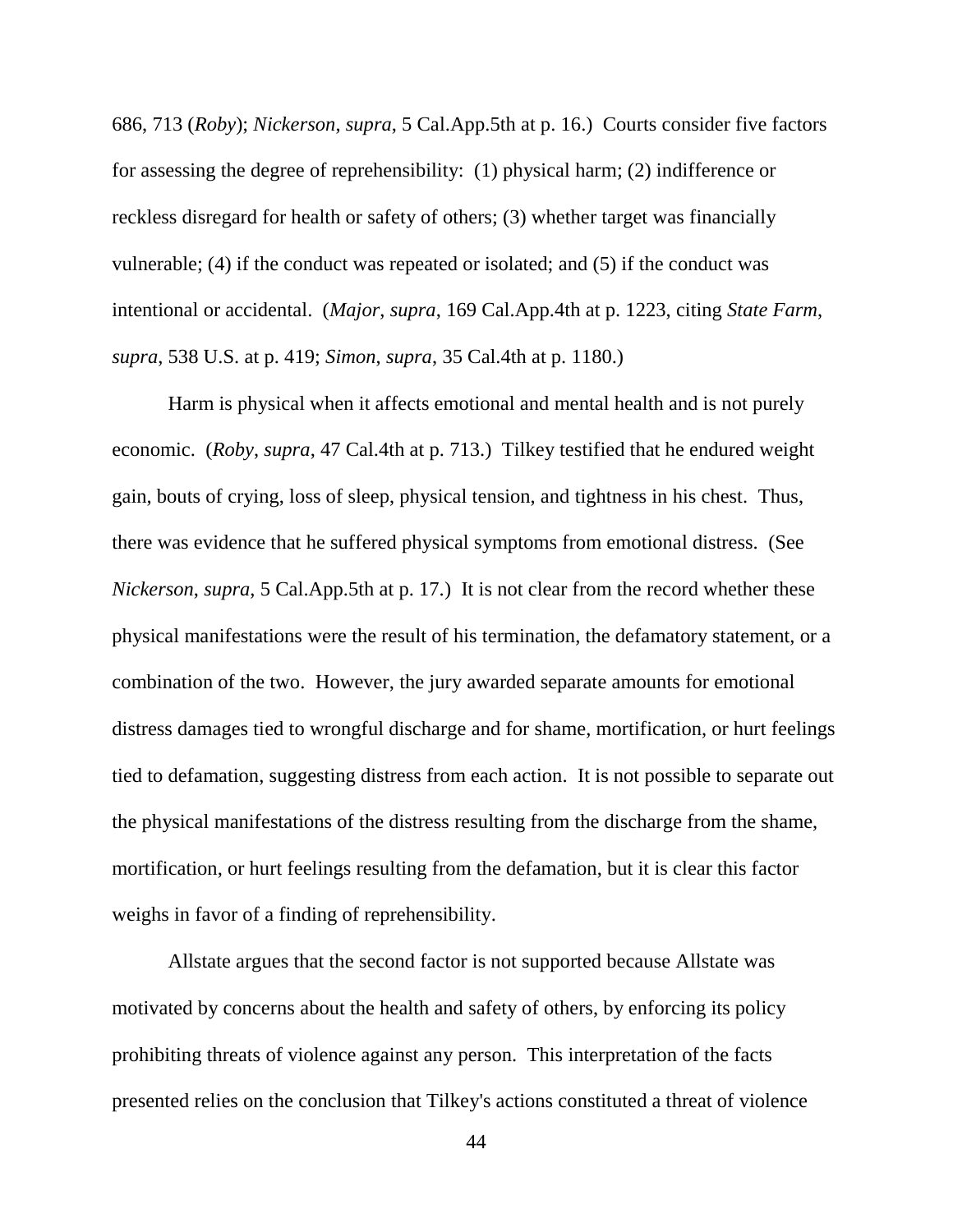against another person, a conclusion with which the jury disagreed in light of its finding that the statement was not substantially true. Instead, the trial court viewed Allstate's motivations as concerned more with its own reputation than ascertaining the truth. This conclusion, again, is supported by the evidence outlined in greater detail *ante*.

With respect to the third factor, Allstate argues that Tilkey's only financial vulnerability was that his employment was terminated, making him no different than any other person who lost a job. Tilkey was different than the typical employee because he relied on the company-issued cell phone and car for his everyday use. However, this evidence, as well as evidence of his 30-year career with Allstate, is only relevant if Tilkey's termination were wrongful. Having previously concluded it was not, we focus on financial vulnerability with respect to the defamatory statement Allstate made. As the trial court mentioned, the circumstances of Tilkey's termination precluded him from finding future employment and forced him to live off his "dwindling 401K" without job prospects, in part because Allstate blocked him from accepting lucrative jobs. In some sense, Tilkey's long-standing professional relationship with Allstate made him dependent on the company's recommendation for future employment, making Allstate's description of his behavior as threatening or causing physical violence against another particularly damaging for future job prospects. Allstate points out Tilkey earned an average of \$200,000 annually, had savings, and was awarded compensatory damages. Perhaps Tilkey's savings meant he was not as financially vulnerable as someone without. This factor is close but probably weighs slightly against supporting a finding of reprehensibility.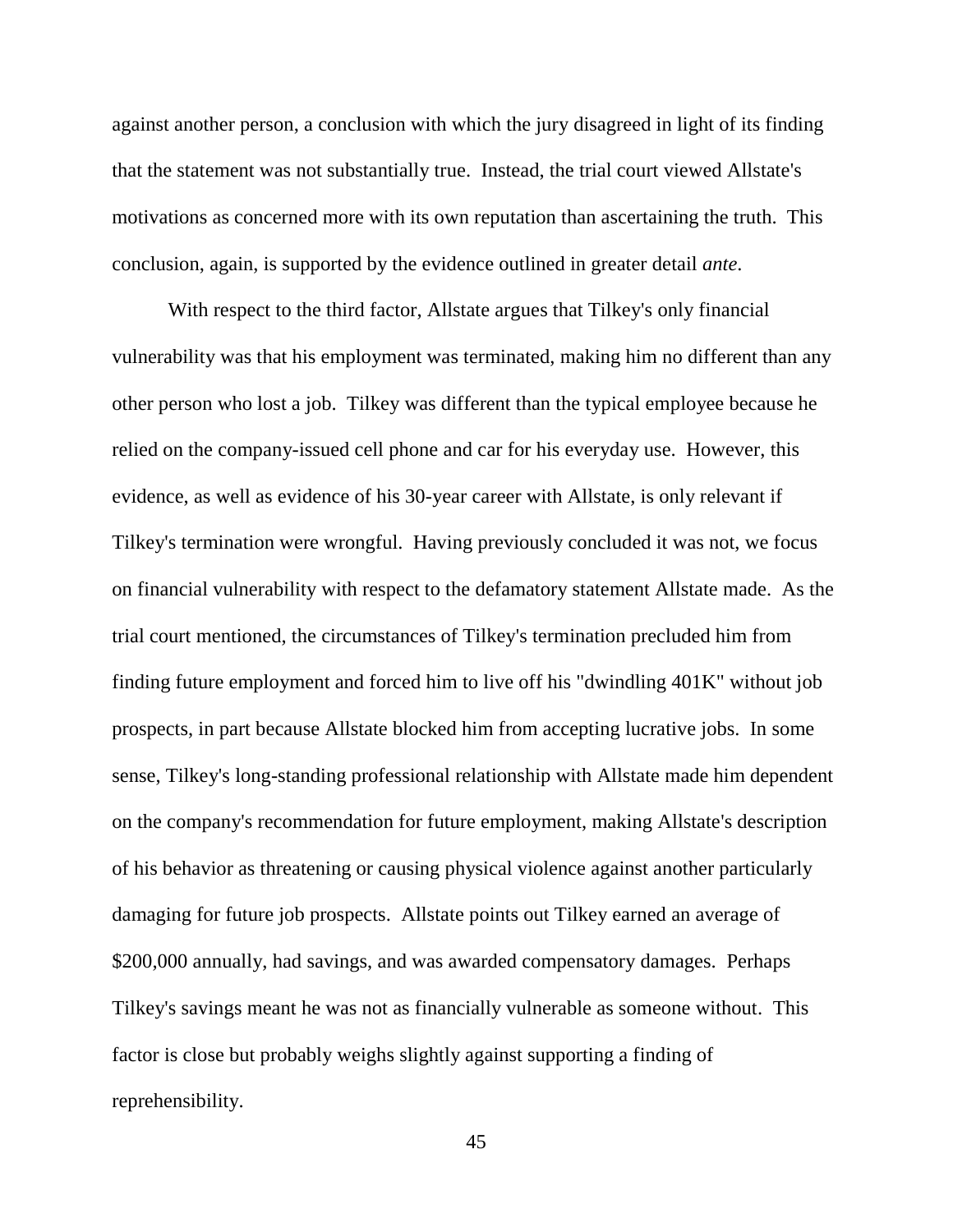Finally, although Allstate contends its conduct was a one-time event, a statement offered only at the time of Tilkey's termination meeting, this ignores its defamatory statement on the Form U5, which could be repeatedly accessed by third parties, and it ignores Tilkey's need and strong compulsion to repeat the statement. These additional acts, for which Allstate is responsible, weigh in favor of finding its action reprehensible.

Although the fifth factor is of little consequence because acts must be intentional to qualify for punitive damages, (*Major*, *supra*, 169 Cal.App.4th at p. 1223, quoting *Simon*, *supra*, 35 Cal.4th at p. 1181), we address it here briefly to note the jury's determination that the statement was not substantially true indicates some intentionality on the part of the company. (*Roby*, *supra*, 47 Cal.4th at p. 716 [jury award of punitive damages requires finding malice, fraud, or oppression].) Metzger testified that she sincerely believed Tilkey's admission that he banged on the door to gain access for his personal belongings, the frame of the door was broken, and Tilkey was arrested was sufficient evidence that he engaged in threatening behavior and/or acts of physical harm or violence to another. The company made this determination without communicating directly with Mann, without seeming to consider that the charge was for disorderly conduct and not threatening behavior, and while recognizing that the decision to discharge Tilkey's employment really could go either way. After observing the evidence offered at trial, the court concluded Allstate had not made a reasonable effort to determine whether its statement was true, and it explained: "Allstate's contention that Plaintiff's banging on the door was reasonably interpreted as 'threatening behavior' was not believable."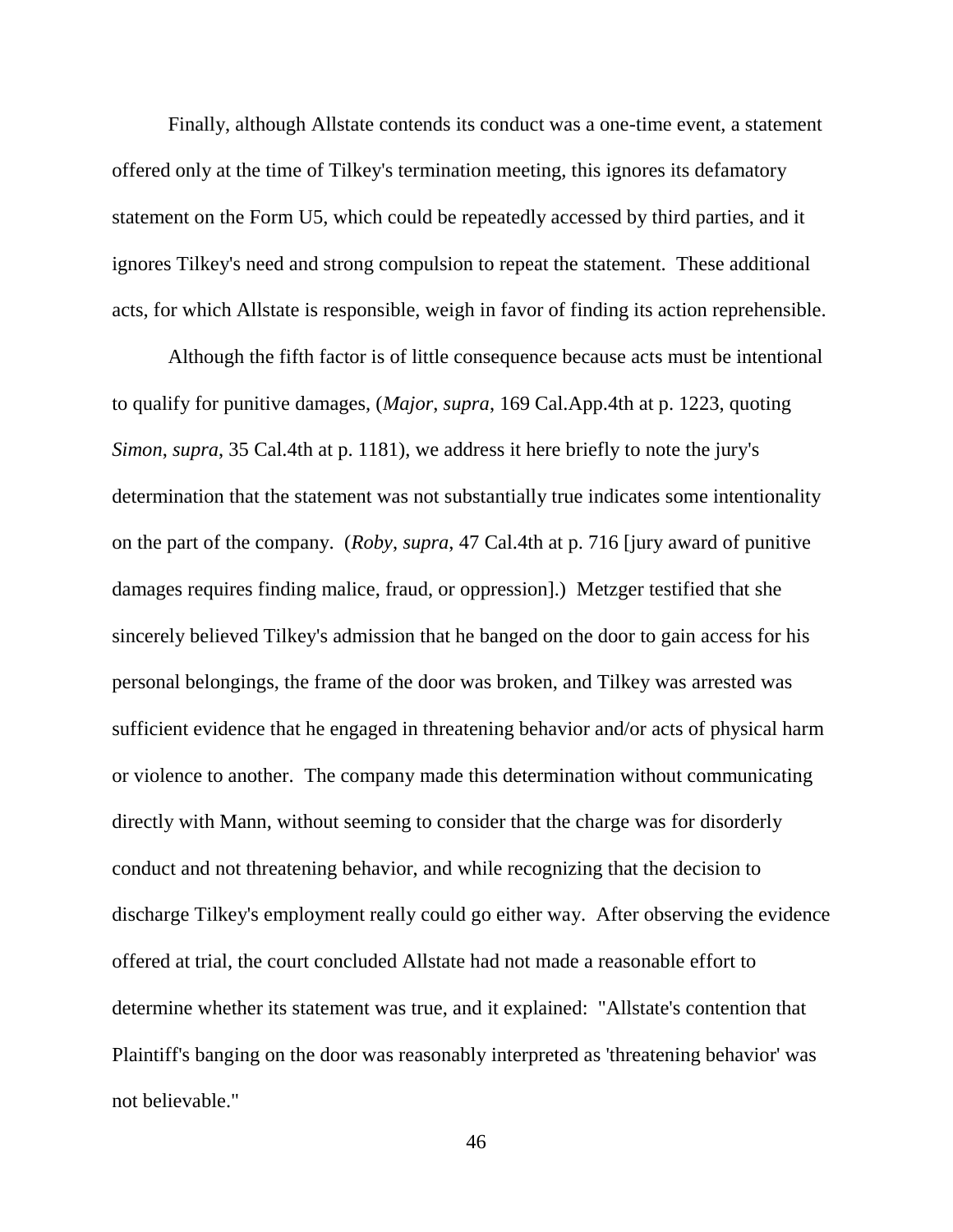Our independent review of these factors supports the conclusion that Allstate's defamatory behavior was reprehensible.

2. Relationship Between Punitive and Compensatory Damages

Punitive damages must bear a "reasonable relationship" to compensatory damages. (*BMW of North America, Inc. v. Gore* (1996) 517 U.S. 559, 580-581; *Little v. Stuyvesant Life Insurance Co.* (1977) 67 Cal.App.3d 451, 469.) While " 'relatively high ratios could be justified when " 'a particularly egregious act has resulted in only a small amount of economic damages,' " ' " when a jury awards substantial compensatory damages, a lesser ratio can reach the limits of the due process guarantee. (*Major*, *supra*, 169 Cal.App.4th at p. 1224, quoting *Simon*, *supra*, 35 Cal.4th at p. 1182.) Although there is no bright line regarding the proper ratio of punitive to compensatory damages, the United States Supreme Court has suggested the ratio should generally be no higher than four to one and almost never nine to one. (*Gober v. Ralphs Grocery Co.* (2006) 137 Cal.App.4th 204, 213 (*Gober*), citing *State Farm*, *supra*, 538 U.S. at p. 425.)

The jury awarded Tilkey \$960,222 for wrongful discharge and \$1,702,915 in actual damages for defamation. The punitive damages award was \$15,978,822, a ratio of six times the compensatory damages amount. Even without excluding the damages awarded for wrongful discharge, this ratio strikes us as excessive given the level of reprehensibility here. Without the compensatory damages awarded for wrongful discharge, the ratio is greater than nine to one, a ratio we conclude is constitutionally excessive. (See *Gober*, *supra*, 137 Cal.App.4th at pp. 213, 214.) Additionally, because the jury's punitive damages award is not allocated to the various liabilities it found, it is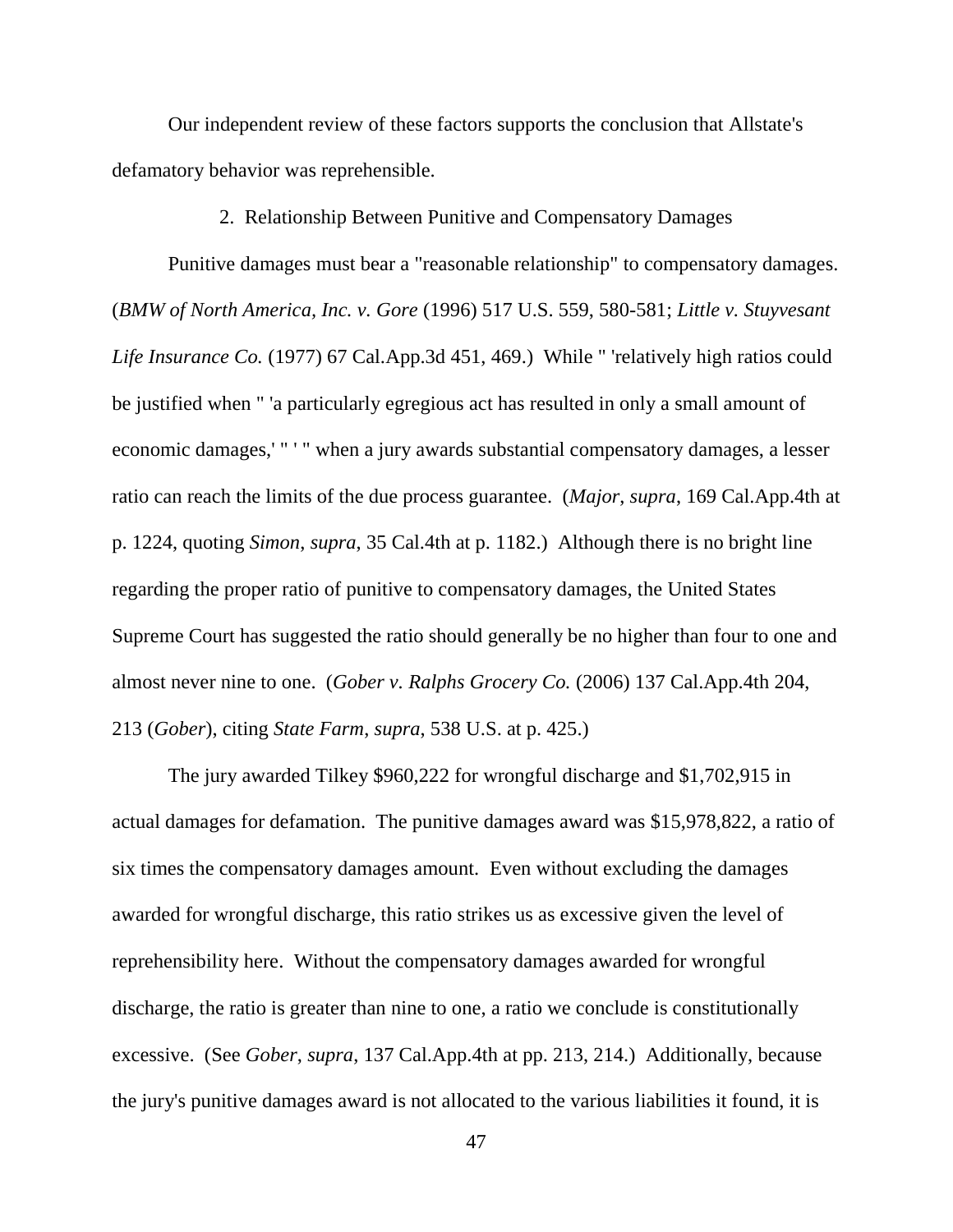not possible to know how much punishment the jury felt was necessary for the company's defamatory action, which must serve as the basis for the damages in this case.

Accordingly, we will remand the matter for reconsideration of the appropriate amount of punitive damages based on defamation.

# IV.

# AFTER-ACQUIRED EVIDENCE

An employer may exercise an after-acquired evidence defense in response to a wrongful termination cause of action. (*McKennon v. Nashville Banner Publ. Co.* (1995) 513 U.S. 352, 362-363.) To establish this defense, the employer must demonstrate the employee engaged in wrongdoing that would have resulted in a termination of employment. (*Ibid.*) This cuts off damages from the date on which the evidence was discovered. (*Salas v. Sierra Chemical Co.* (2014) 59 Cal.4th 407, 430.)

Because the company did not violate section 432.7, the after-acquired evidence defense is not relevant. Accordingly, we decline to address this issue.

### DISPOSITION

The order denying Allstate's motion for JNOV regarding wrongful termination for violation of section 432.7 is reversed, and the matter is remanded to the trial court with directions to enter a judgment for Allstate on these causes of action. We affirm the portions of the judgment finding Allstate liable for defamation and punitive damages.